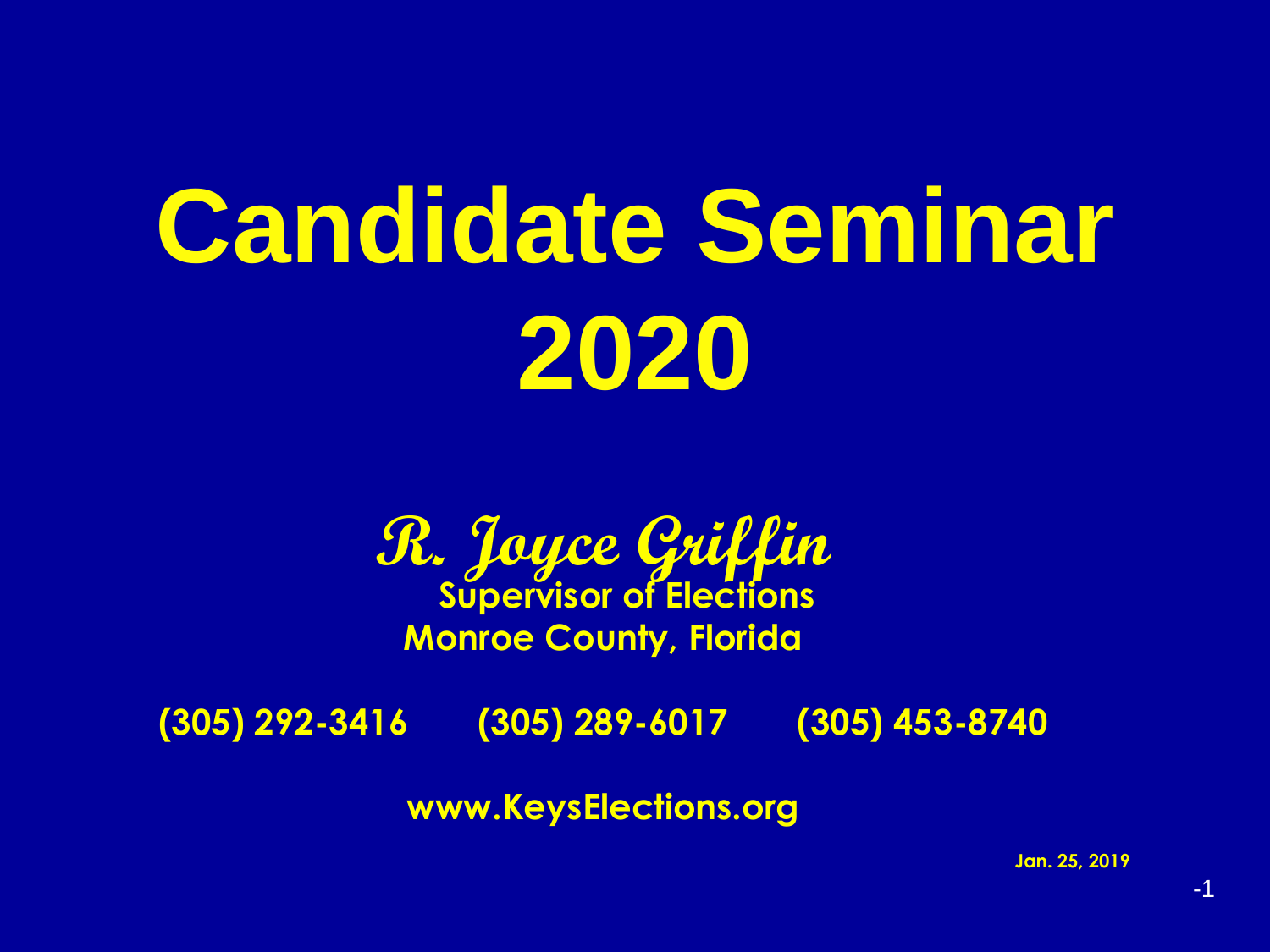### **Overview of Chapter 106**

- Although chapter is entitled Campaign Financing, it also covers political organization registration, reporting, political advertising, and political disclaimer requirements.

- Division of Elections interprets chapter, but Florida Elections Commission investigates and determines violations (+ imposes administrative fines)

- Some provisions are expressly made criminal; therefore, state attorney also has jurisdiction over these violations.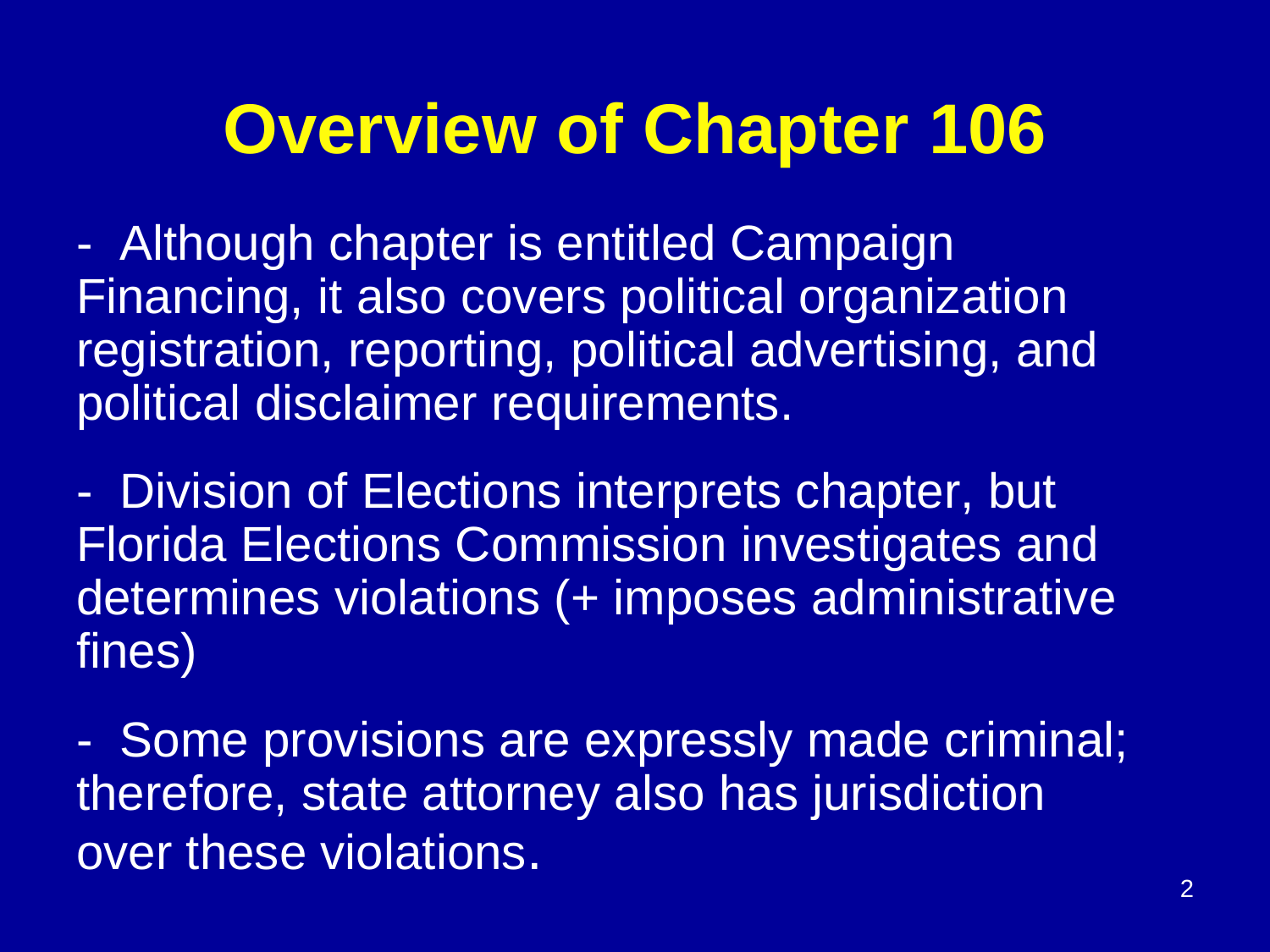# **Chapter 106, Fla. Stat. (2019)**

#### • Regulates:

- Candidates (except those for federal office)
- Political Parties
- Affiliated Party Committees
- Political Committees
- Electioneering Communications Organizations
- "Persons" -- definition in s. 106.011(14)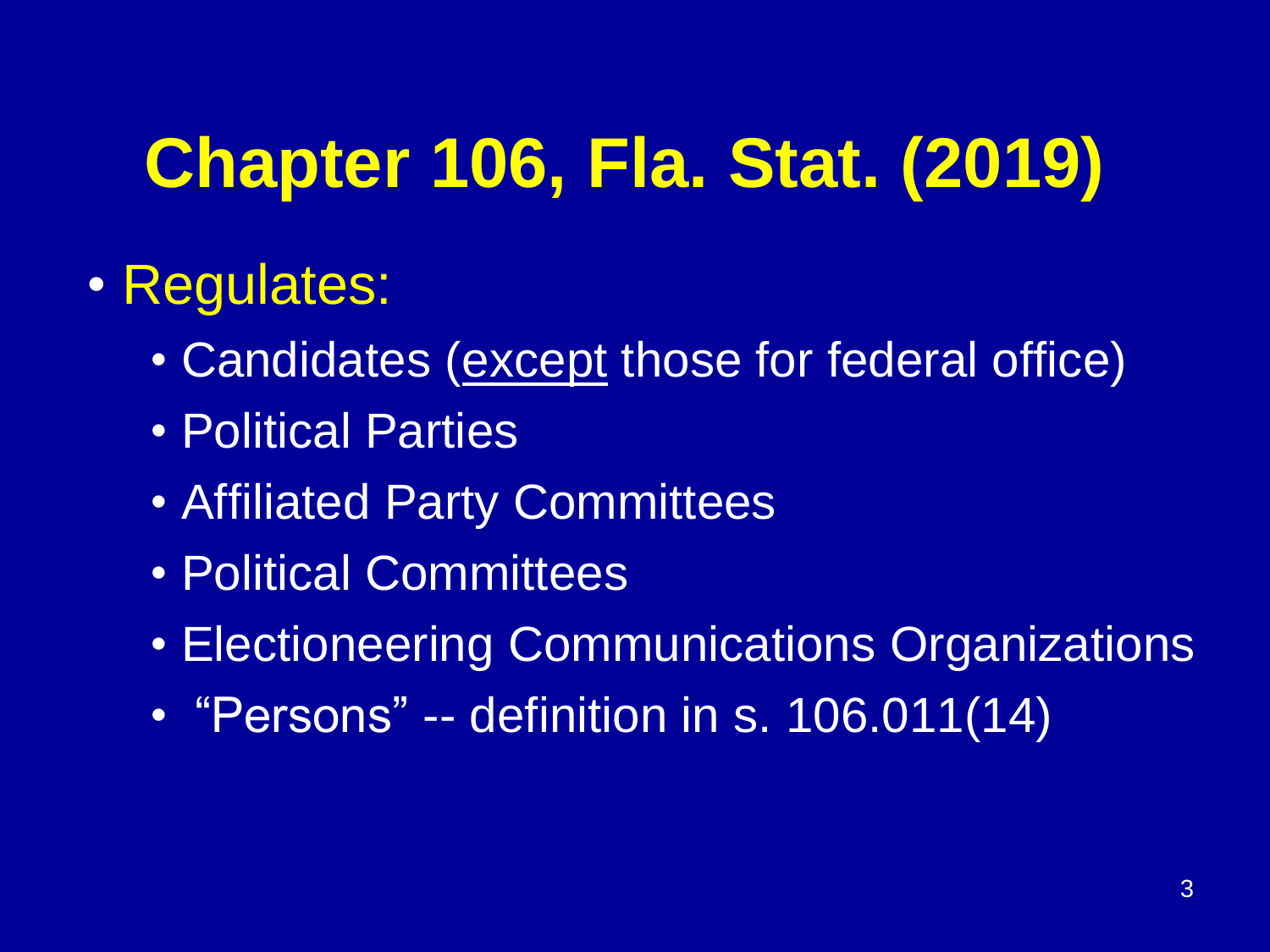### **Candidate Requirements**

• Before accepting "contribution" or making an "expenditure," an appointment of campaign treasurer and designation of a primary depository (s. 106.021, F.S.) must be filed.

• Cannot obligate funds unless sufficient funds are in the campaign account to cover the expenditure (s. 106.11). Payment must be made upon receipt and acceptance of goods or services.

• Must file periodic reports (s. 106.07) – at least monthly, more often as election nears.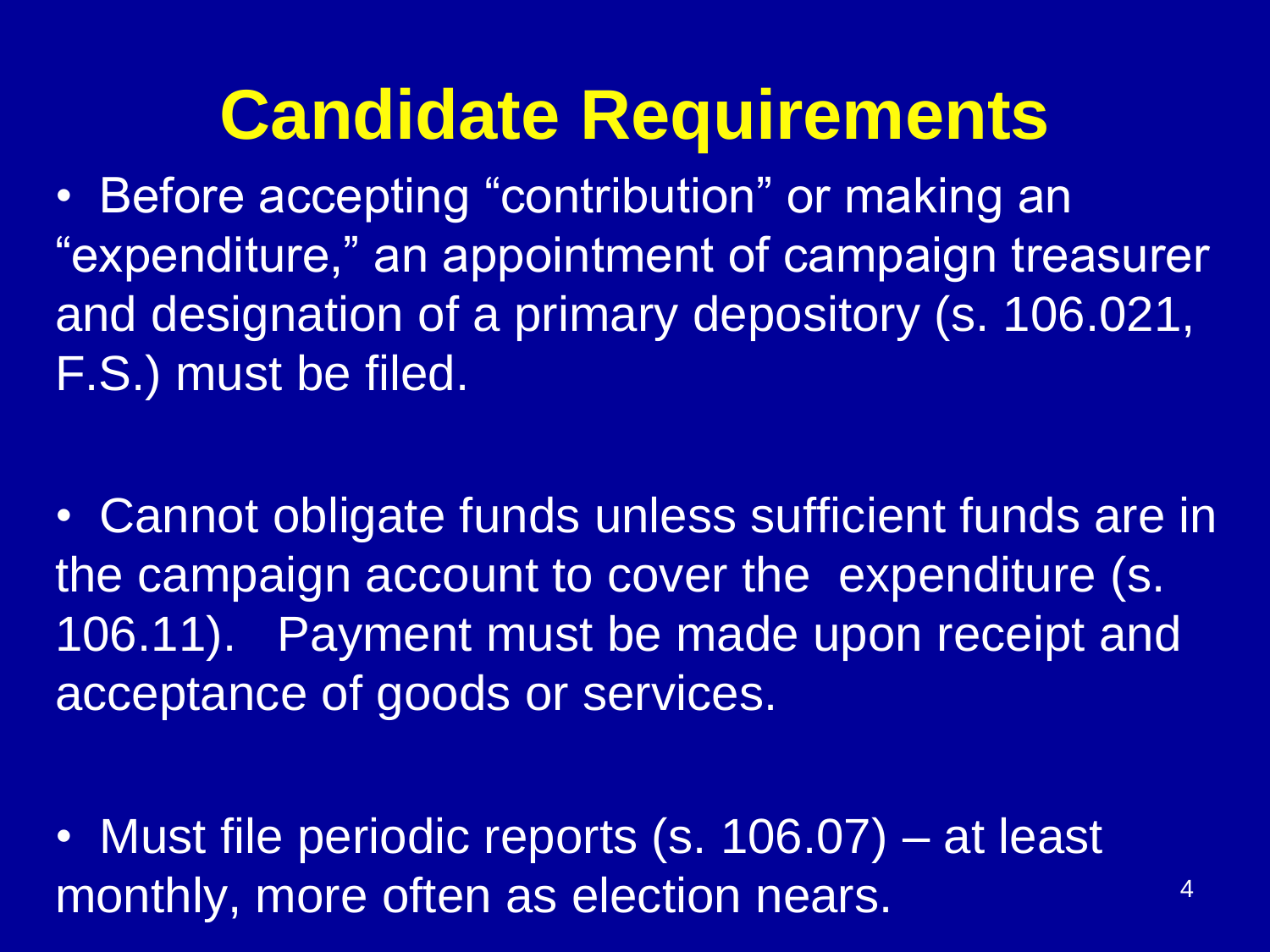### **Candidate Filing Offices**

• **DOS Division of Elections** = filing office for federal, state, multi-county district, and judges (except county judges).

• **Supervisor of Elections** = filing office for county, all other candidates, except some municipal candidates.

•**Municipal Clerk** = is the filing office for some municipal candidates. (Islamorada)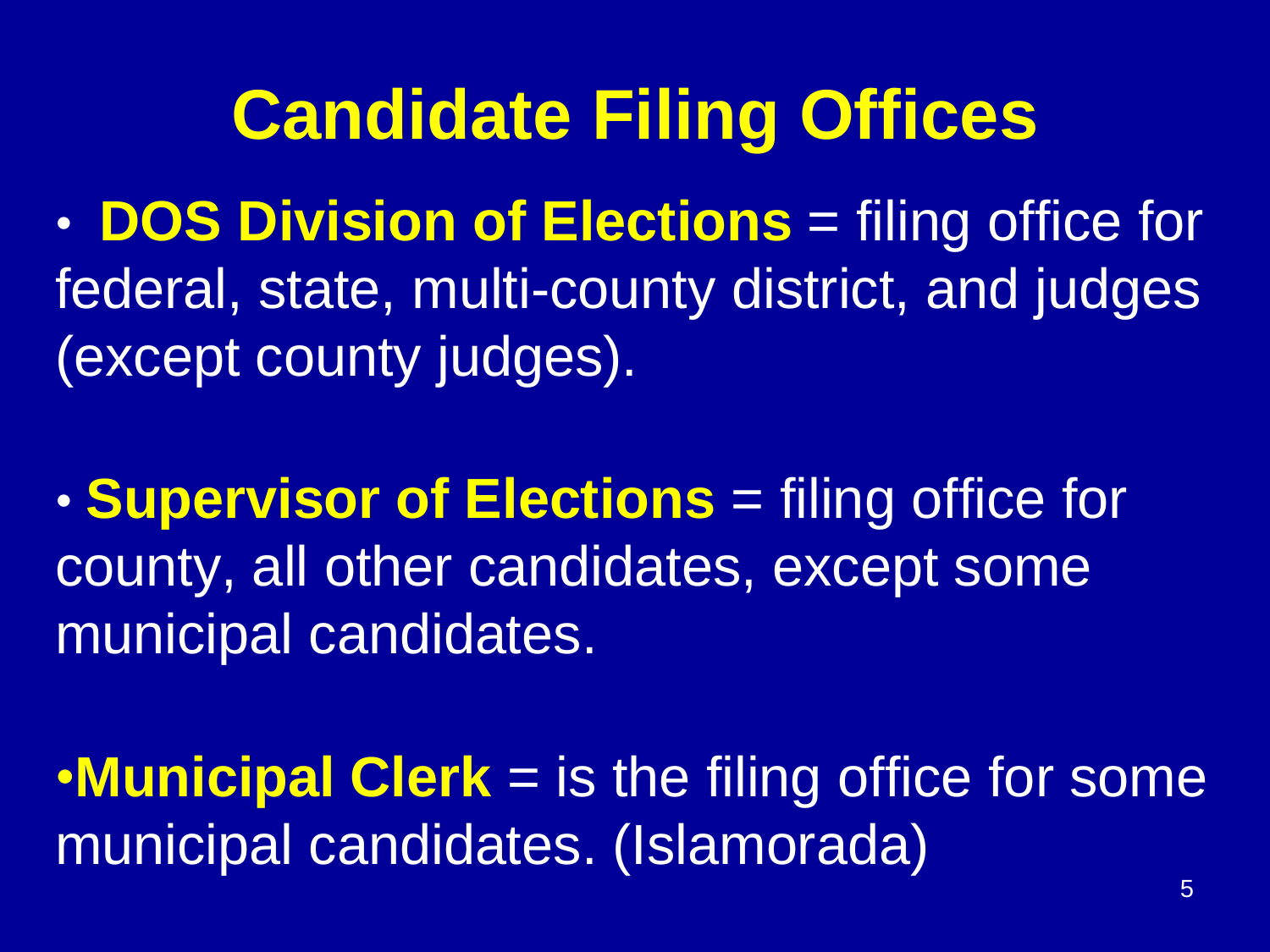## **Duties of a Campaign Treasurer**

- Must keep detailed accounts current within 2 days.
- File regular reports of all contributions received and expenditures made.
- Preserve these records for the number of years equal to the term of the office sought.
- Only the campaign treasurer or deputy treasurer can sign campaign check.
- Contributions must be deposited in the depository within 5 days of receipt.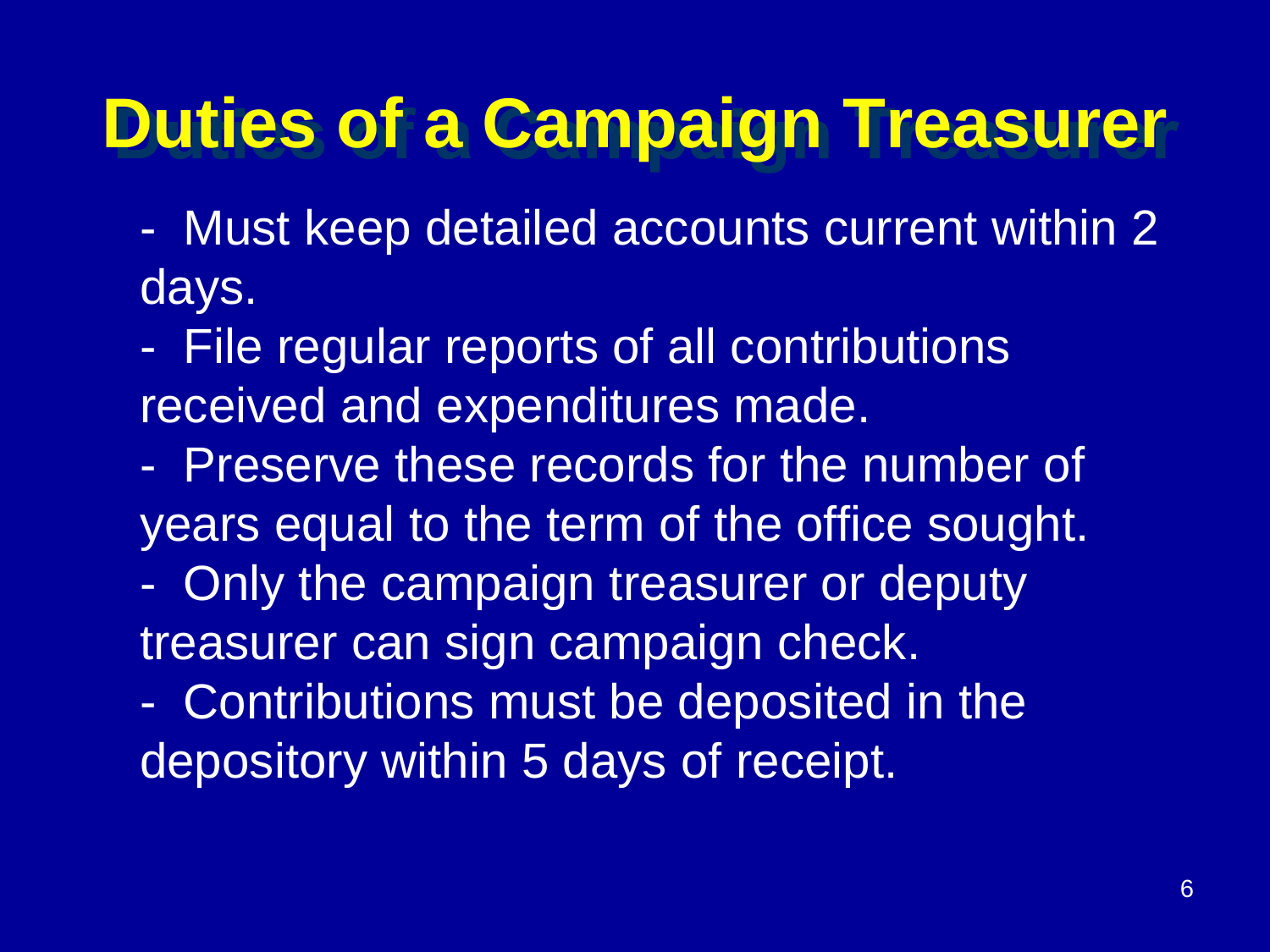# **What is a Contribution?**

• **Anything** of value made for the purpose of influencing the results of an election. This Includes in-kind contributions (s.106.011(5), F.S.)

• Major Exception:

–Services provided without compensation by individuals volunteering their time on behalf of a candidate or committee.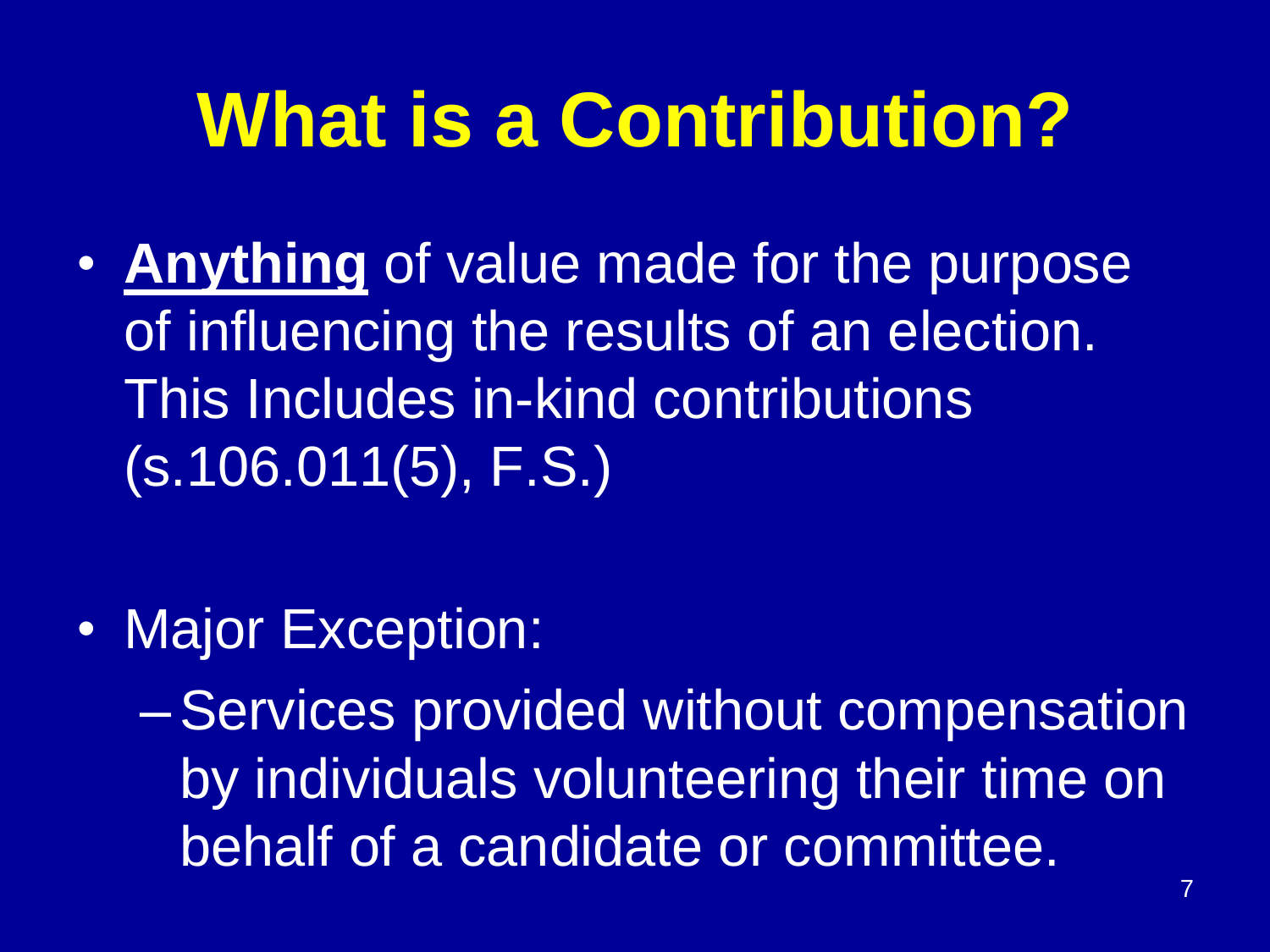### **Cash Contributions - Limitations (s. 106.09, F.S.)**

**Cash** contributions and contributions by **cashier's check** to a candidate may not exceed **\$50** in the aggregate per election per contributor. **Note: Money orders and travelers checks are not considered "cash."**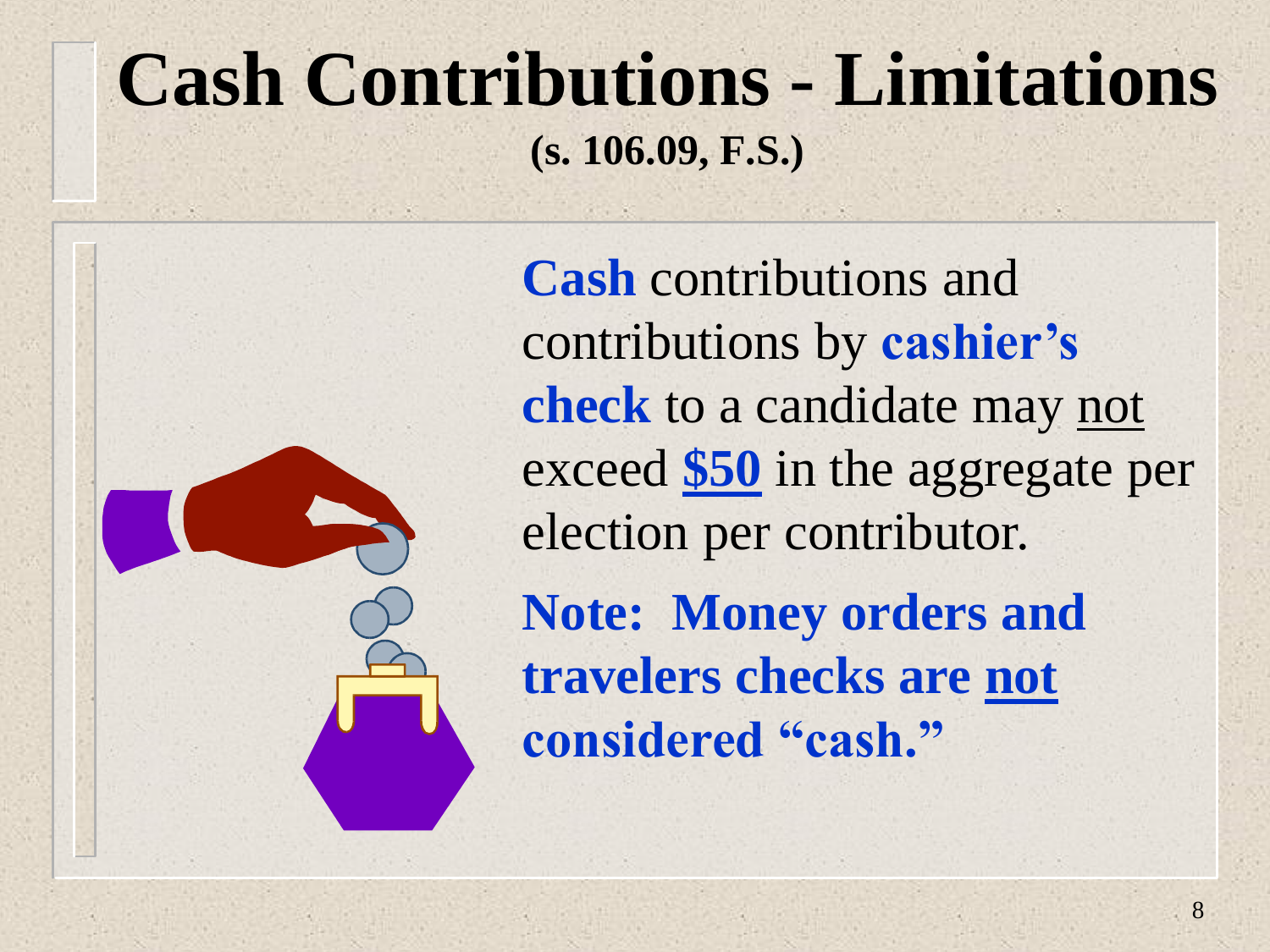### **Contributions (s. 106.08, F.S.)**

Any contribution received by an opposed candidate, their treasurer, or deputy treasurer less than five days prior to an election must be returned.



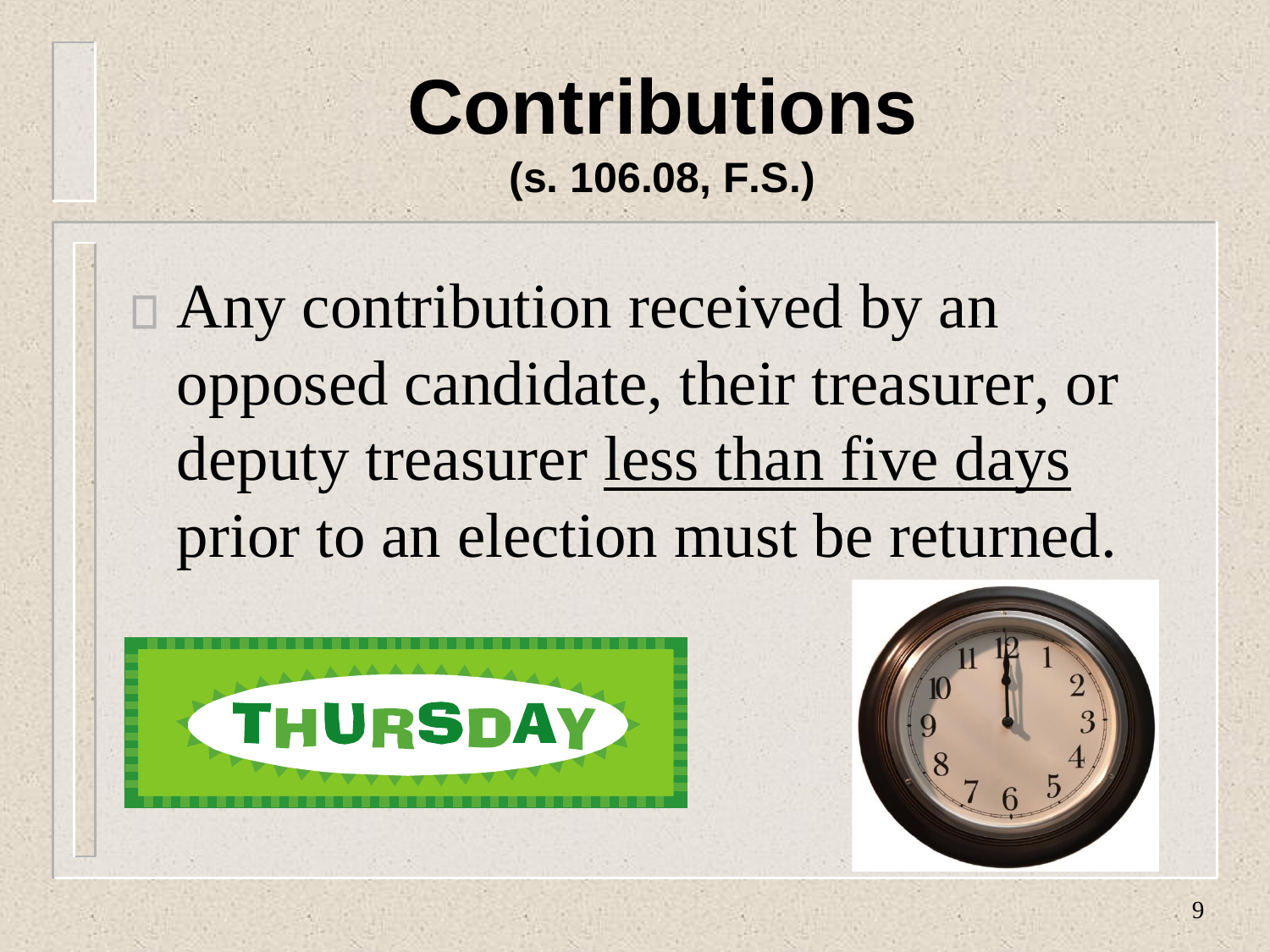## Last Day To Accept Contributions

 $\Box$  If the candidate has opposition in the election Friday 12AM before the election (s. 106.08 (3) (a), FS). The law does not prohibit the acceptance; it prohibits the use. So, to preclude having to refund the contribution, the candidate should only accept it before midnight, Thursday night.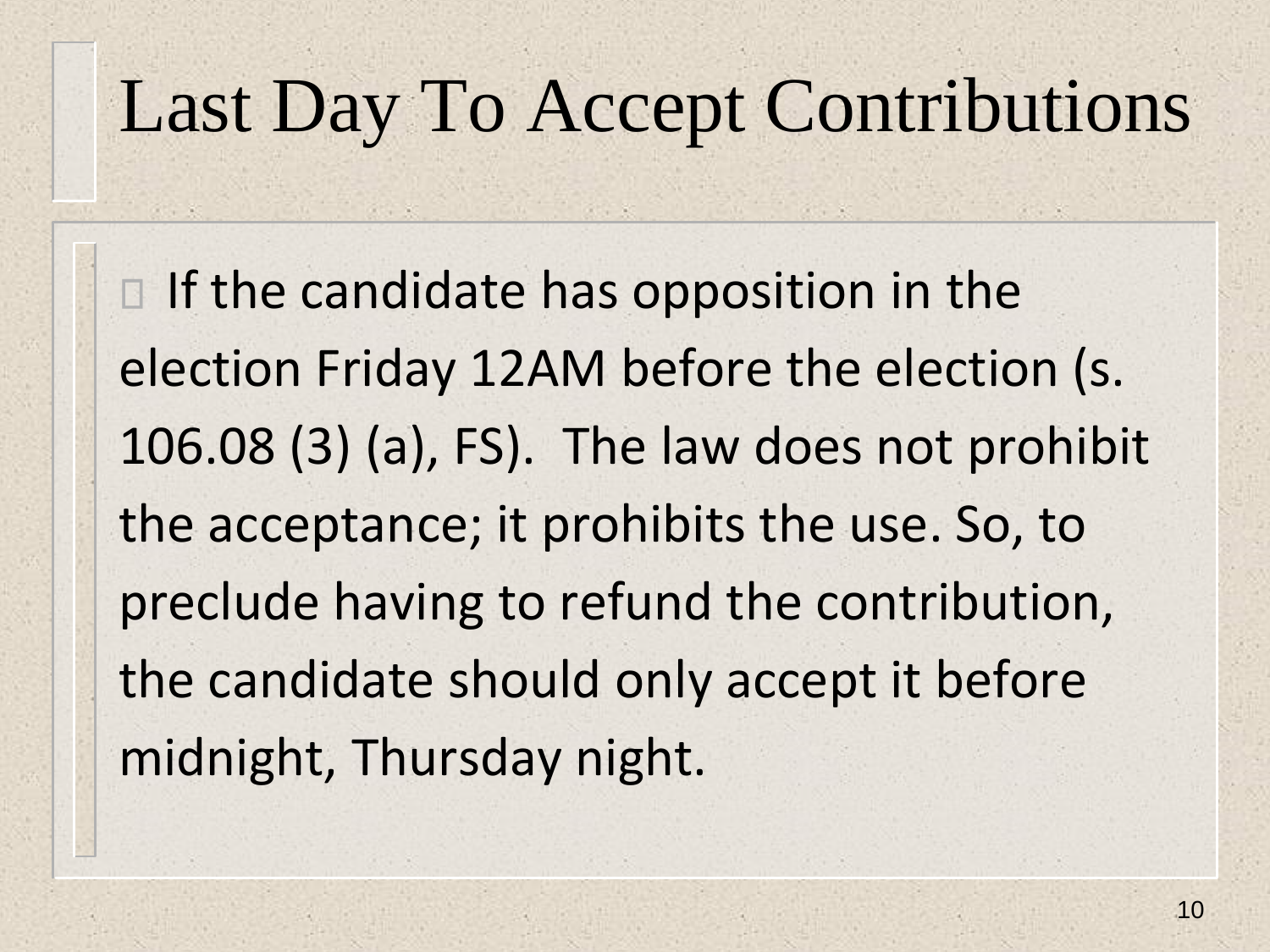**Contribution Limits for Candidates (s. 106.08, F.S.)** Except for political parties or affiliated party committees, no person or political committee may contribute in excess of the following amounts to any candidate: – Statewide office or

Supreme Court Justice: **\$3,000 per election** – All other candidates: **\$1,000 per election**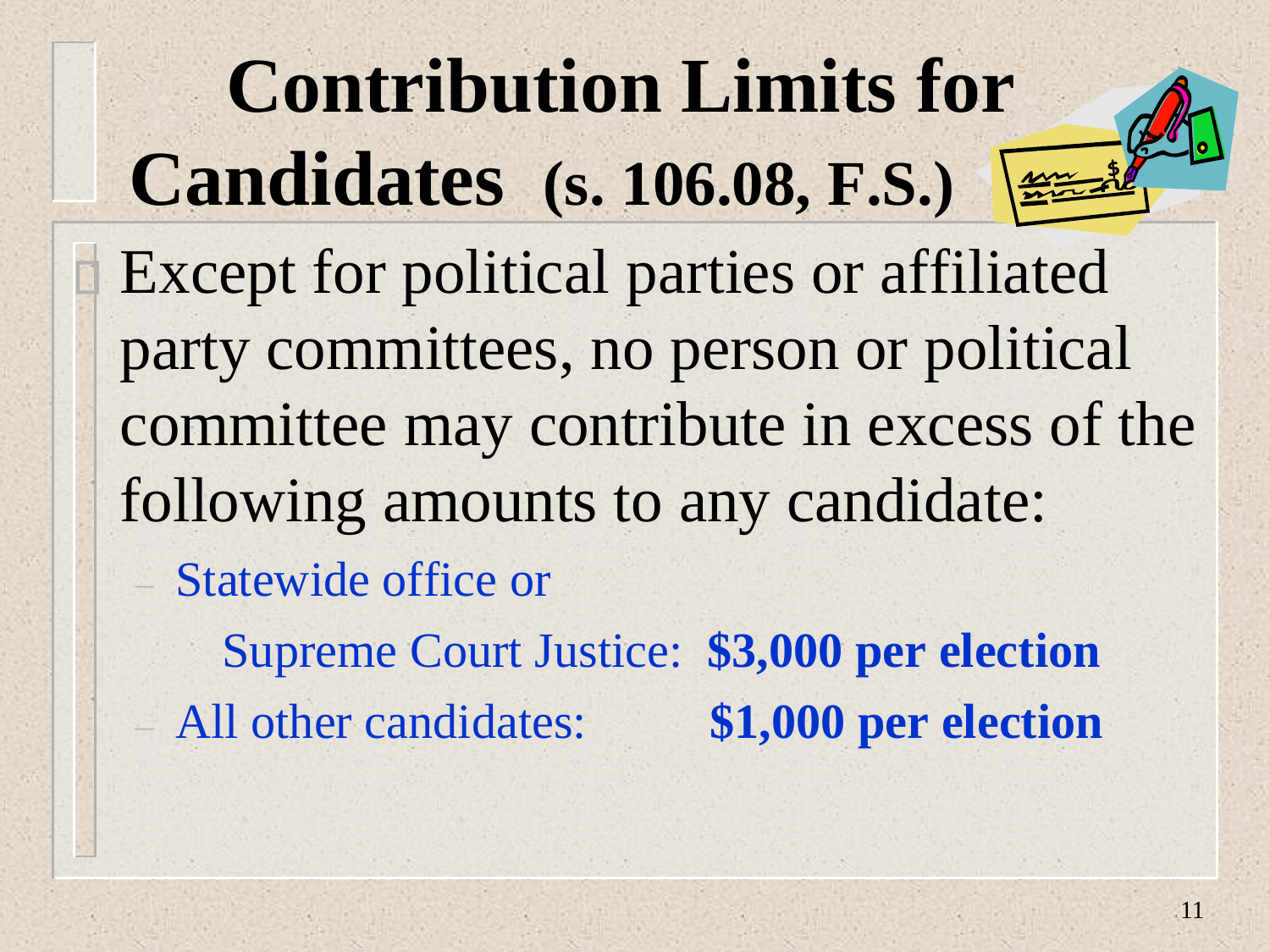#### **Contribution Limits for Candidates 106.141 (2) 106.11 (6)**

Candidates may contribute as much as they want of their personal funds to their campaign.

Candidates may be reimbursed by the campaign at any time the campaign account has sufficient funds, in full or in part, for any reported contributions by the candidate to the campaign.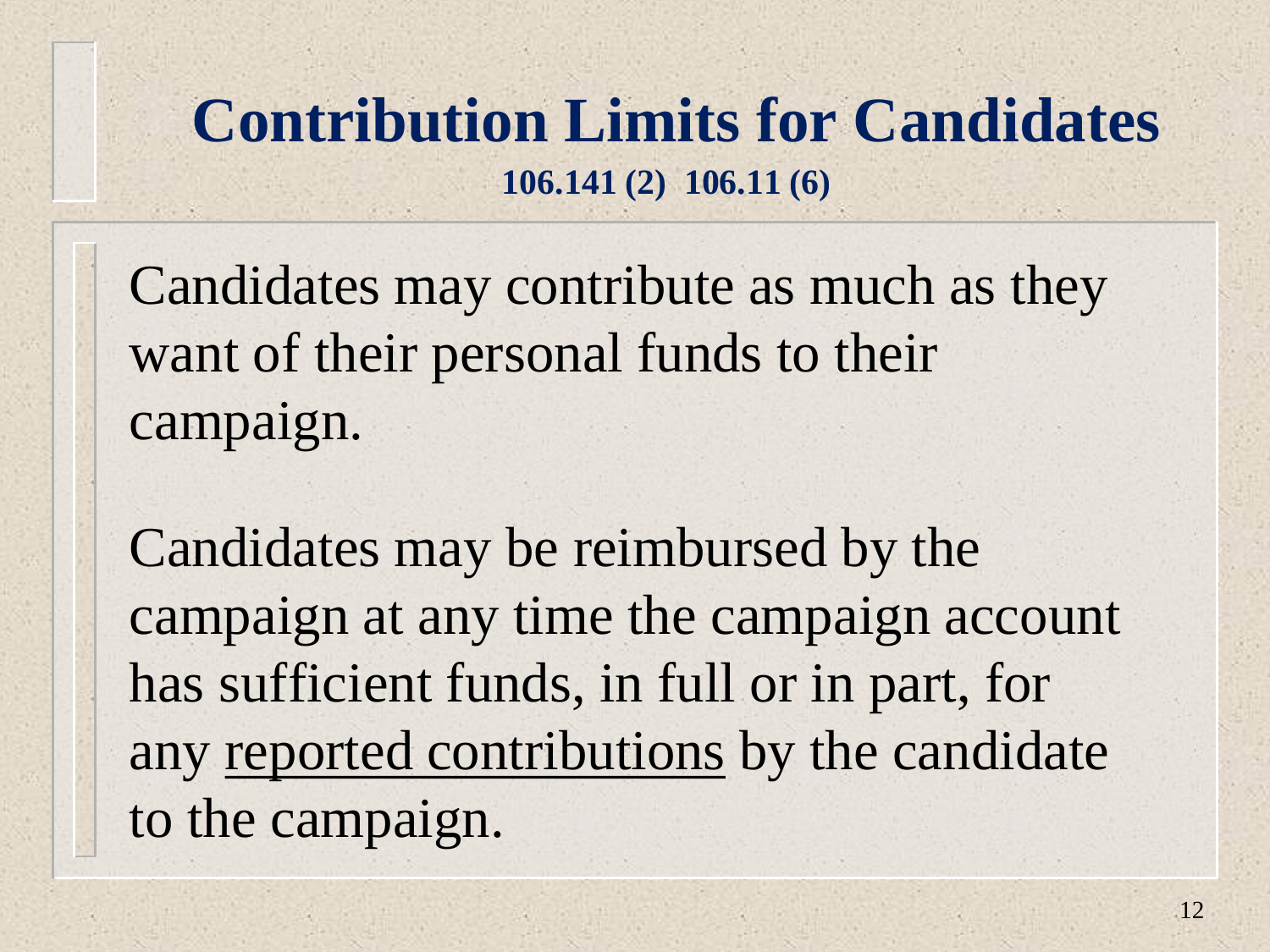# **Limits for Political Parties**

Contributions <u>from</u> Political Party to a Candidate: (APCs = Affiliated Party Committees)

#### **New law (s. 106.08(2)(a)(b), F.S.):**

Statewide candidate: \$250,000 aggregate from all party sources & APCs (No change) □ Other candidate: \$50,000 aggregate from a county party executive committee + \$50,000 from all other party or APC sources **(New)**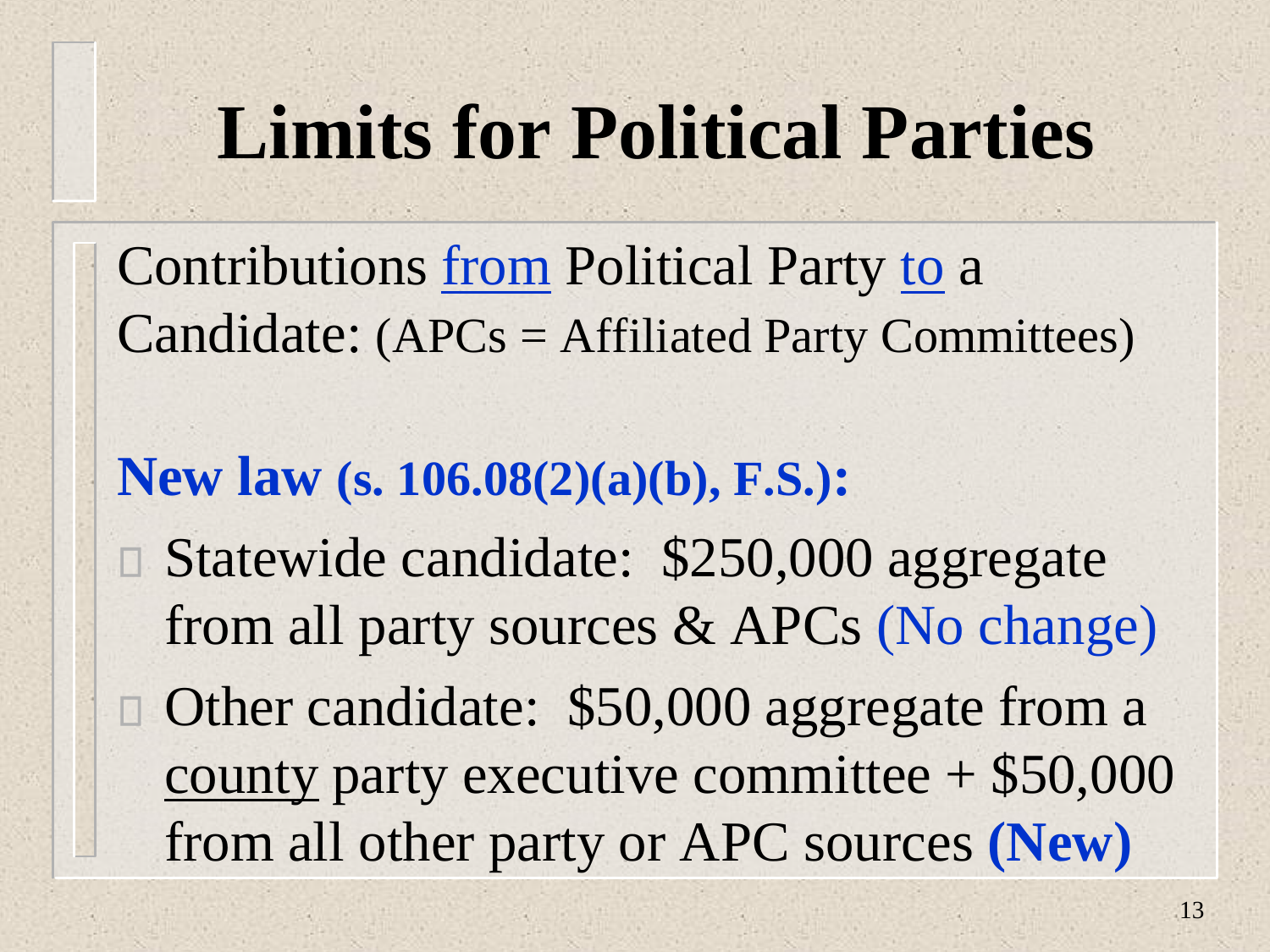### **Reporting Contributions s. 106.07(4)(a), F.S.**

• Date, name and address of contributor, and amount of contribution must be included on report

• Contributions o*ver* \$100 must also have the occupation or nature of business of contributor

• In-kind contributions - must have a description of the contribution; the contributor must provide the fair market value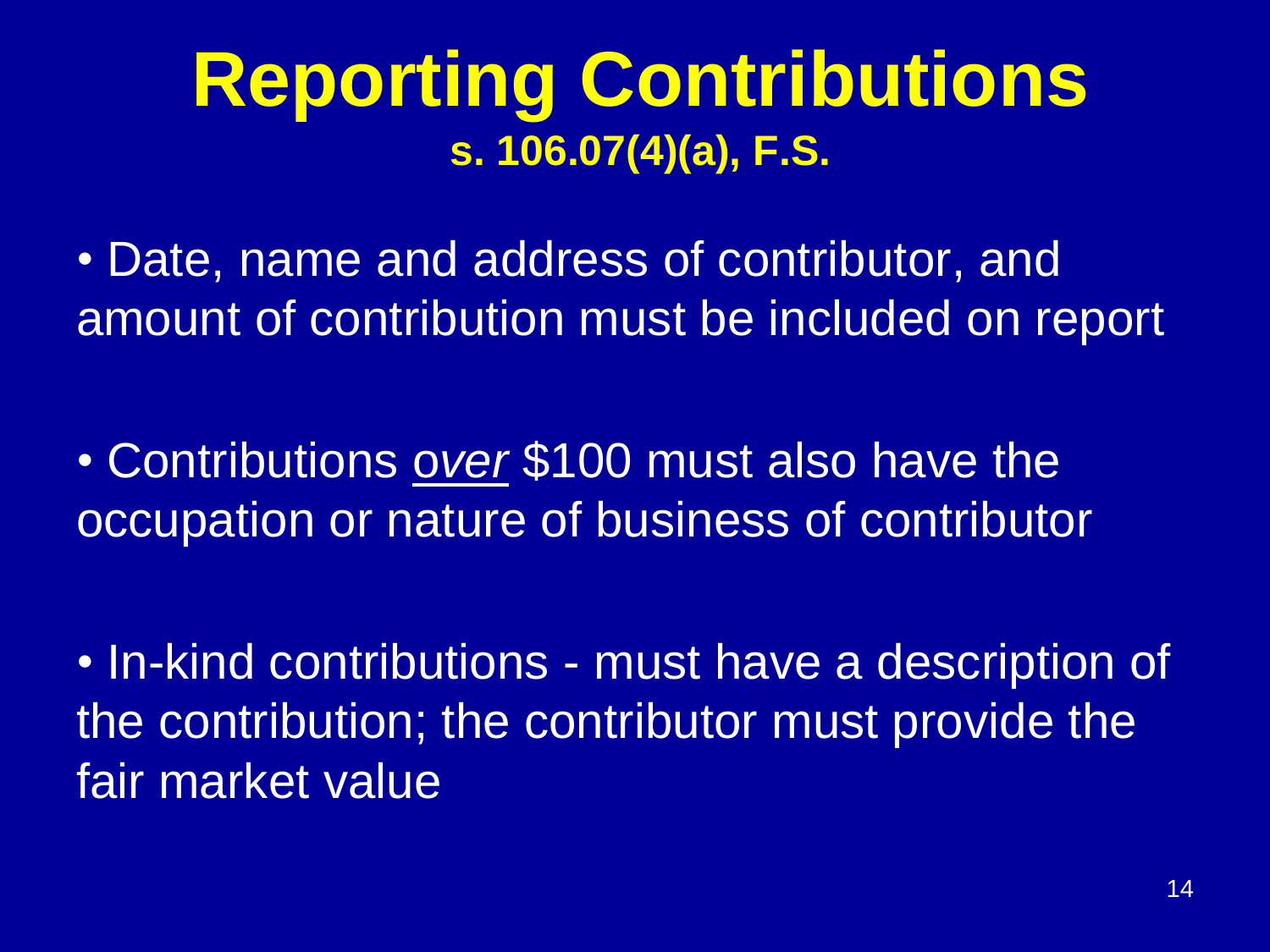# **Use of Campaign Funds**

**Proper** "expenditure:" Spend on items that will influence results of the election. *May not* use to defray normal living costs for the candidate or his family.



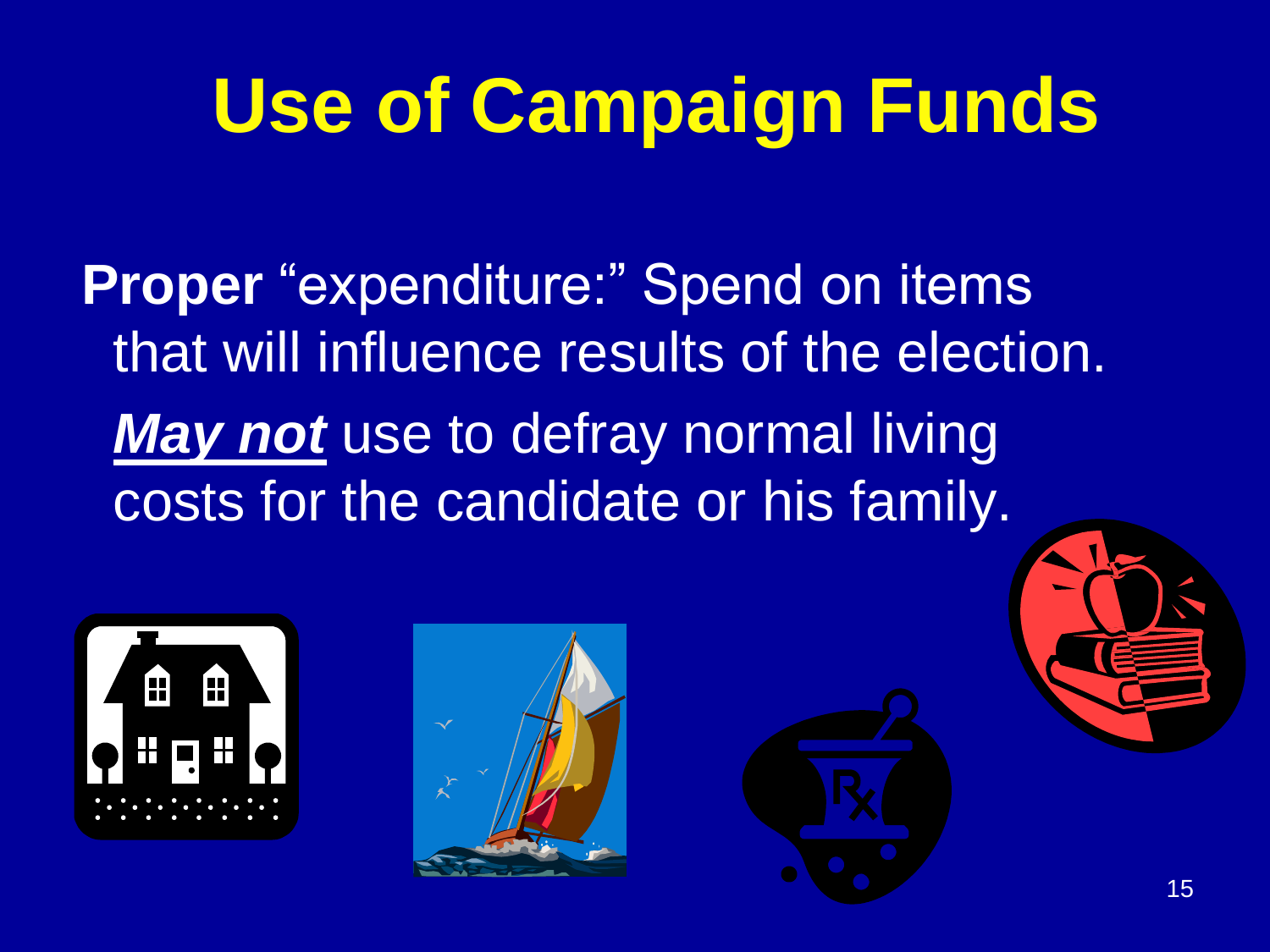#### **Petty Cash Withdrawal from Campaign Account (s. 106.12, FS)**



\$500 per quarter until the end of qualifying \$100 per week after qualifying **Only** can be used for office supplies, transportation, and necessities in amounts less than \$100

16 ❑ May *not* be used for the purchase of time, space, or services from a communication media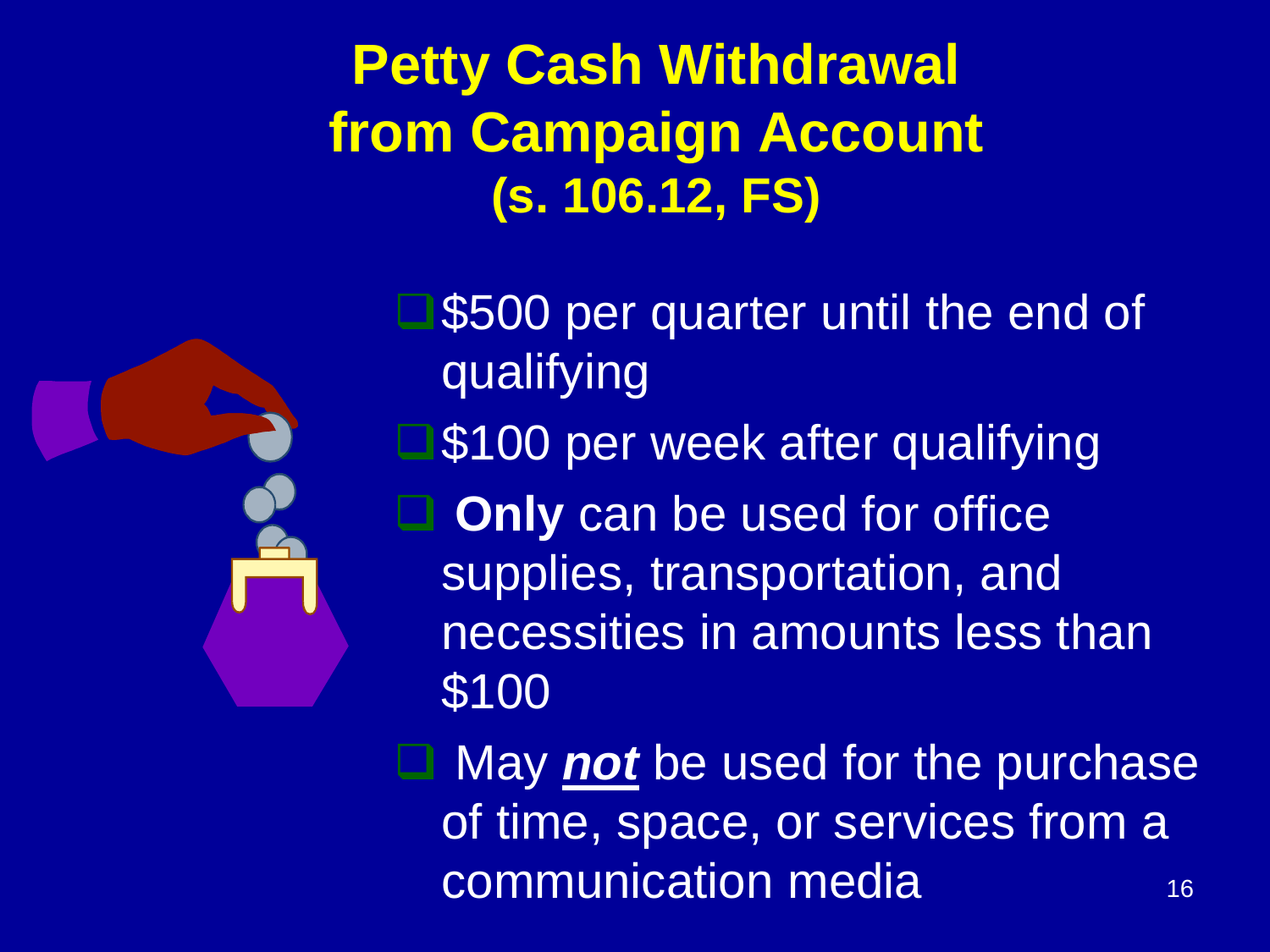### **Debit Cards (s. 106.11, FS)**

- Obtained from the same bank as the primary depository
- Can be issued to any treasurer or authorized user – limit of 3 cards total for campaign
- Card must include the name of the campaign account of the candidate
- User cannot receive cash back using the debit card.
- Receipt must contain specific information; if not on printed receipt, can be handwritten on it.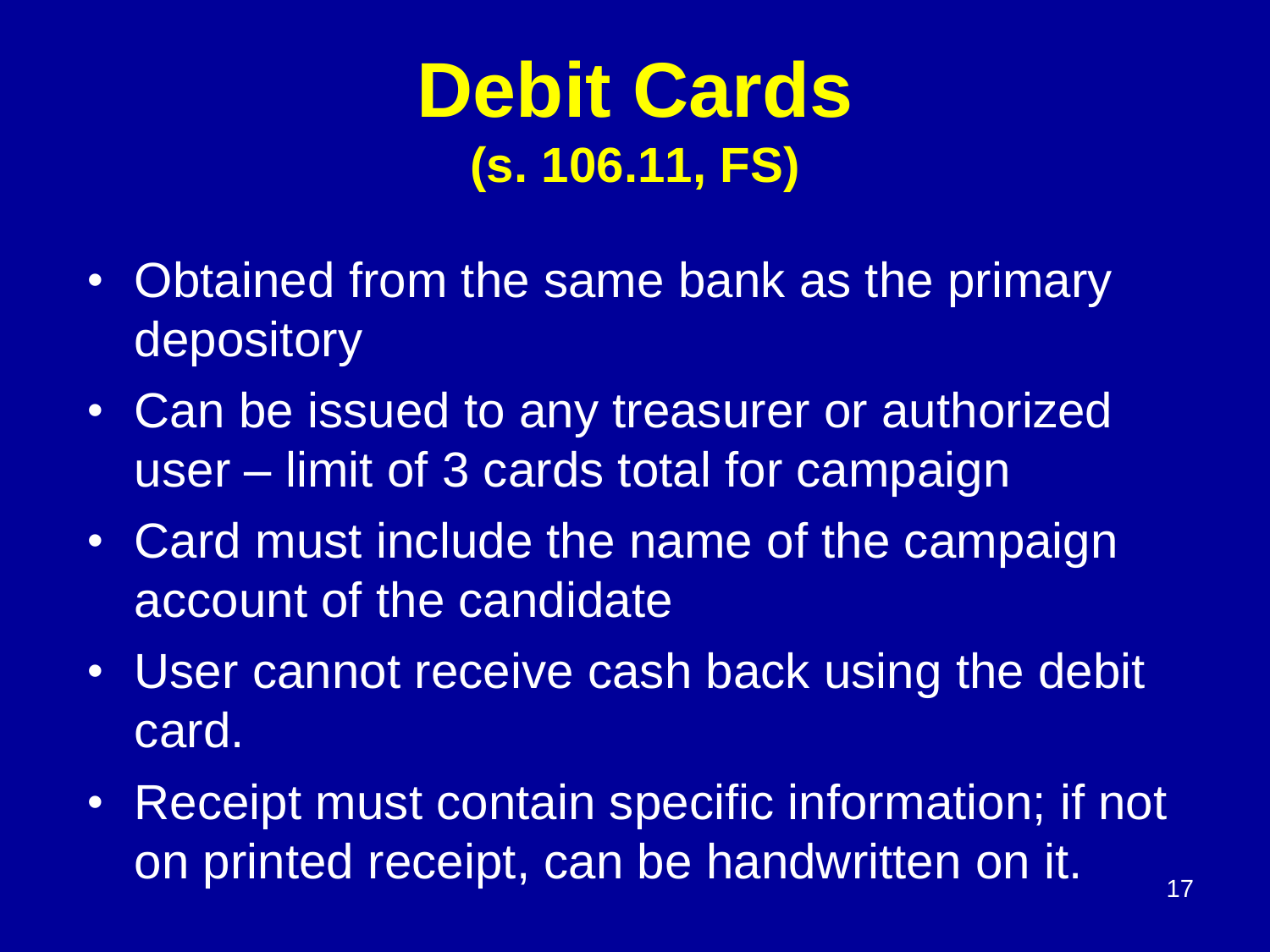# Info needed on Debit Receipt

All debit card receipts must contain:

- Last four digits of the debit card number
- Exact amount of expenditure.
- Name of payee.
- Signature of campaign treasurer, deputy treasurer, or authorized user
- Exact purpose of expenditure.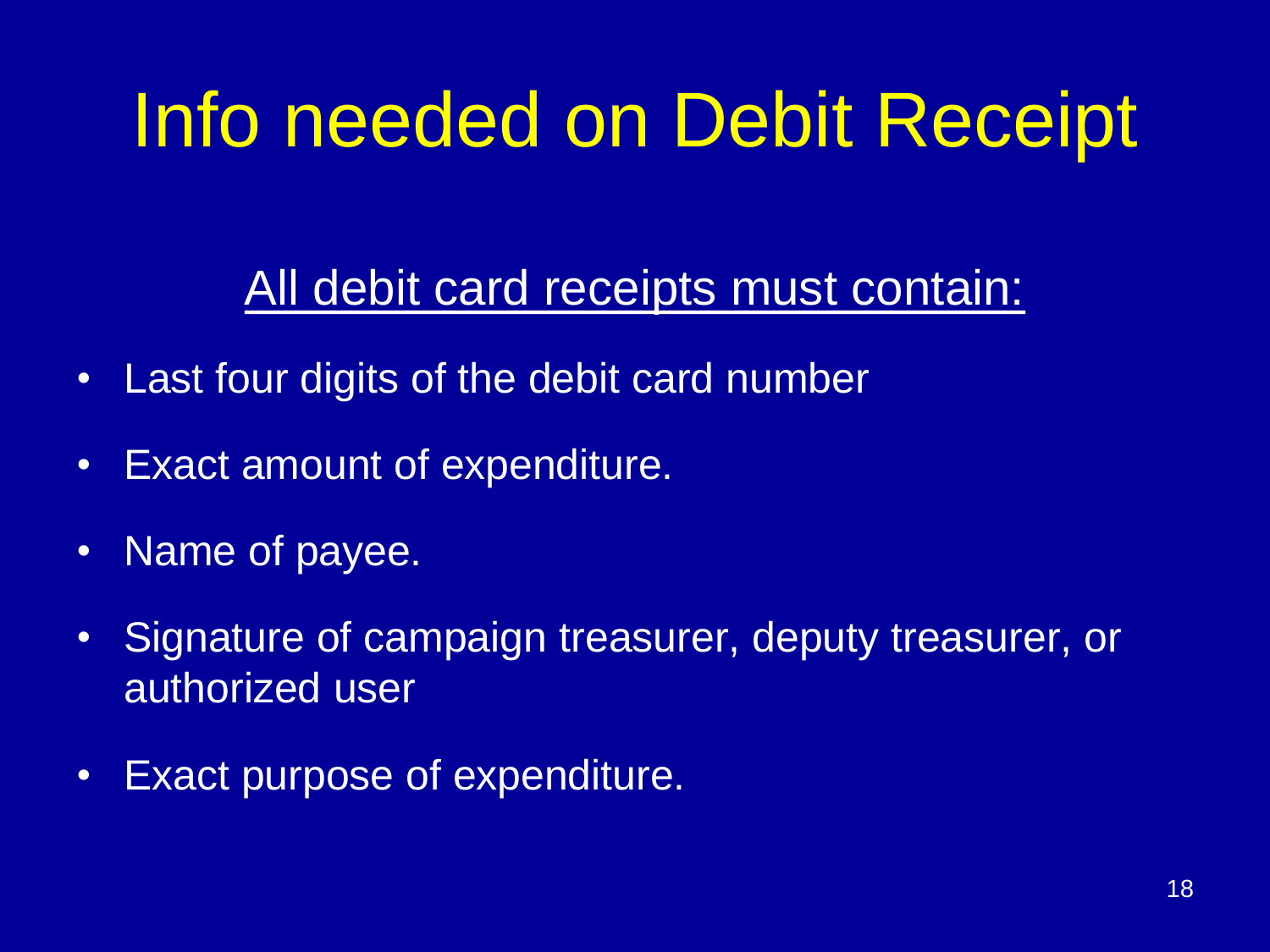# **Reporting Expenditures**

All expenditures must be reported and report must include:

❑ Date of the expenditure

❑ Name and address of payee

❑ Purpose of expenditure

(make notes on "for" line)

❑ Amount of expenditure

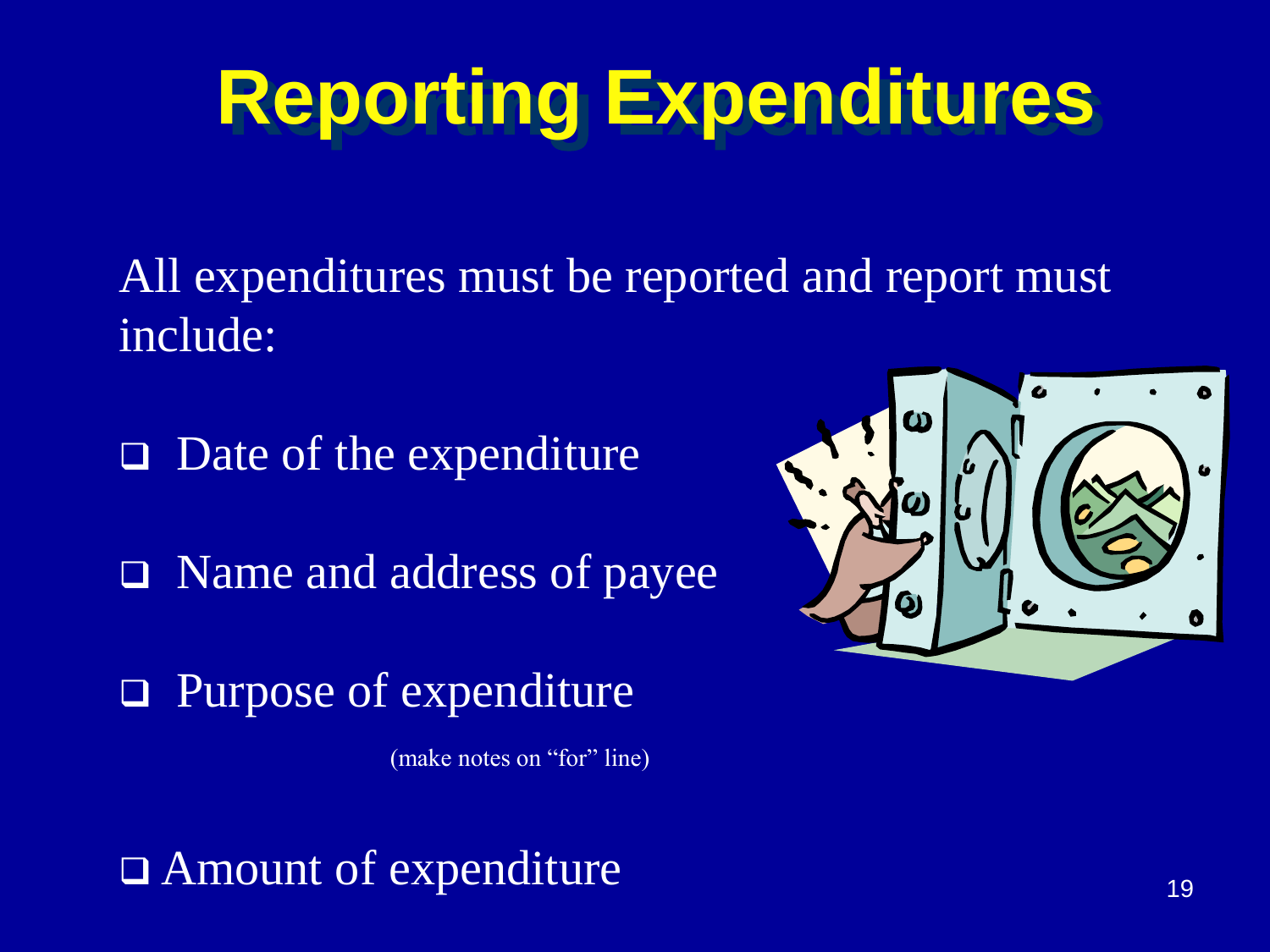# **Law has Increased Frequency of Campaign Reports**

- ➢ **Quarterly** to **monthly:** All candidates, PCs, and ECOs.
- ➢ **Beginning on 60th day before Primary, reports due**:
	- **1. Weekly for a statewide candidate or a PC/ECO filing with the Division of Elections** until the 4<sup>th</sup> day before General Election.
	- **2. Bi-weekly** on Friday **for any other candidate/PC/ECO** until the 4<sup>th</sup> day before General. Also, additional reports required on 25<sup>th</sup> and 11<sup>th</sup> days before Primary and General Elections.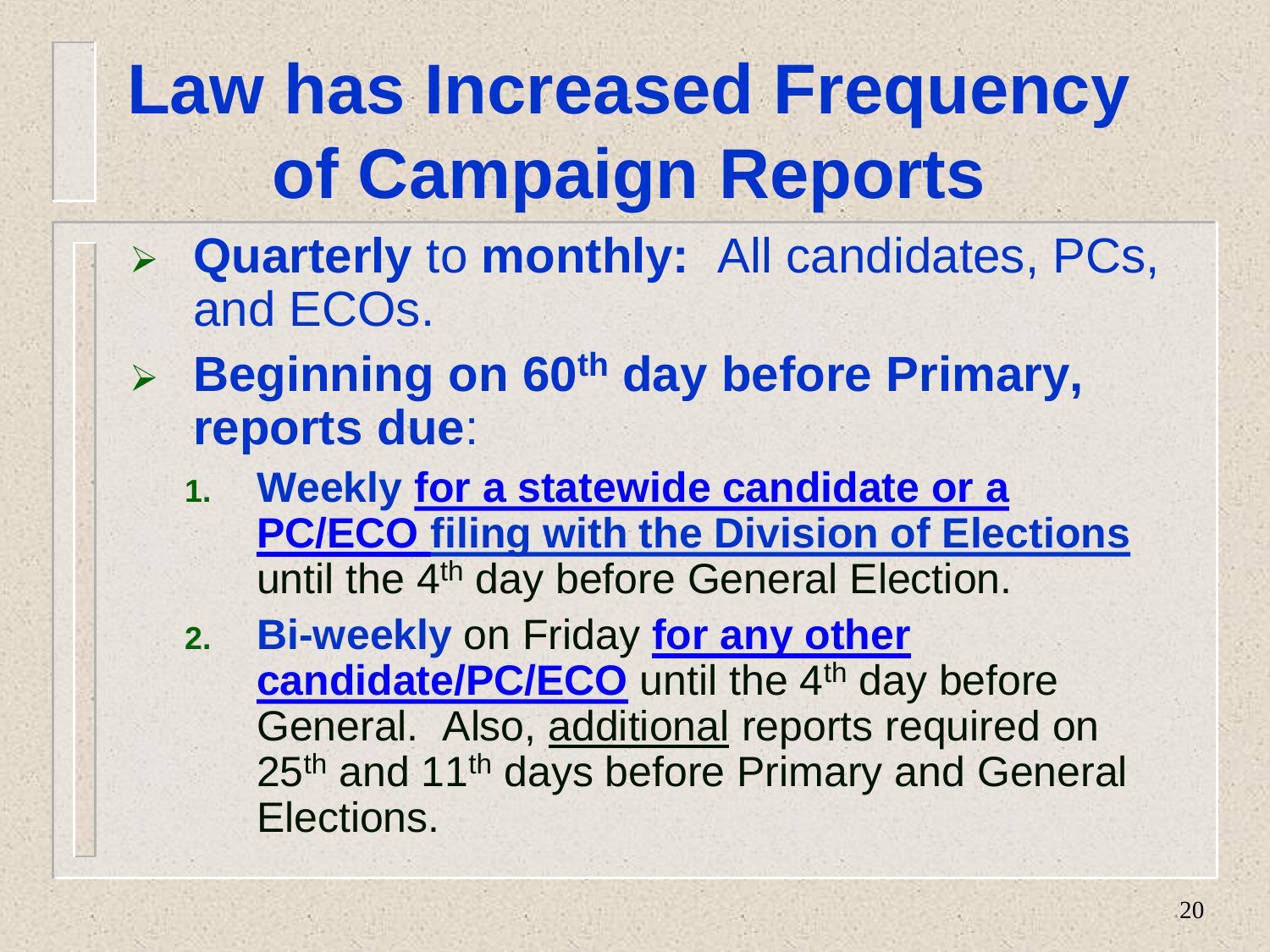# **# of Candidate Reports under New 2014 Law**



|                                                                                | Candidate                                                             | <b>Prior law</b> | <b>New law</b> |
|--------------------------------------------------------------------------------|-----------------------------------------------------------------------|------------------|----------------|
|                                                                                | Election Year (Jan 1 <sup>st</sup> thru General Election): if file w/ |                  |                |
|                                                                                | <b>Division (statewide)</b>                                           | 10               | 31             |
|                                                                                | - Division (non-statewide)                                            | 10               | 20             |
|                                                                                | - Supervisor of Elections                                             | 10               | 20             |
|                                                                                |                                                                       |                  |                |
| Non-Election Year (Jan 1 <sup>st</sup> thru Dec 31 <sup>st</sup> ): if file w/ |                                                                       |                  |                |
|                                                                                | <b>Division (statewide)</b><br>¥,                                     | $\overline{4}$   | 12             |
|                                                                                | Division (non-statewide)<br>$ ^{\circ}$                               | $\overline{4}$   | 12             |
|                                                                                | - Supervisor of Elections                                             | $\overline{4}$   | 12             |

➢ Termination reports not included in above numbers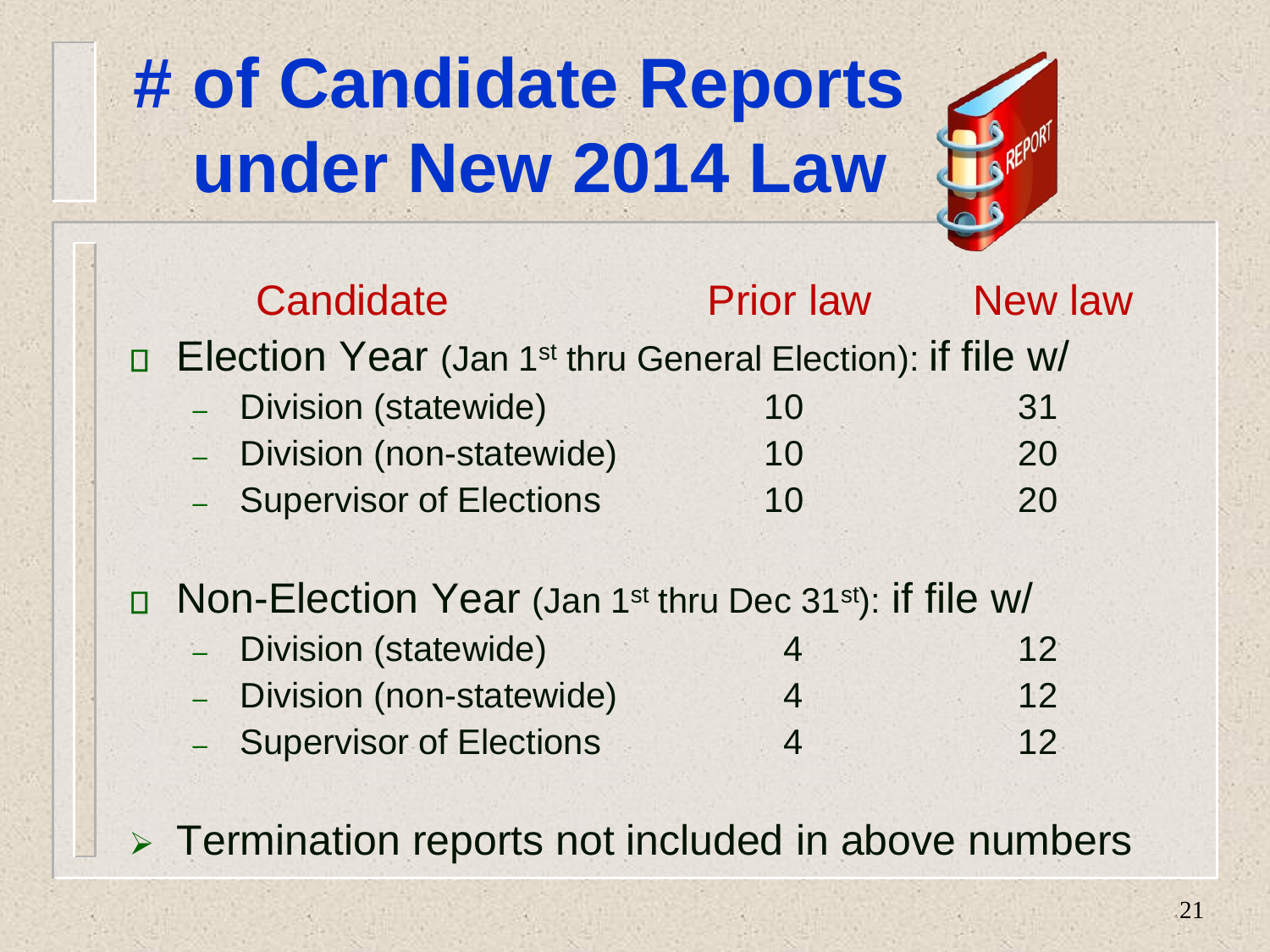### **Effect of New Reporting Schedule on Municipal Elections**

#### **How does new reporting frequency apply to municipal elections?**

**(Remember: The expedited reporting begins 60 days before the "primary election" and goes through the 4th day before the "general election.")** 

**Answer: Except for the normal monthly reports, the expedited reporting schedule only applies to the reports due on the 25th, 11th, and 4th day before the municipal election.** 

➢ *See* **DE 98-03:** Statutory provisions relating to campaign finance reports become problematic because municipalities do not hold primary elections; therefore, municipalities are to apply the Chapter 106 campaign finance reporting schedules to the extent possible.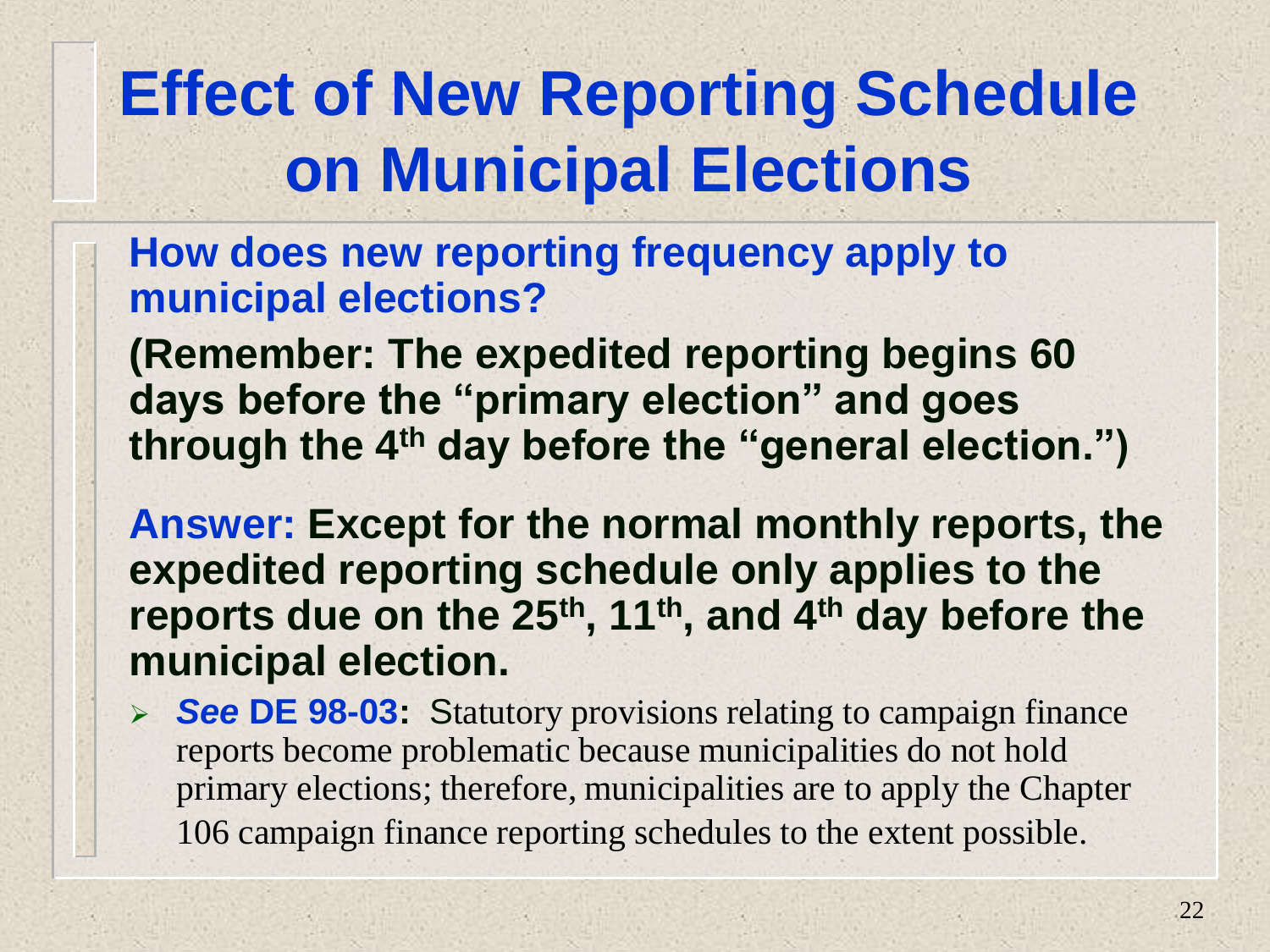### **Penalty for Late Report Filing (s. 106.07(8), FS)**

- Filing officer imposes fines
- \$50 per day for the first three days and \$500 per day thereafter
- Not to exceed 25% of the expenditures or contributions, whichever is greater for reporting

period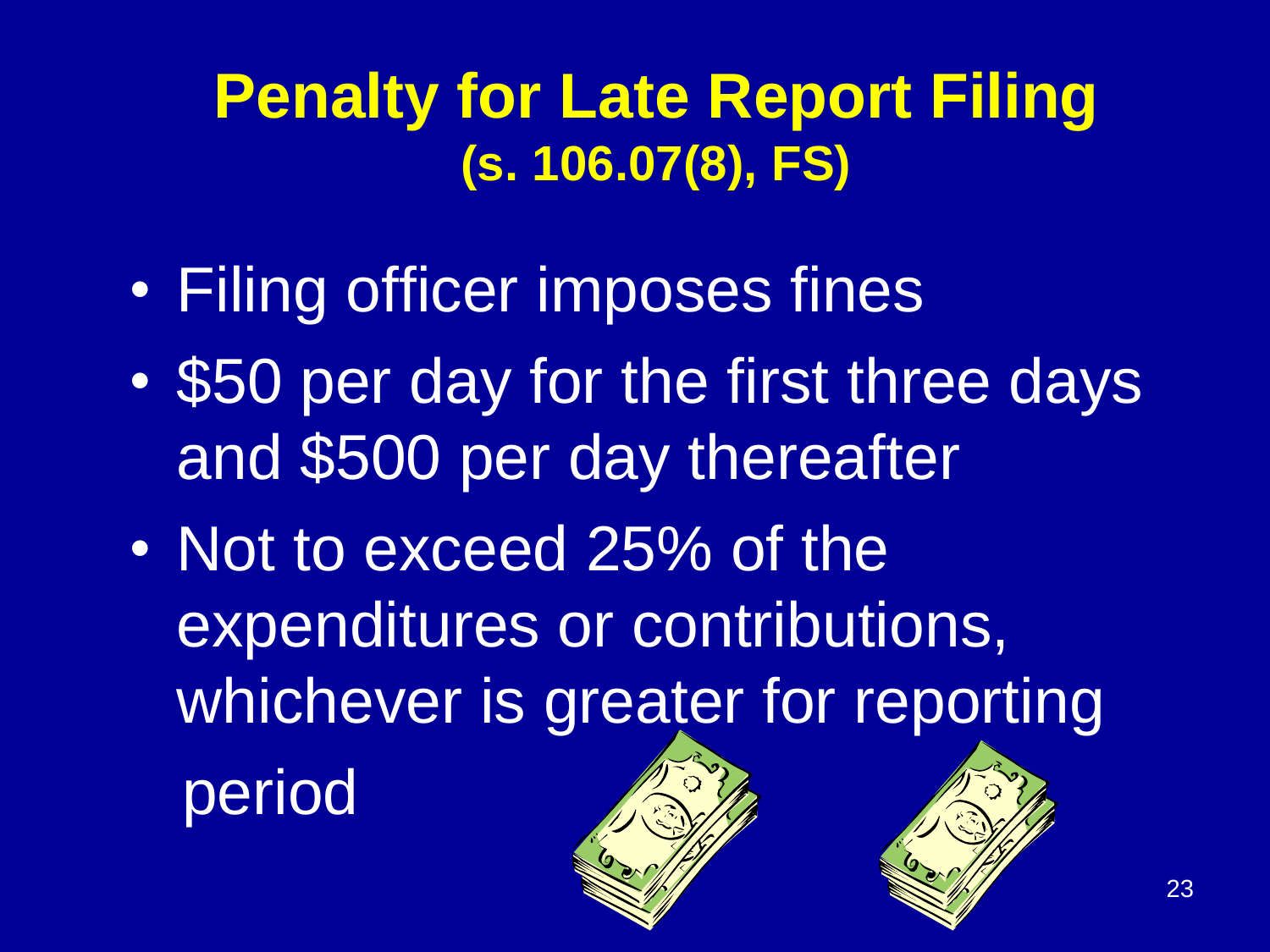# **Penalty for Late Filing**

• HOWEVER: Reports due immediately prior to Primary or General election are \$500 per day - not to exceed 25% of the expenditures or contributions, whichever is greater for reporting period.

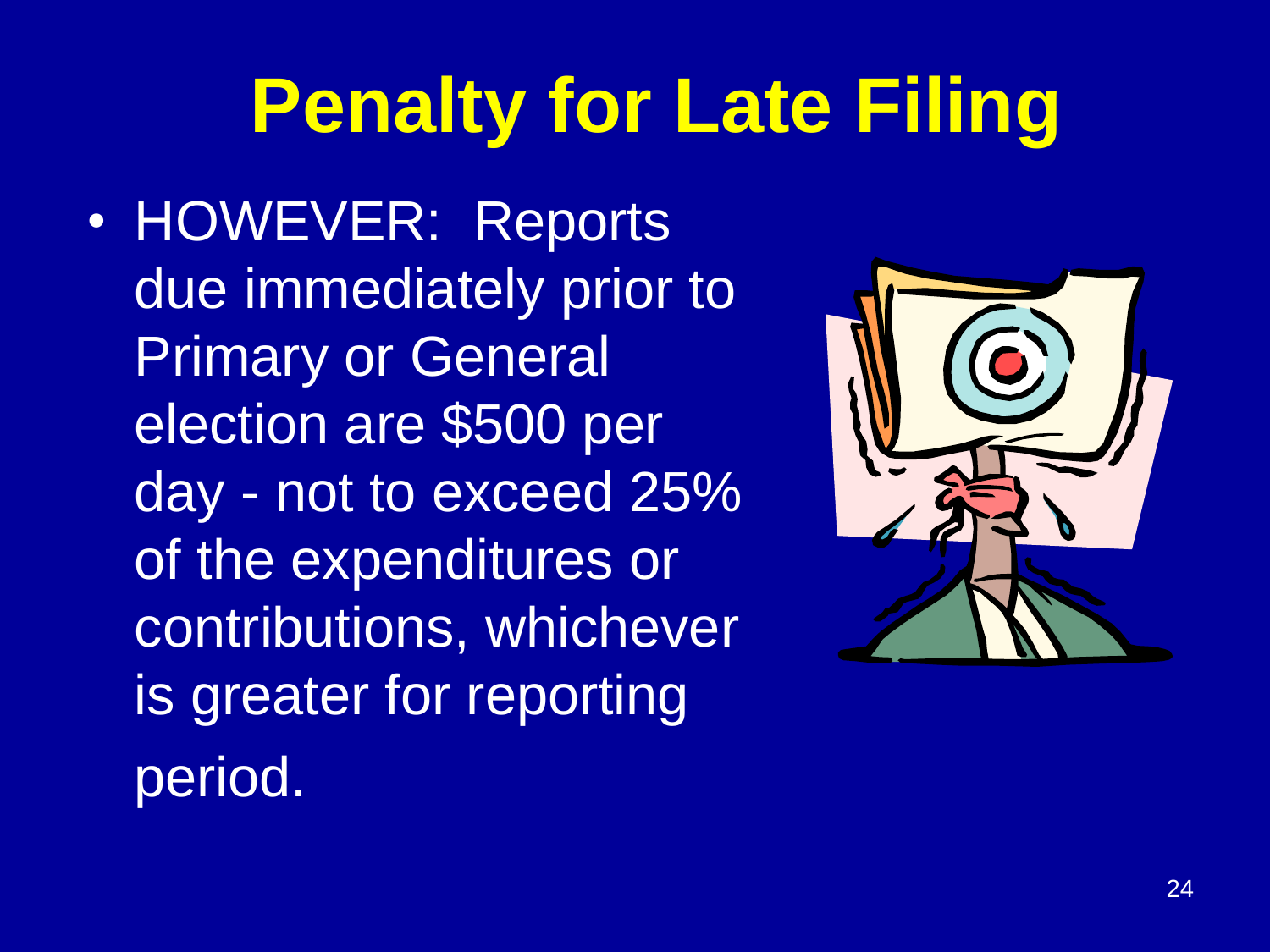# \$\$\$\$\$\$ LATE FINES \$\$\$\$\$\$



Fines for late filings must be *paid out of the candidate's own personal funds.*

Filing officers are required to assess the fine and have no discretion in the amount imposed. Appeal is to Florida Elections Commission.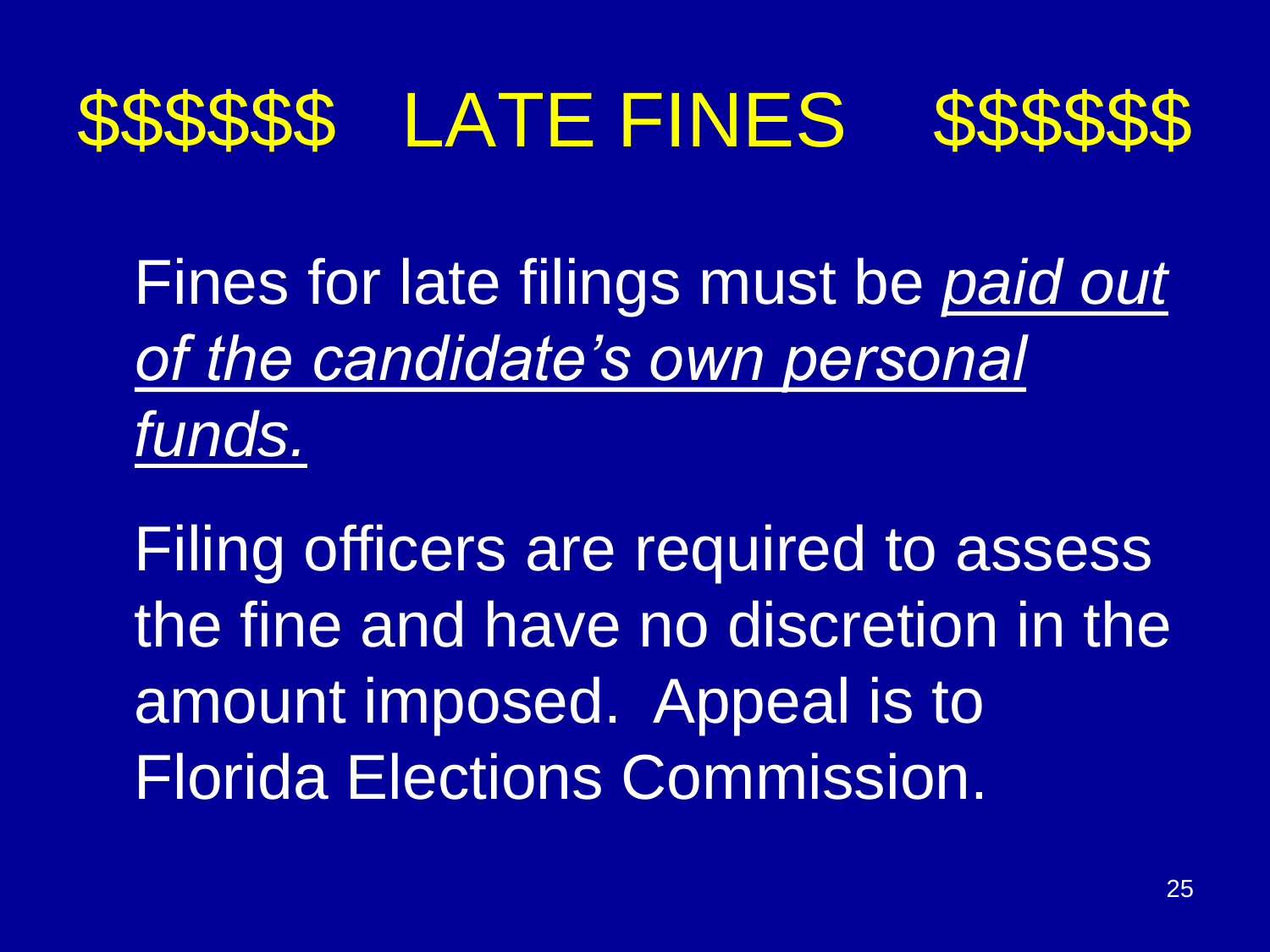# Repeated Late Filers

• Filing officers are required to notify the Florida Election Commission (FEC) of any candidate who files late reports.

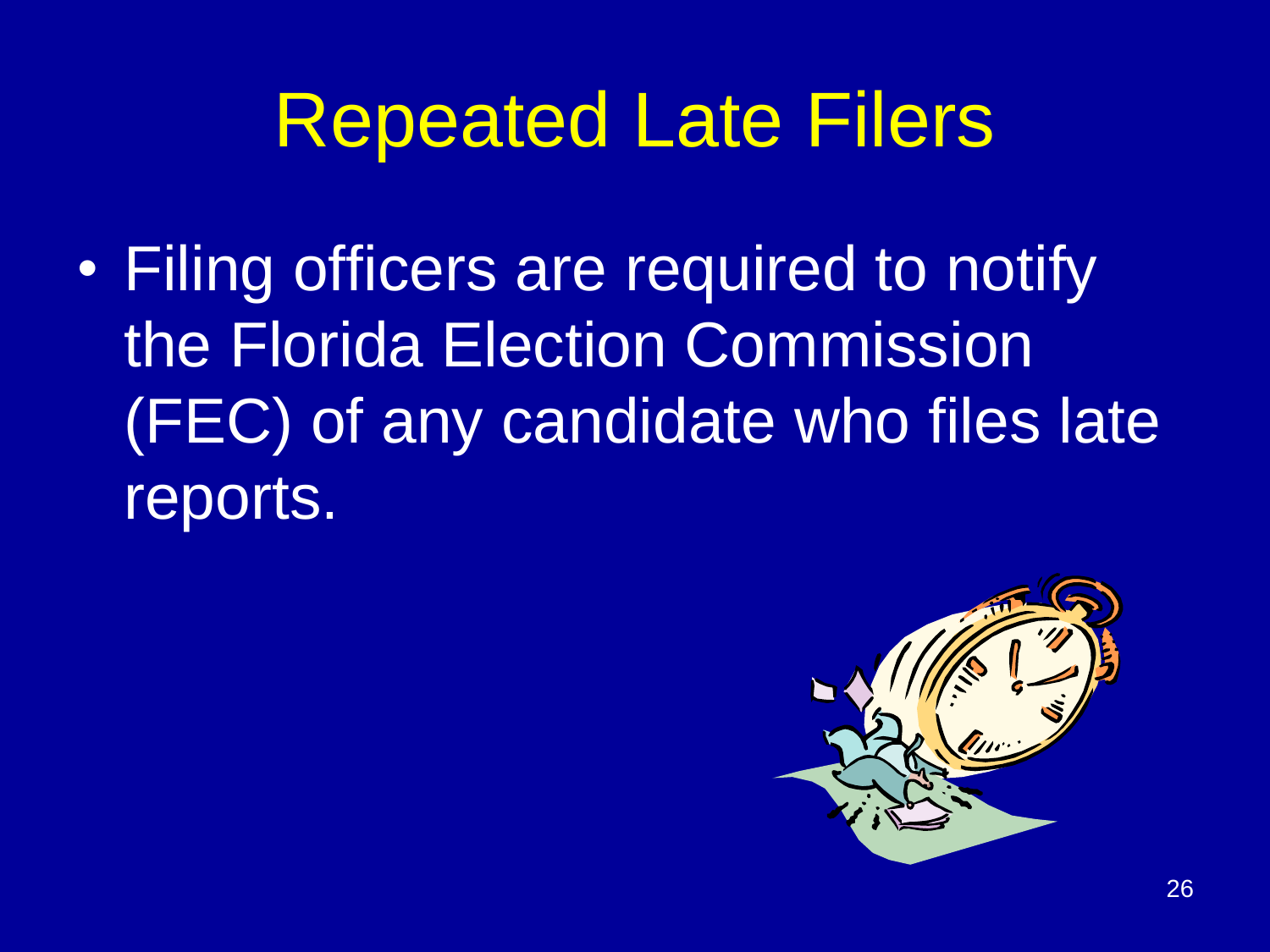#### **Termination Reports (s. 106.141, F.S.)**

□ A termination report must be filed **within 90 days** of withdrawing as a candidate, becoming unopposed, elected, or eliminated.

Funds must be disposed of - account need not be closed.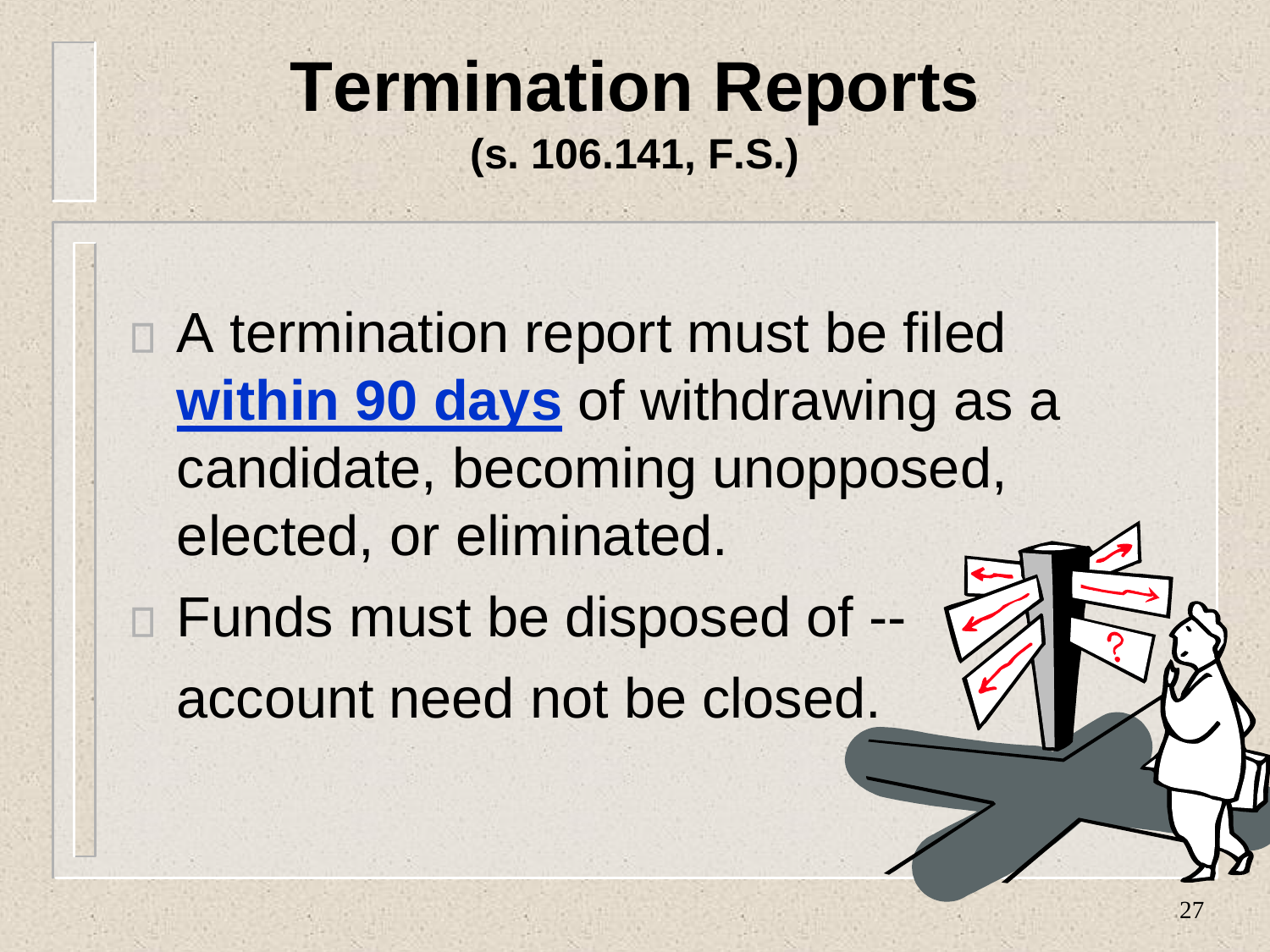### **After the Campaign (s. 106.075, F.S.)**

**Loan Report** - A person who is elected to office must report all loans, exceeding \$500 in value, made to him or her and used for campaign purposes, made within the 12 months preceding his or her election to office, (prior to filing for office) to the filing officer, within 10 days of being elected.

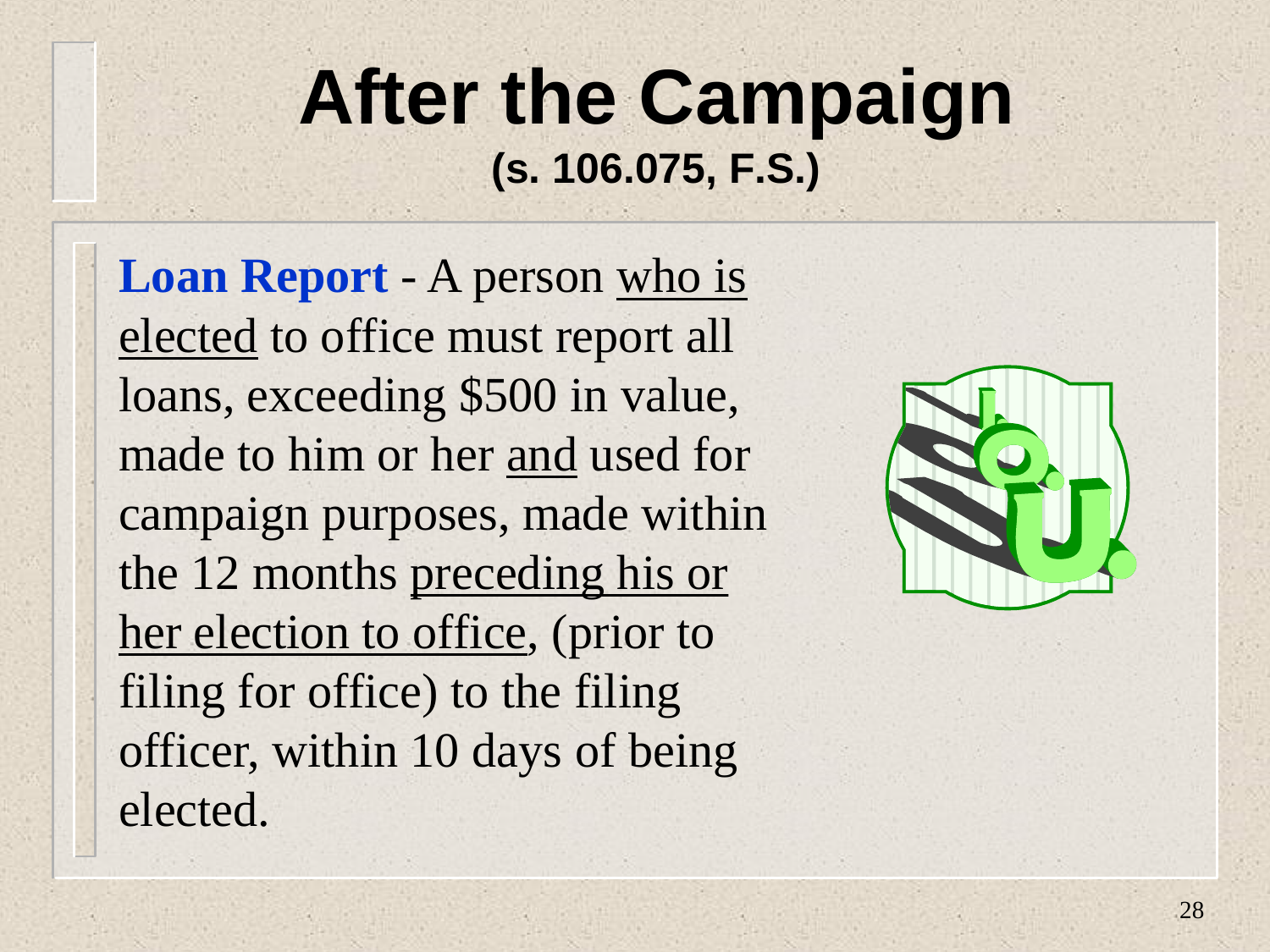#### **After the Campaign (ss. 106.11 & 106.141, F.S.)**

Once a candidate becomes unopposed, elected, eliminated or withdraws, the individual may only expend funds for the following: ❑ Purchase thank-you advertising (for up to 75 days). □ Pay for items obligated. ❑ Pay for expenditures necessary to close down the campaign office and to prepare final report. ❑ Pay candidate back, in full or in part, for any contributions contributed to own campaign. (including In-Kind)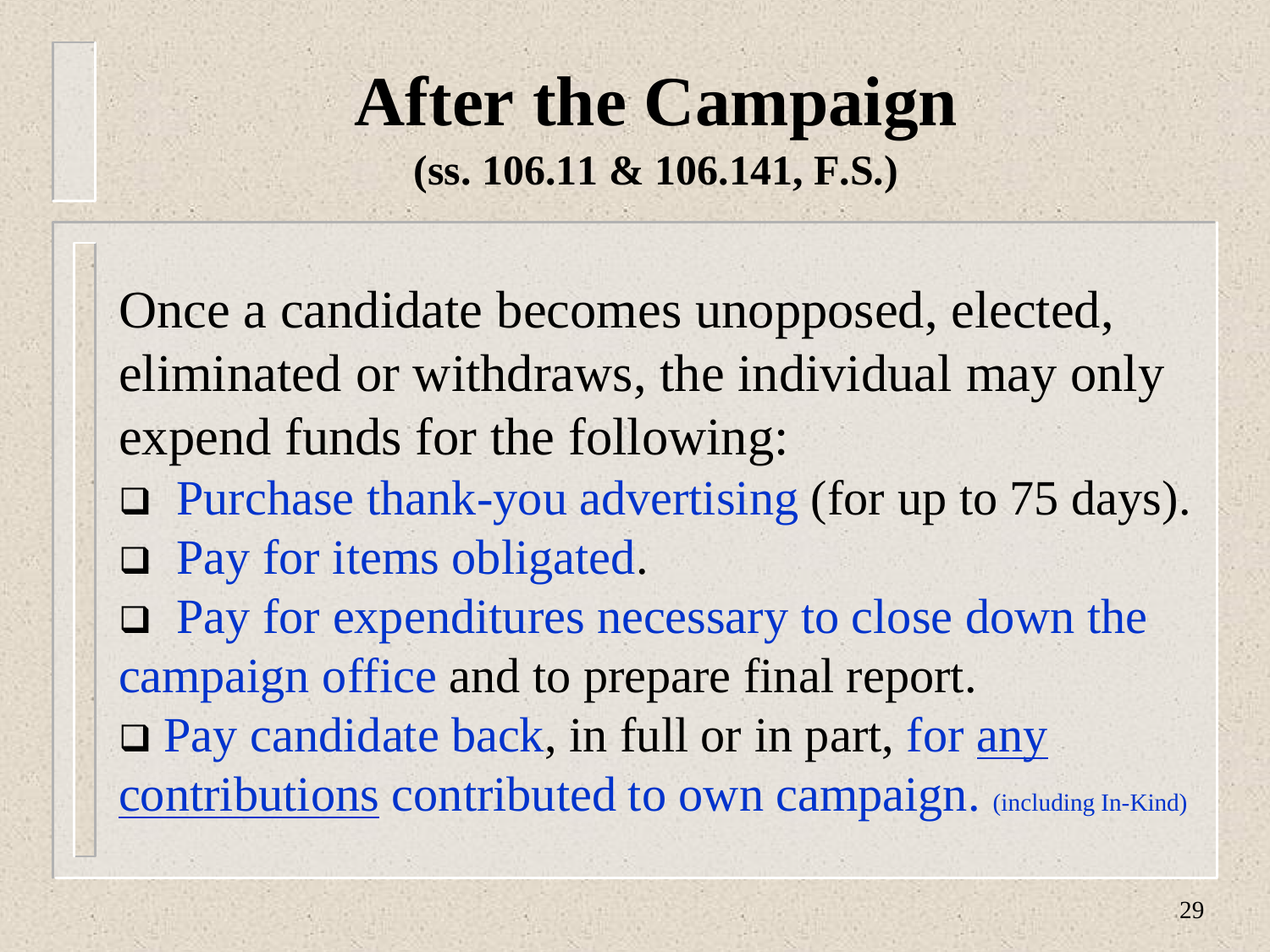### **After the Campaign (s. 106.141(7), F.S.)**



 $\Box$  If candidate qualified by the petition method and has surplus funds, the candidate must pay any petition verification fees that were waived due to filing an undue burden oath.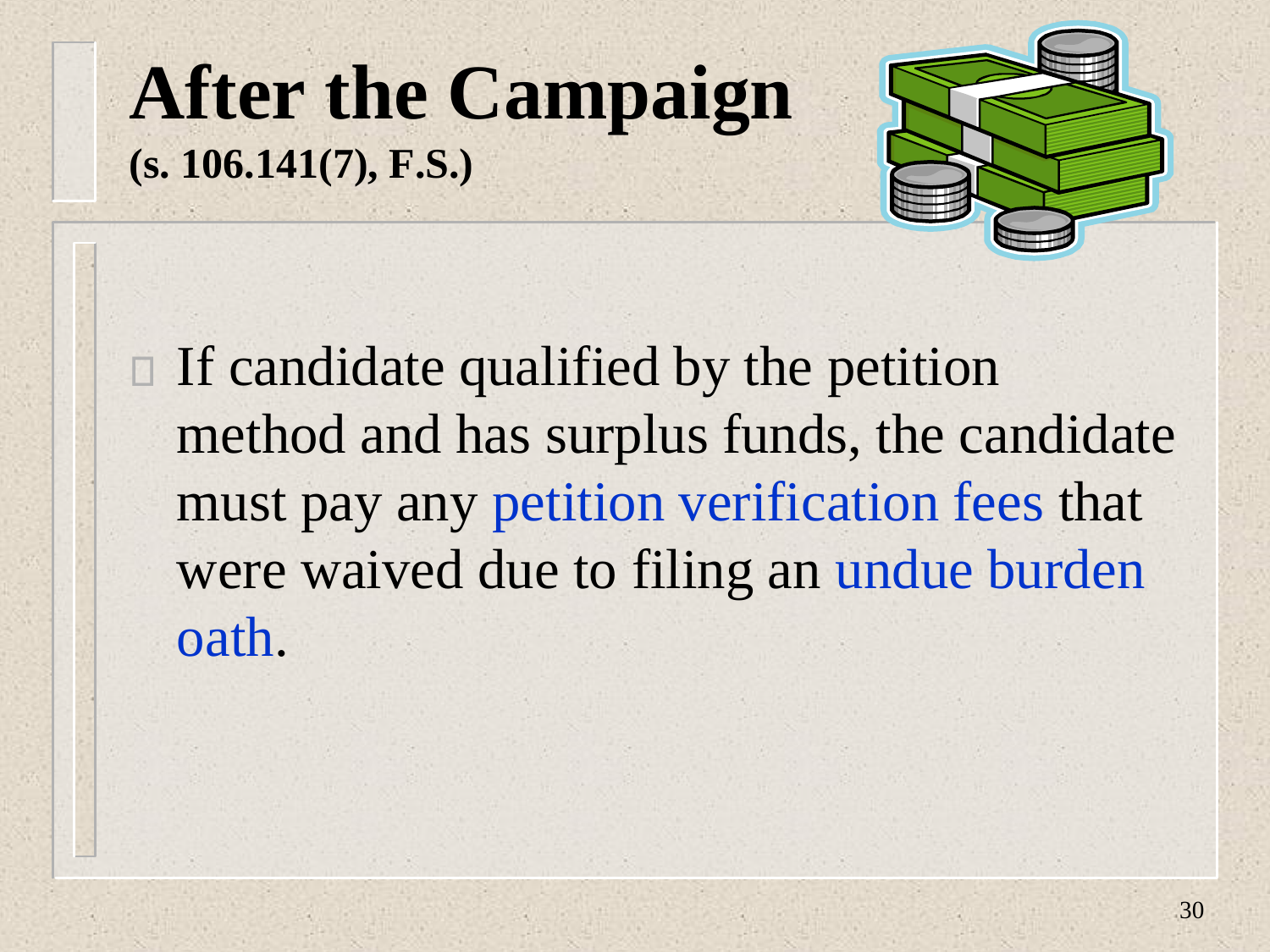### **Disposing of Surplus Funds (s. 106.141(4), F.S.)**

**Can dispose of by any combination of:** 

1. **Return contributions pro rata** to each contributor.



2. **Donate funds to a charitable organization or** an organization that meets the qualifications of **501(c)(3)** of the Internal Revenue Code.

*(continued on next slide)*

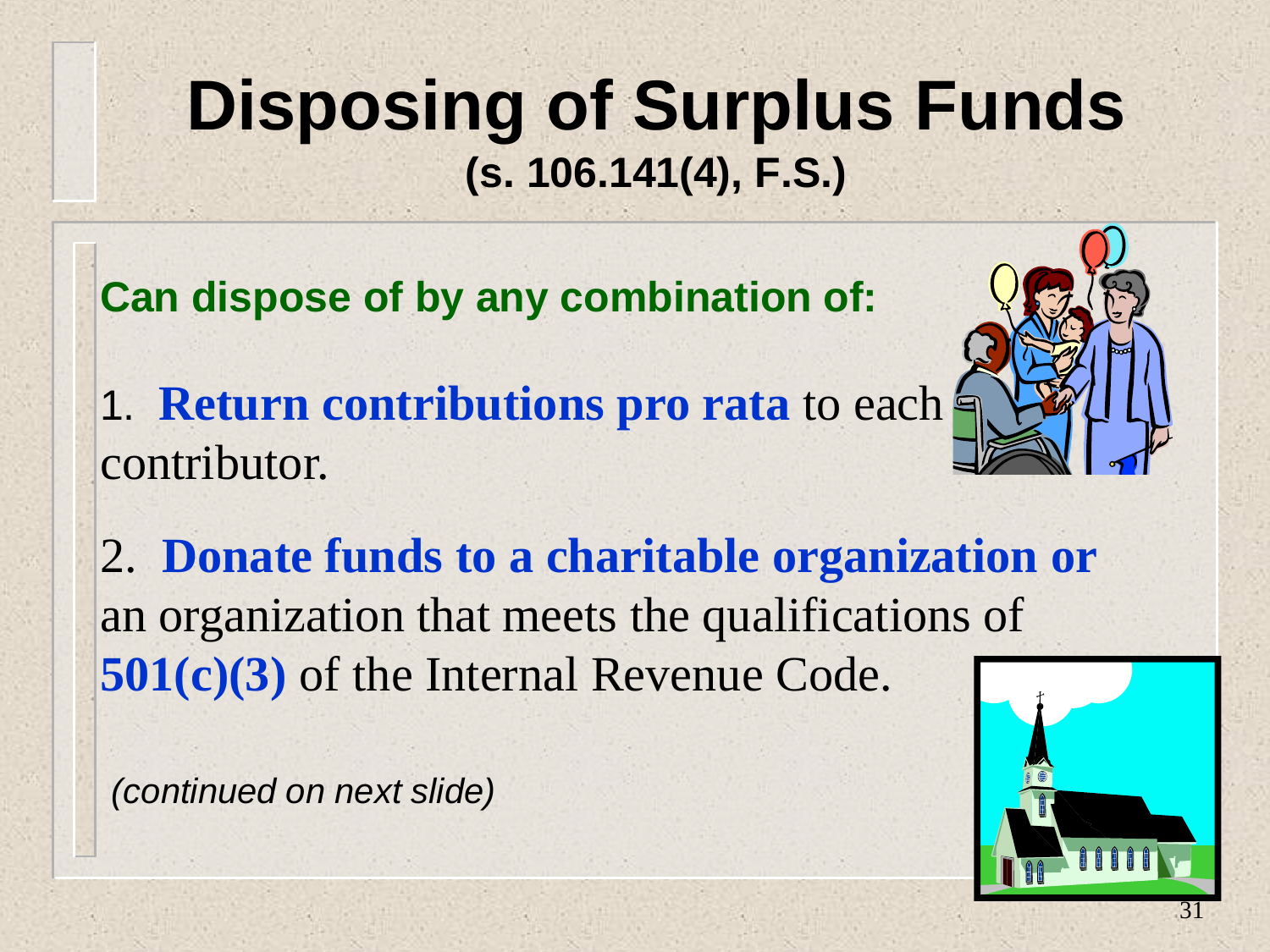### **Disposing of Surplus Funds (ss. 106.141(4) & (5), F.S.)**

3. Give funds to applicable **general revenue fund**.

4. Give funds to candidate's **political party or to APC**. (APCs = Affiliated Party Committees) **(Amount given to the party limited to No More Than \$25,000)**

5. For those candidates who were elected, transfer funds to an **office account**.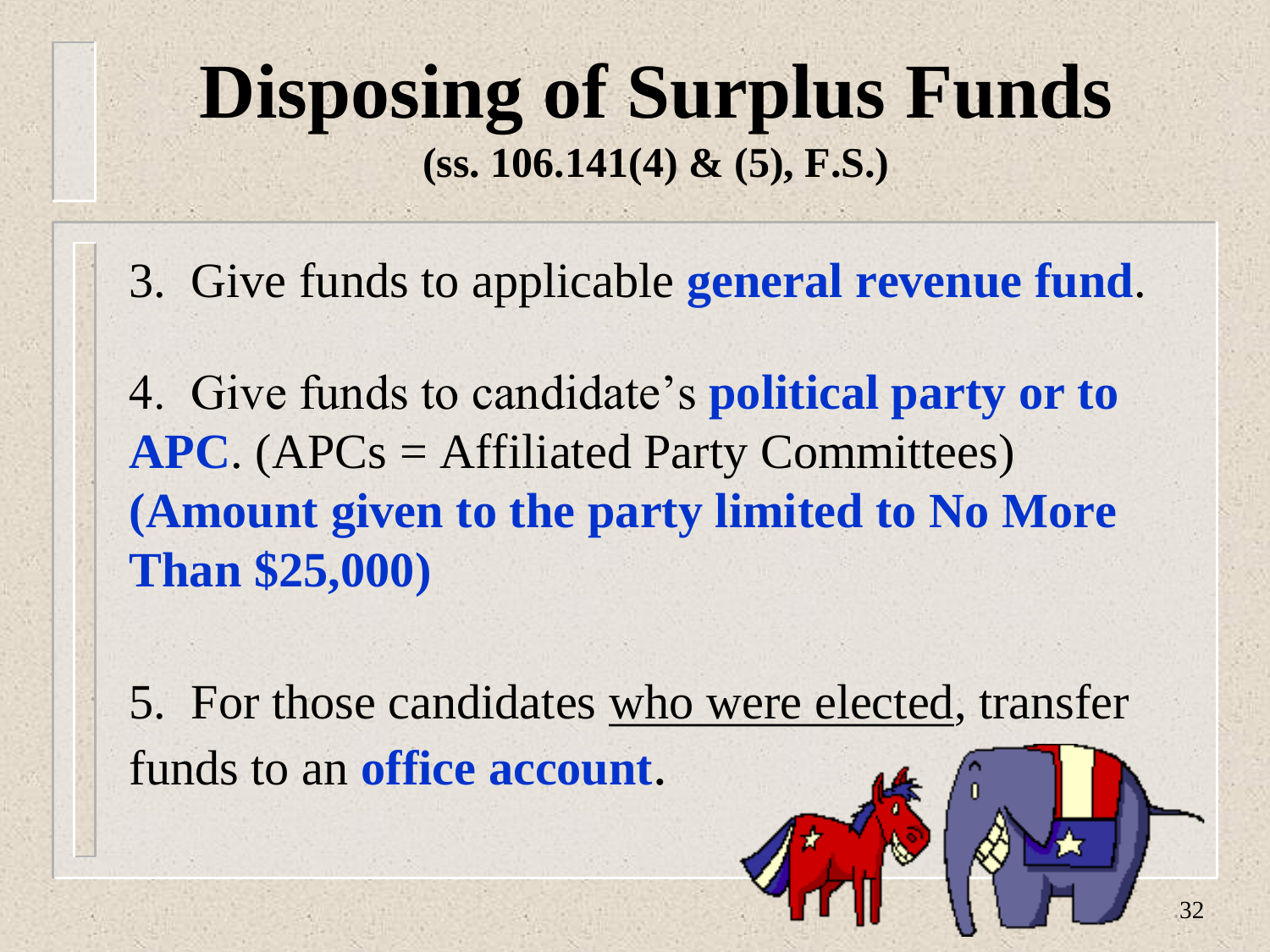#### **APC = Affiliated Party Committee**  (they are treated like a political party – came into being in 2013).

 $103.092(2)$  $103.092(2)$ , F.S. –The leader of each political party conference of the House of Representatives and the Senate may establish a separate, affiliated party committee to support the election of candidates of the leader's political party. The affiliated party committee is subject to the same provisions of chapter 106 as a political party.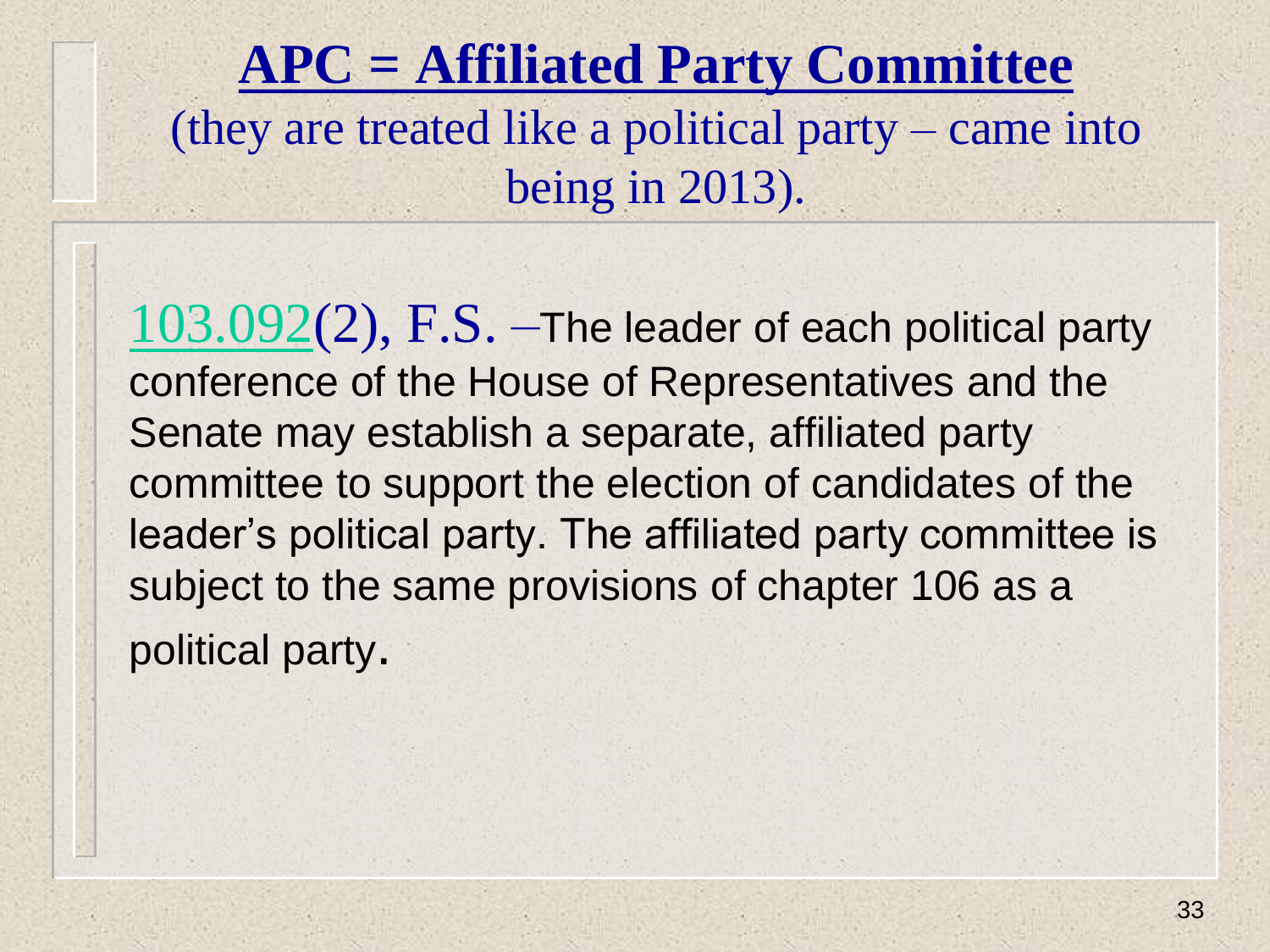

**Office Accounts (s. 106.141(5), F.S.)**

- □ Maximum allowable office account amount is **based upon elected office** (*see* s. 106.141(5), F.S.) – – **Statewide office: \$50,000** – **Multicounty office: \$10,000** – **Legislative: \$10,000 x # of years in term**  – **County or lesser office: \$5,000 x # of years in term**  – **Supreme Court: \$6,000**
	- **Other judges: \$3,000**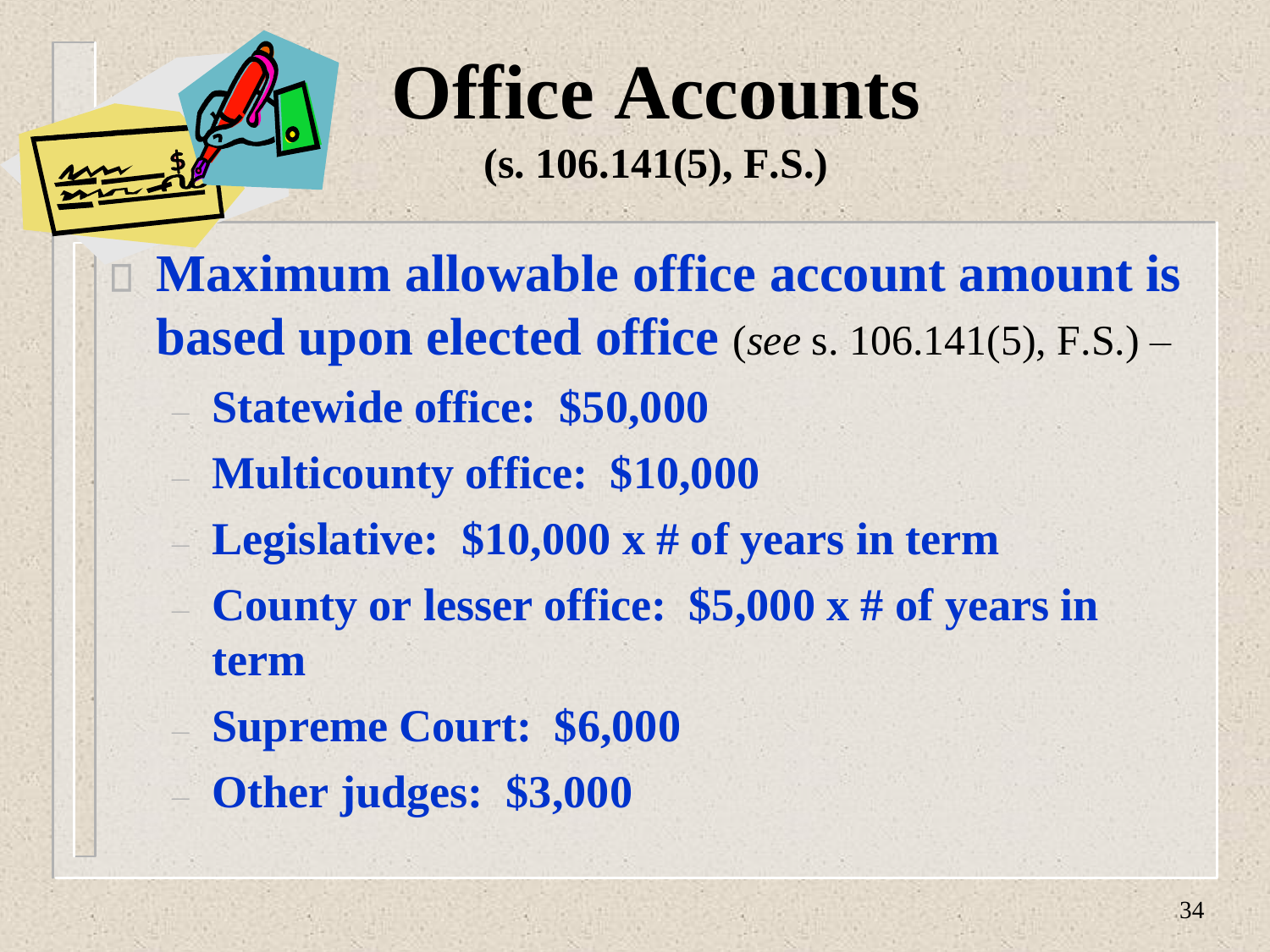

**Office Accounts (s. 106.141(5), FS)**

**May only be used for legitimate expenses in connection with public office** 

**S**ample legitimate expenses:

**Travel** 

□ Personal taxes payable on office account funds

□ Expenses incurred in operation of the office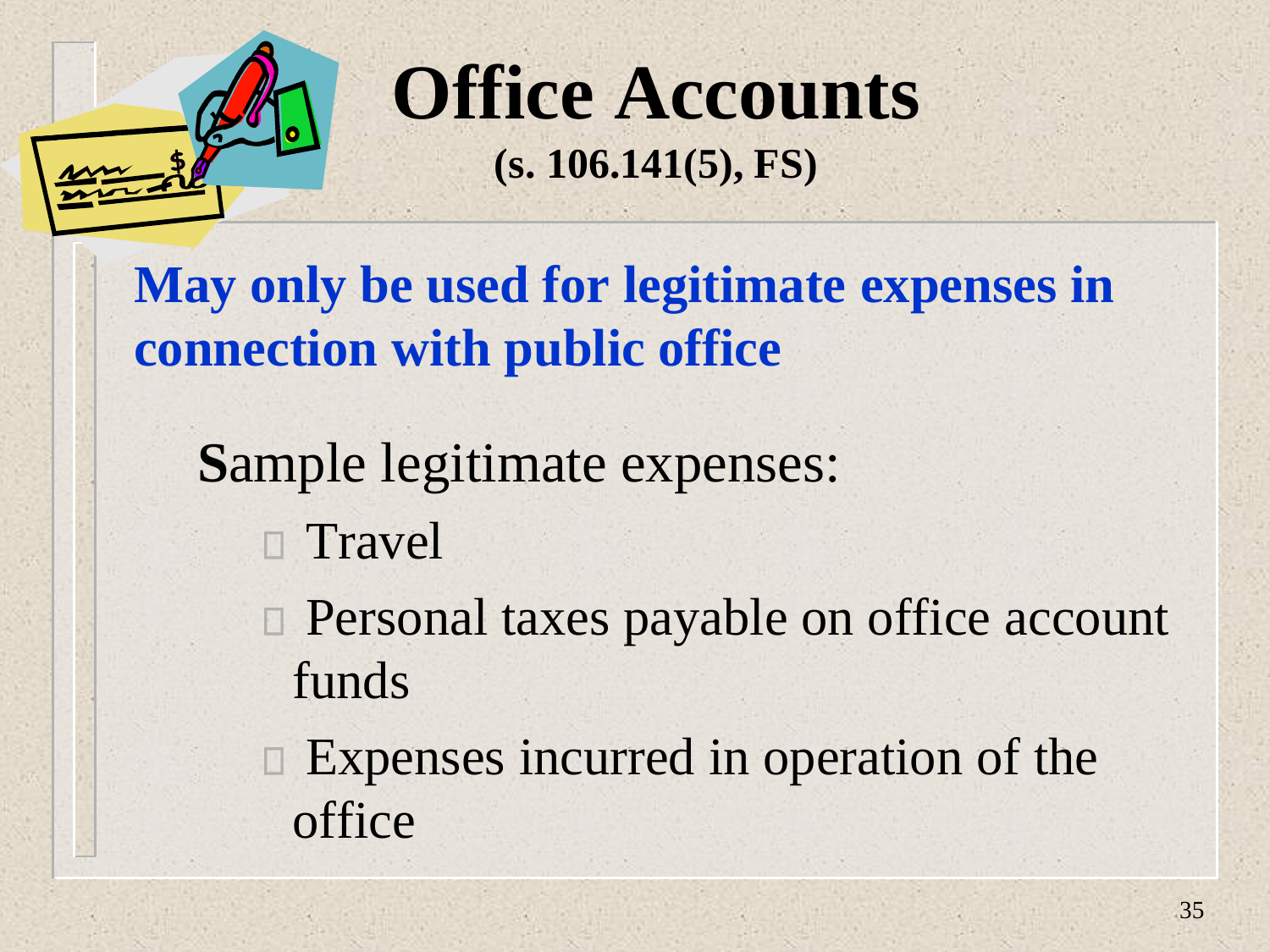

**Office Accounts (s. 106.141(5), FS)**

**Expanded sample listing of legitimate expenses:**

- **CPA or attorney services for preparation of financial disclosure filing**
- **Costs for holiday cards or newsletters to constituents re: officer's official business (may be not be political advertisement)**
- **Fees or dues to religious, civic, or charitable orgs to which officer is a member**
- **Items of modest value for use at a constituent's special event or family occasion**
- **Personal expenses of officer attending a constituent event where public policy is discussed (limited to 1 per week)**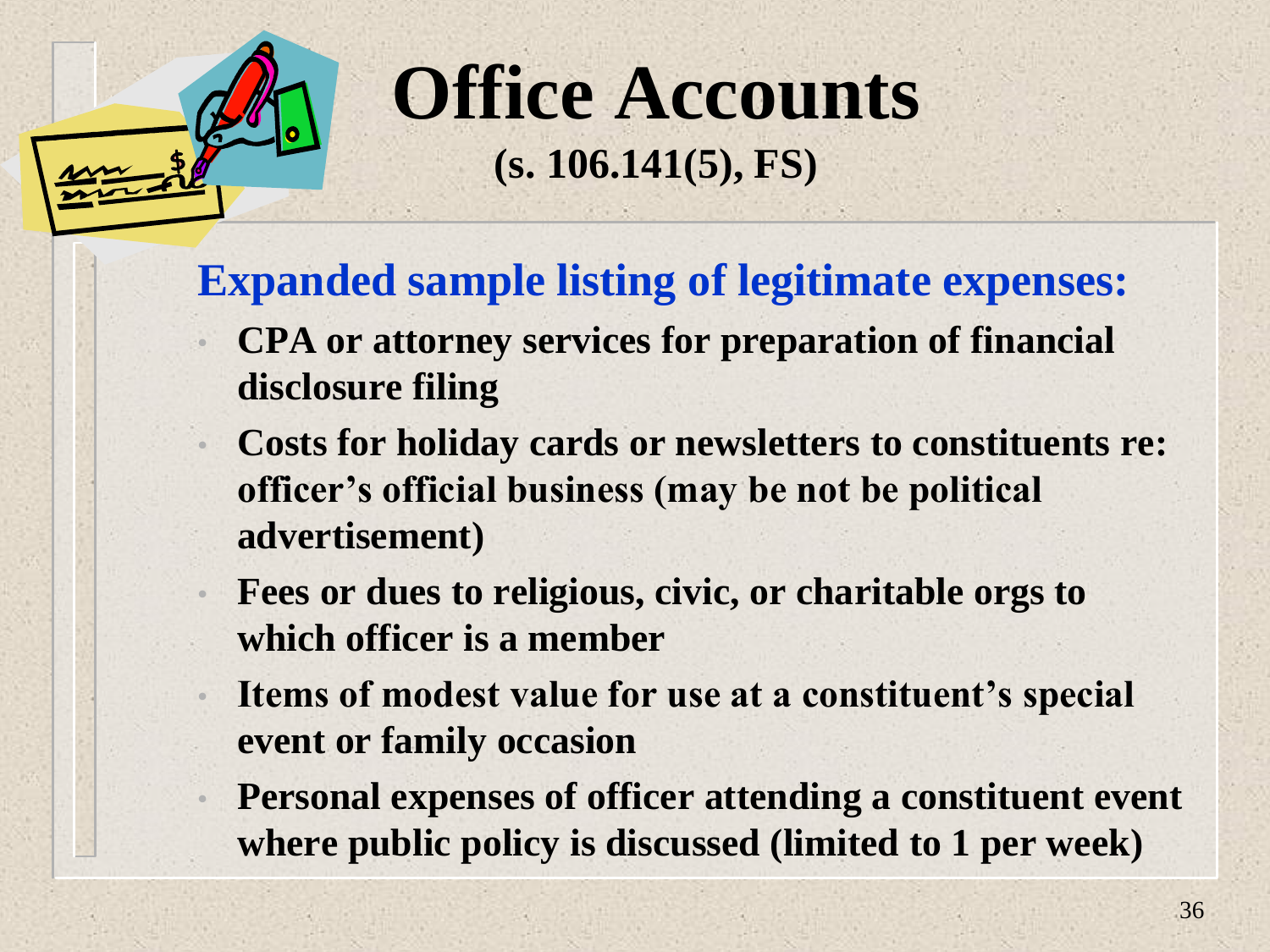### **Office Accounts (s. 106.141(5), F.S.)**

- **Official must file reports** on the 10<sup>th</sup> day following the end of the quarter until all funds are gone.
- **Upon leaving office**, official must give the remaining funds to:
	- A 501(c)(3) charitable organization; or
	- Applicable gov't general revenue fund
	- Officer may use funds to pay for CPA or attorney for preparation of final report.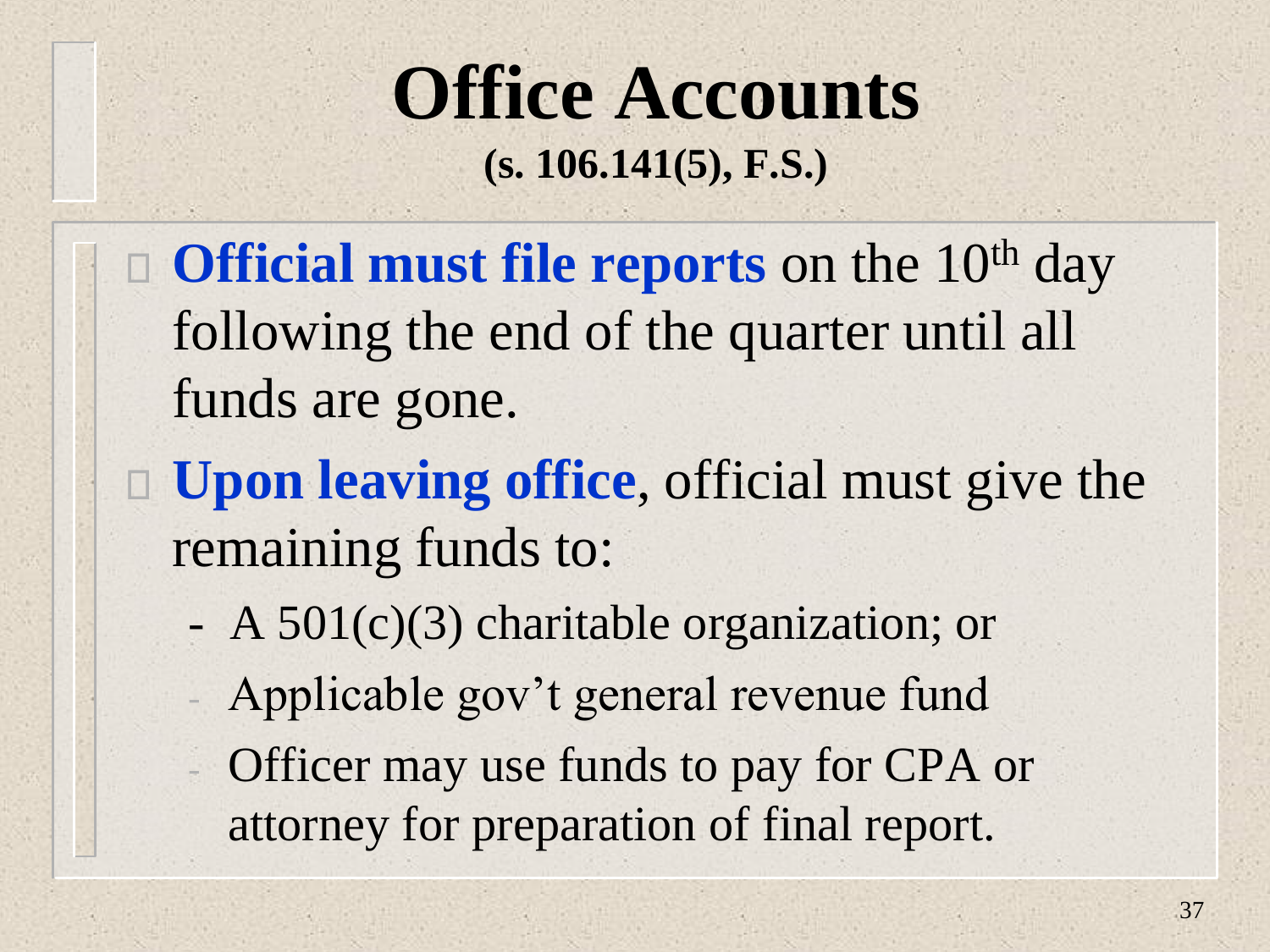# **Candidate Prohibited Acts (s. 106.15, FS)**

• Cannot pay or give anything of value to speak in furtherance of his/her candidacy



- Cannot use a state-owned aircraft or motor vehicle to further his candidacy
- Cannot solicit or accept a contribution in a government-owned building
	- Unless the Government building is leased.
	- Accept means to receive a contribution by personal hand delivery from a contributor or his/her agent.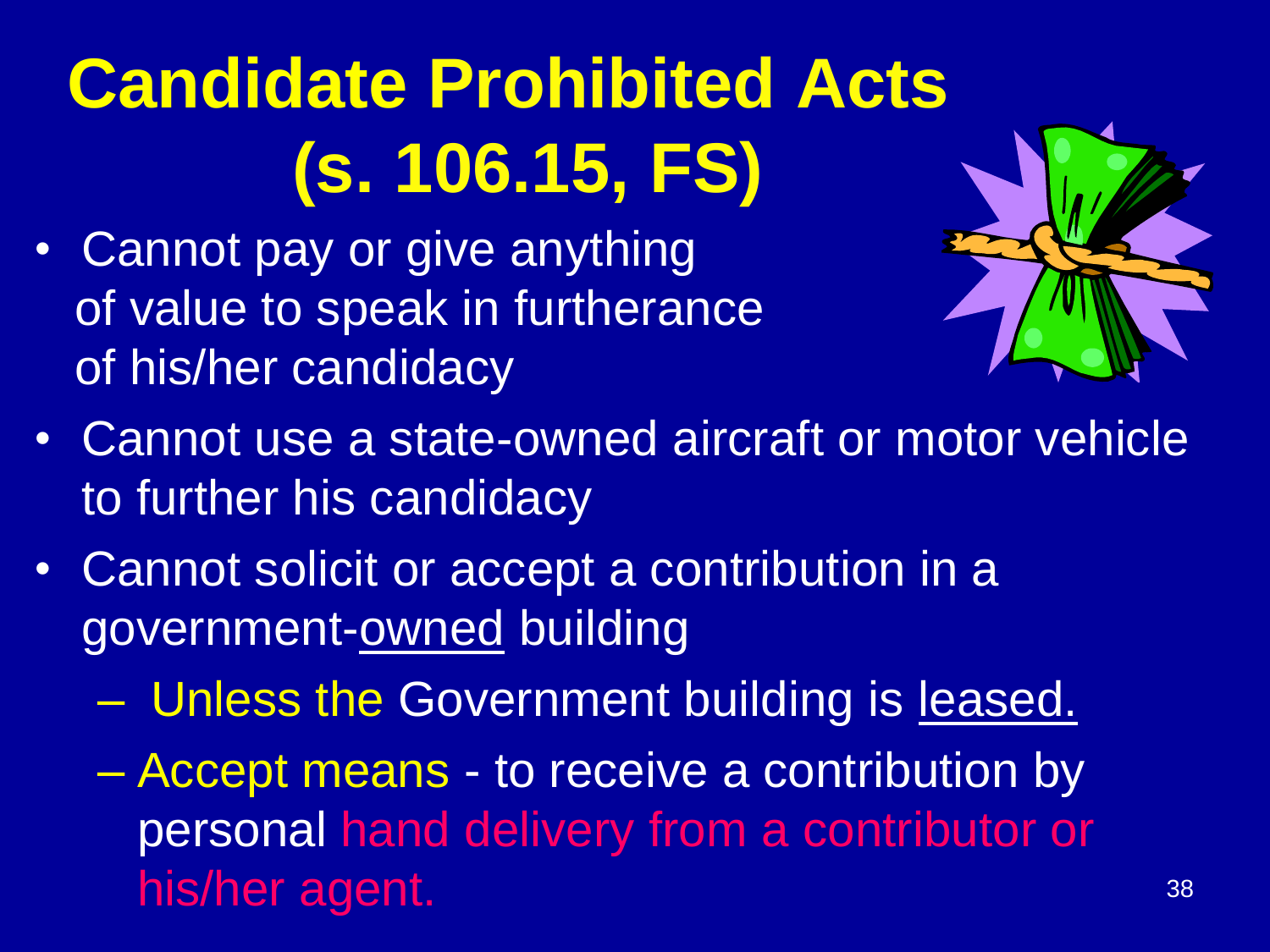# **Candidate Prohibited Acts**

- Cannot use the services of any state, county, municipal, or district officer or employee of the state during working hours. (s 106.15(3), FS)
- Cannot solicit contributions, in exchange for political support, from any religious, charitable, civic, or other causes or organizations established primarily for the public good. (s. 106.08(5)(c), FS)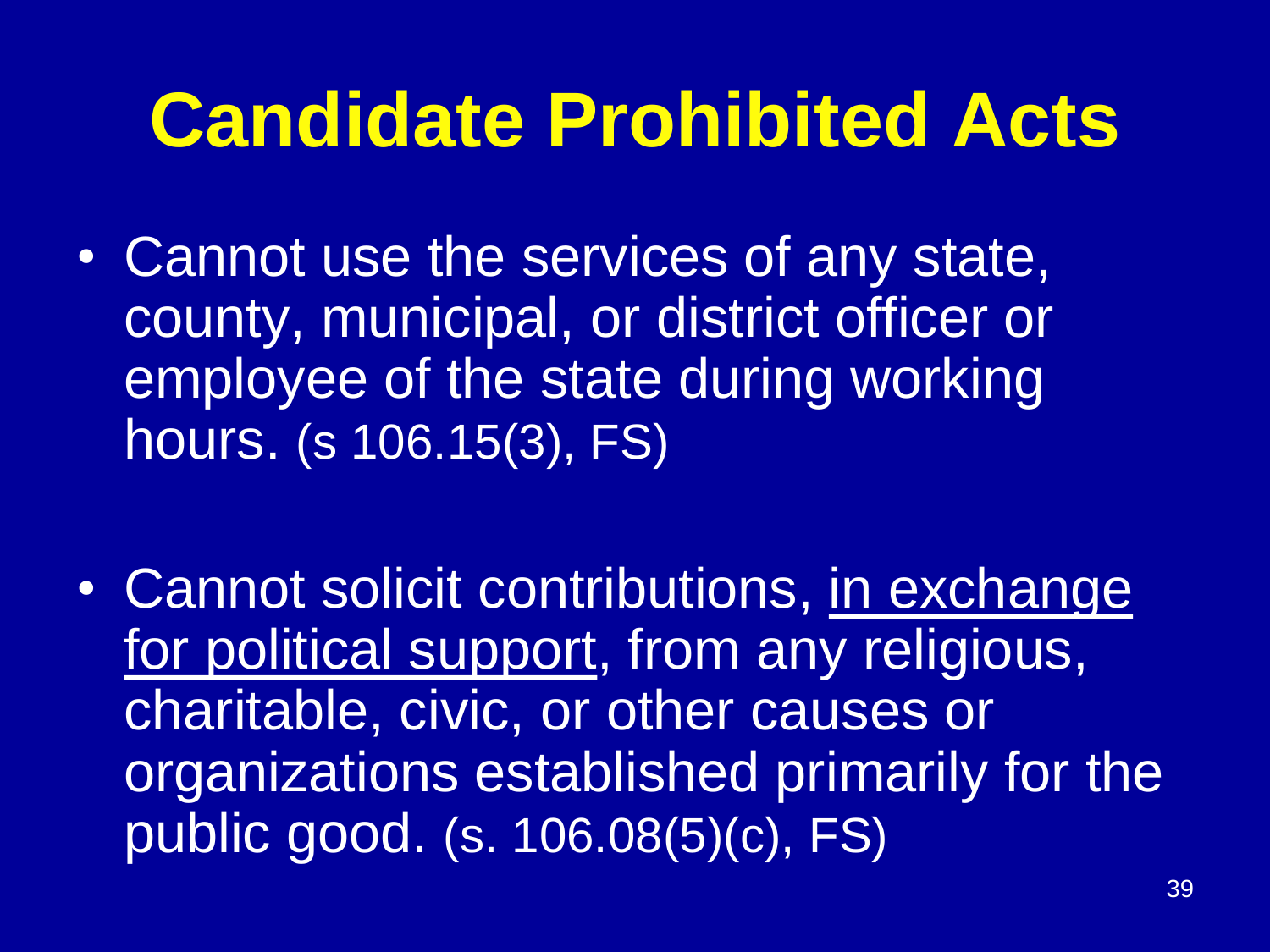# **More Prohibited Acts**

- A "person" may not make a contribution through or in the name of another, directly or indirectly (s 106.08(5), FS)
- Political parties cannot accept any contribution that has been designated for use of a particular candidate (s. 106.08(6), FS)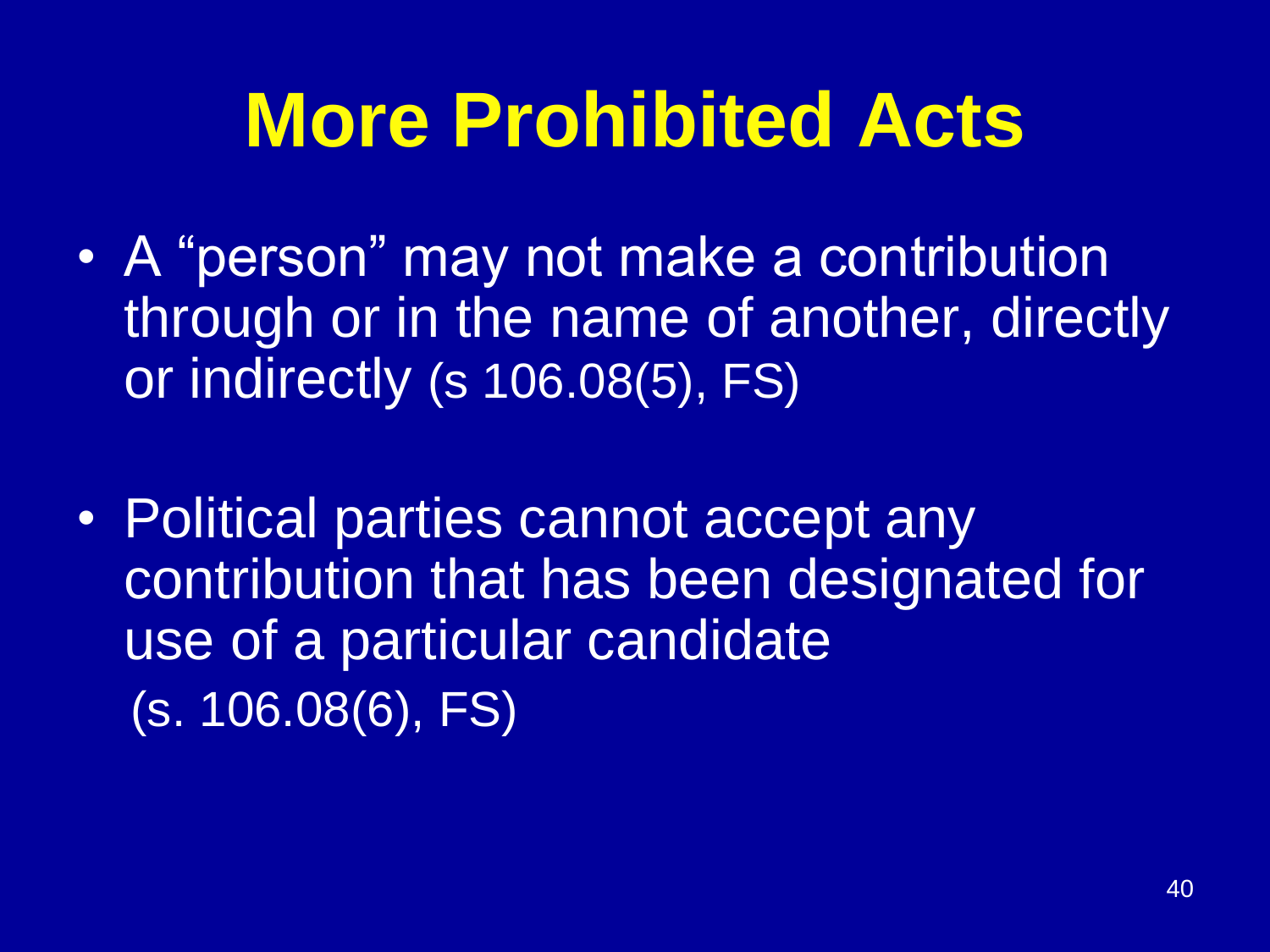### **Prohibited Acts (s. 104.271, FS)**

• A candidate may not, with actual malice, make any false statement about an opposing candidate (s. 104.271, FS)

• A candidate may not misrepresent that he or she has served or is serving in the military (s. 104.2715)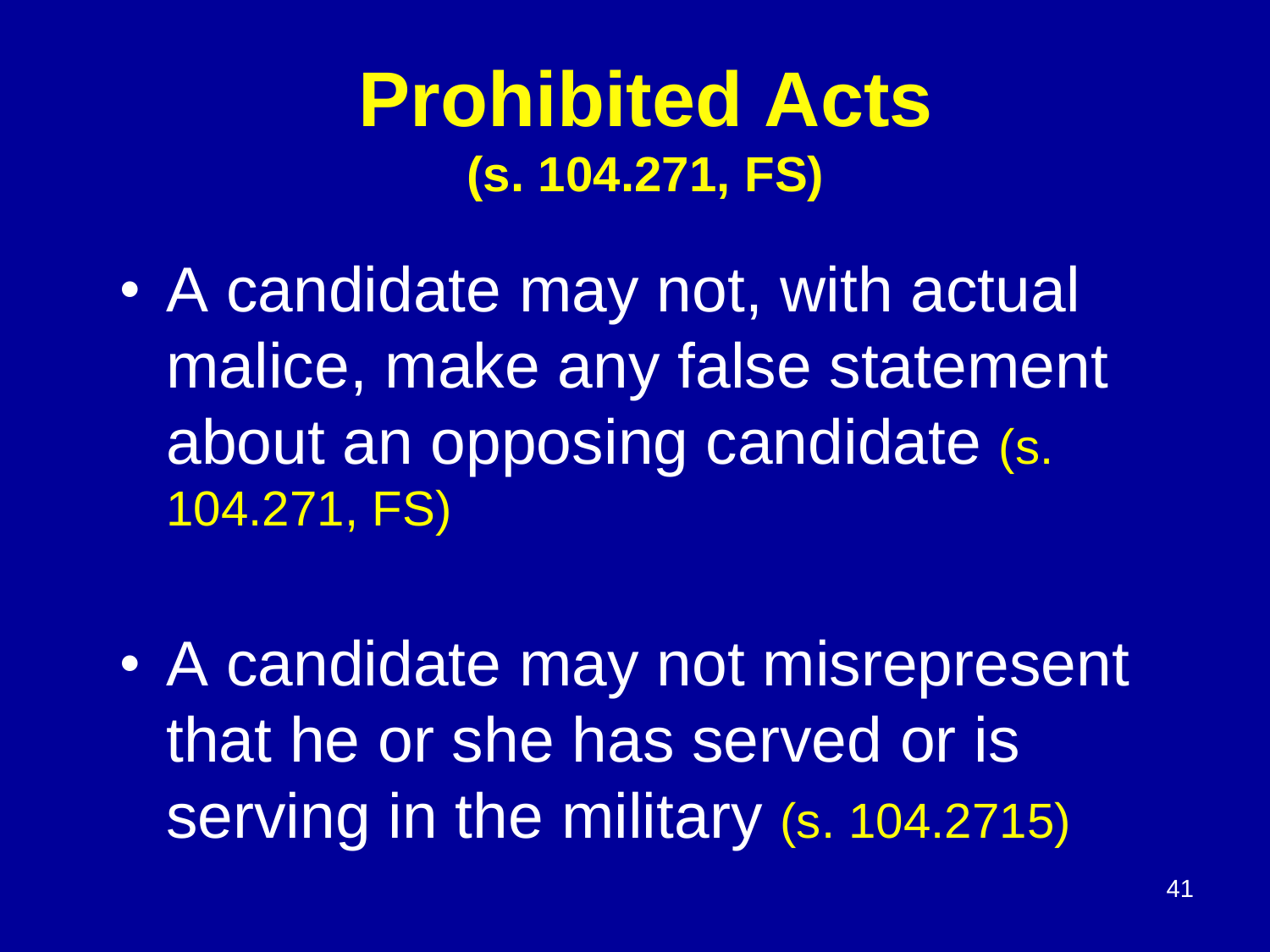# **Disclaimers on Advertising**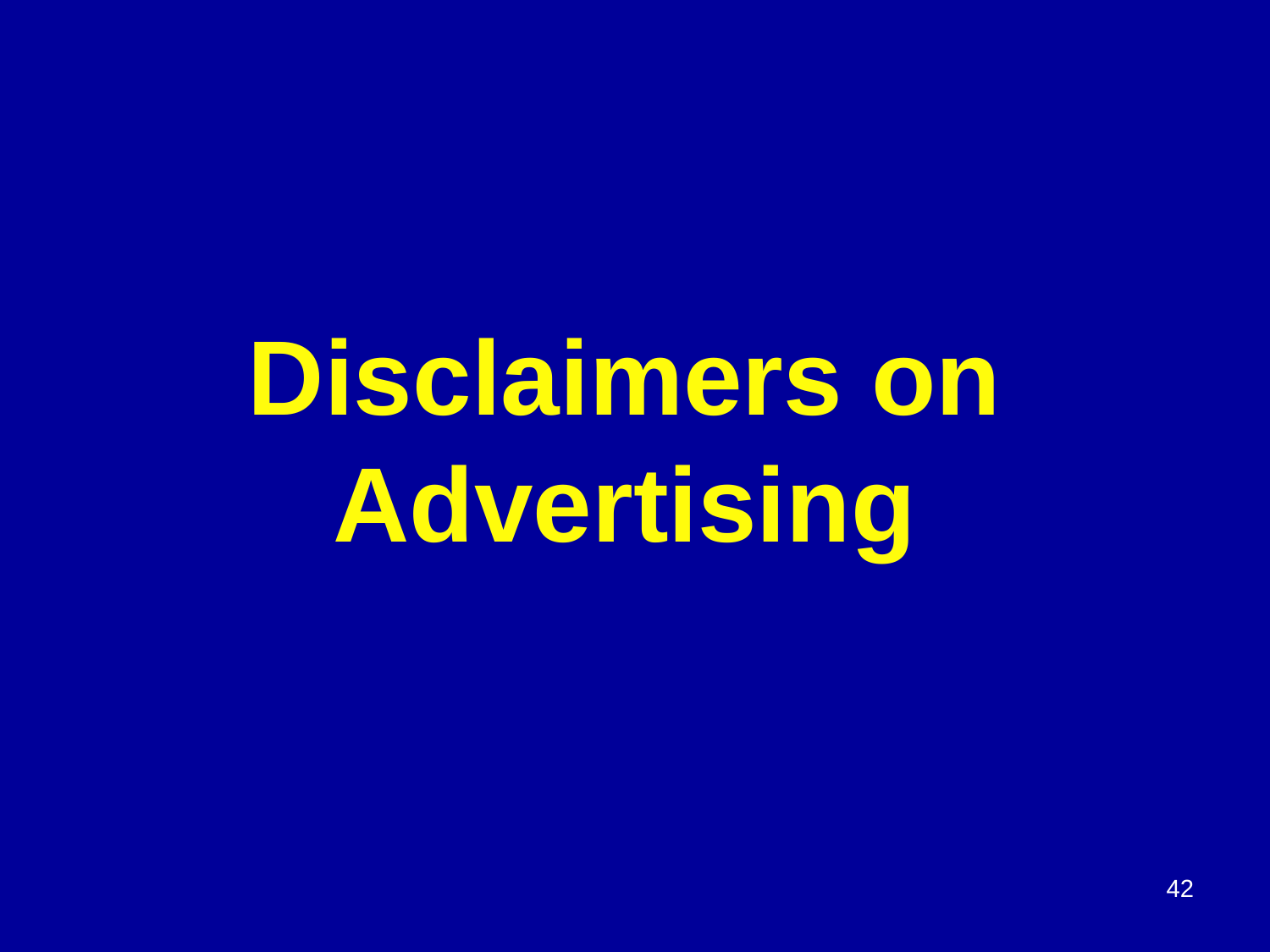### **"Political Advertisements" (s. 106.011(15), F.S.)**

Before disclaimer is mandated on a "political advertisement," it must be:

- ➢ A paid expression;
- $\triangleright$  Be in a "communications medium" (defined in s. 106.011(4), F.S.); and
- $\triangleright$  Expressly advocate the election or defeat of candidate or approval or rejection of an issue. (see next slide)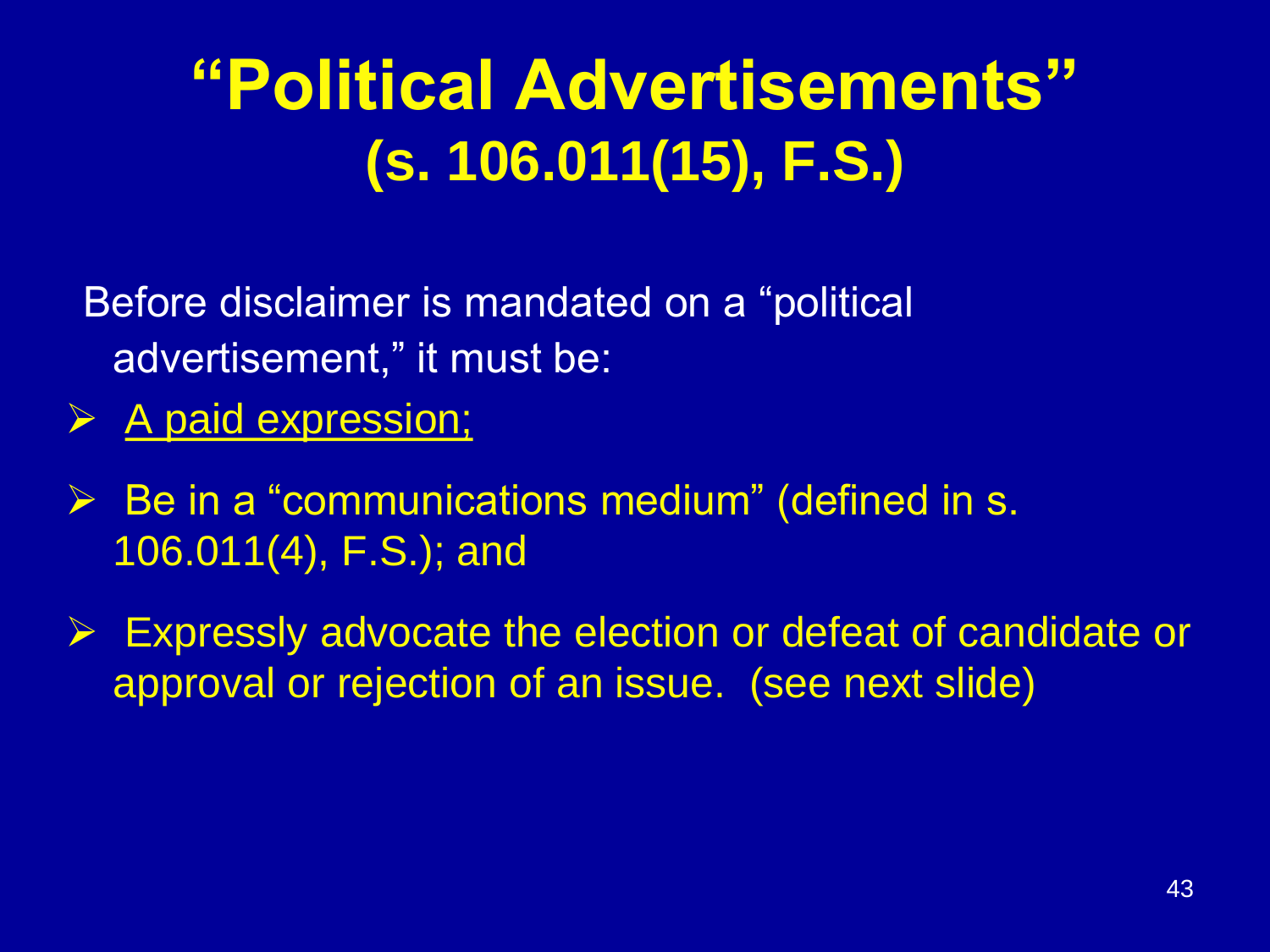## **"Expressly Advocate"**

- The language of the communication, by its express terms, makes an appeal to the viewer to take a specific electoral action for or against a particular candidate or issue
- For example: vote for, vote against, elect, support, cast your ballot for, Smith for Mayor, defeat, oppose, reject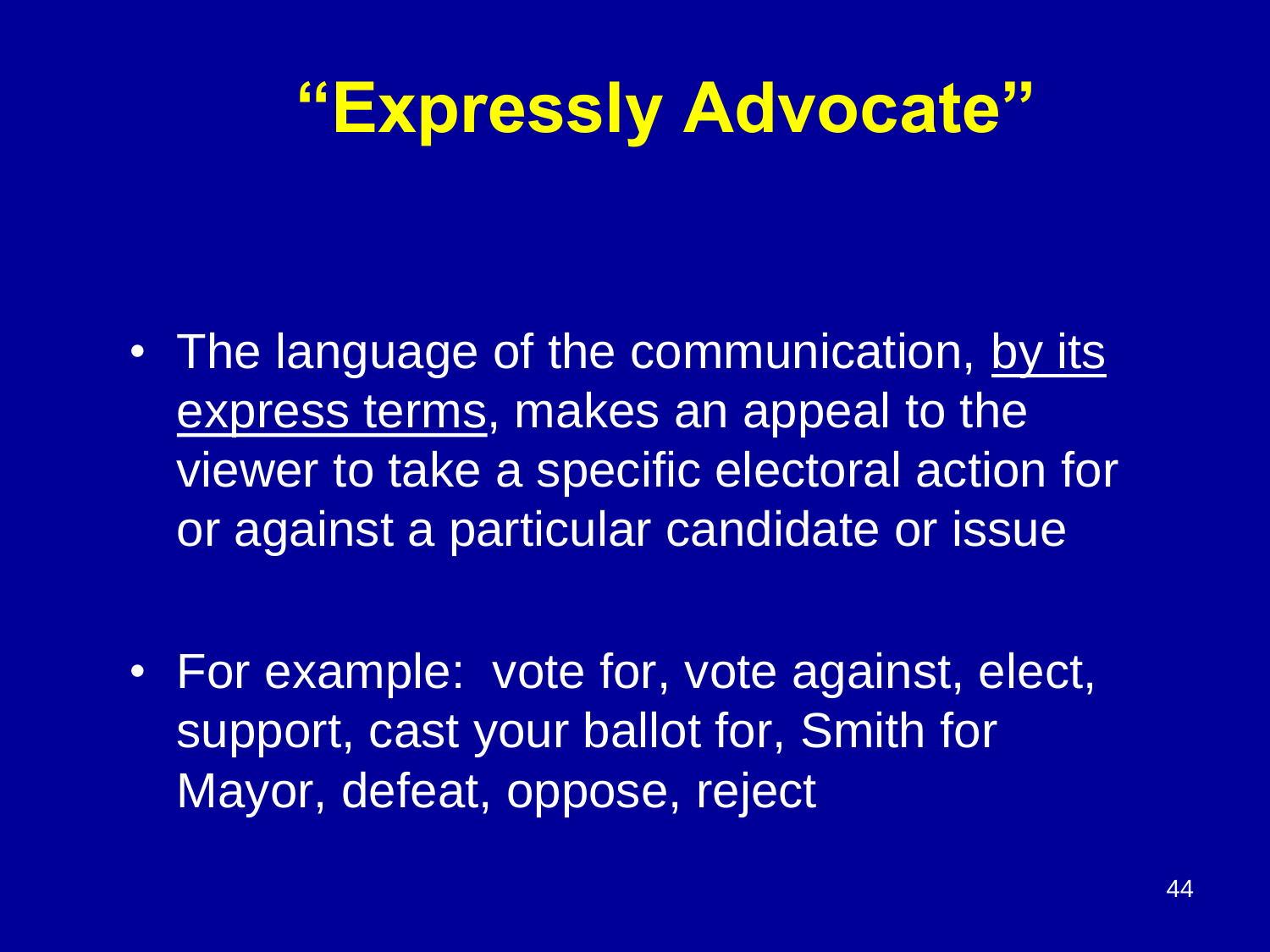# **Disclaimers Political Advertisements**

Paid for by a candidate (not a write-in): "Paid by (Name), (party affiliation), for (office sought)."

Nonpartisan Office "Paid by (Name), for (office Sought)"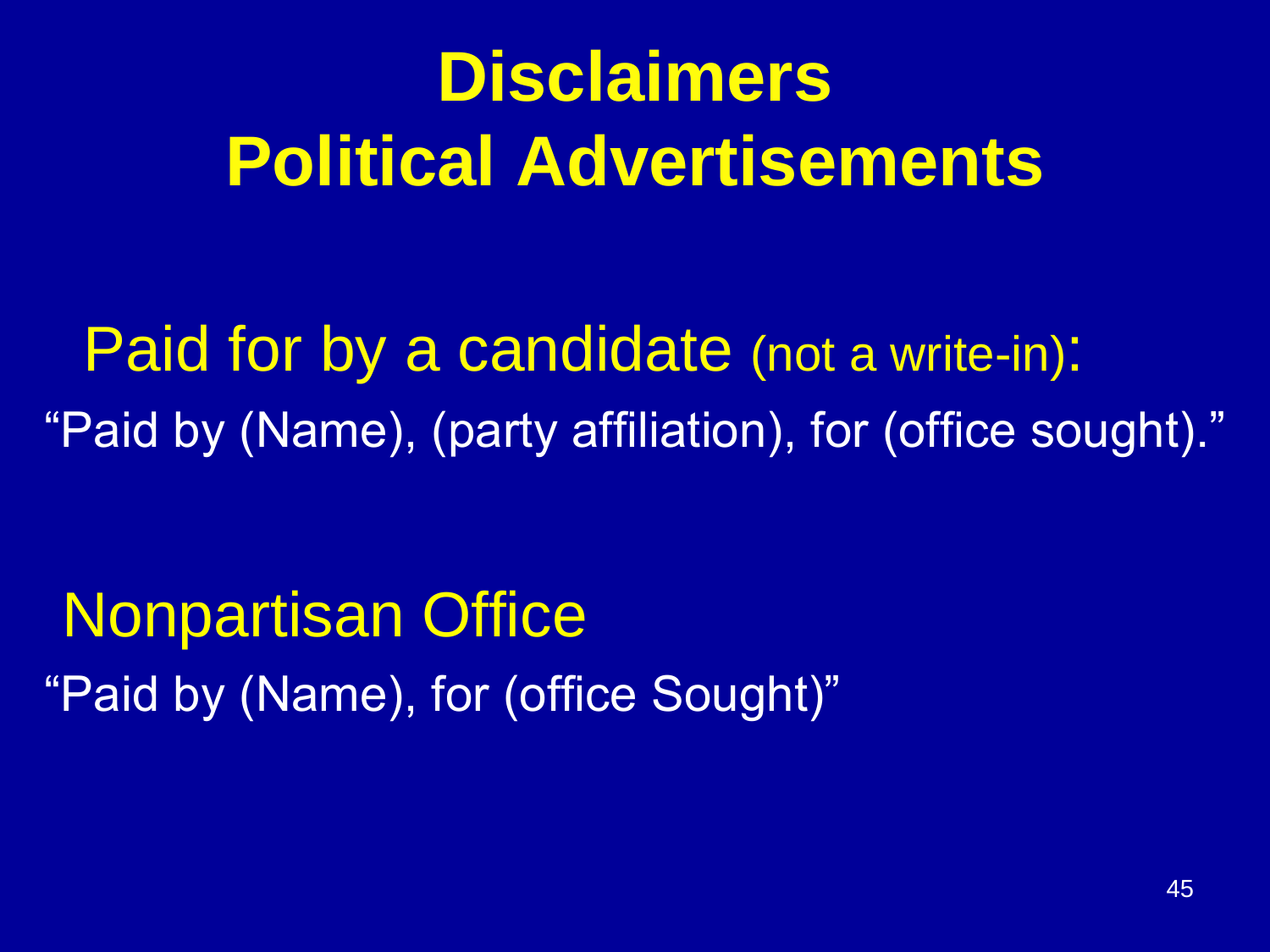### Exceptions to candidate disclaimer requirement for political ads:

- Ad is designed to be worn by a person
- No-cost blog on Internet
- Placed on unpaid profile or on social networking Internet website if source is patently clear
- Distributed as text message if not more than 200 characters
- Any other technology item where it is not reasonably practical due to size or nature of item or the means of displaying the message makes compliance impracticable.
- + other exceptions in s. 106.143(10), F.S.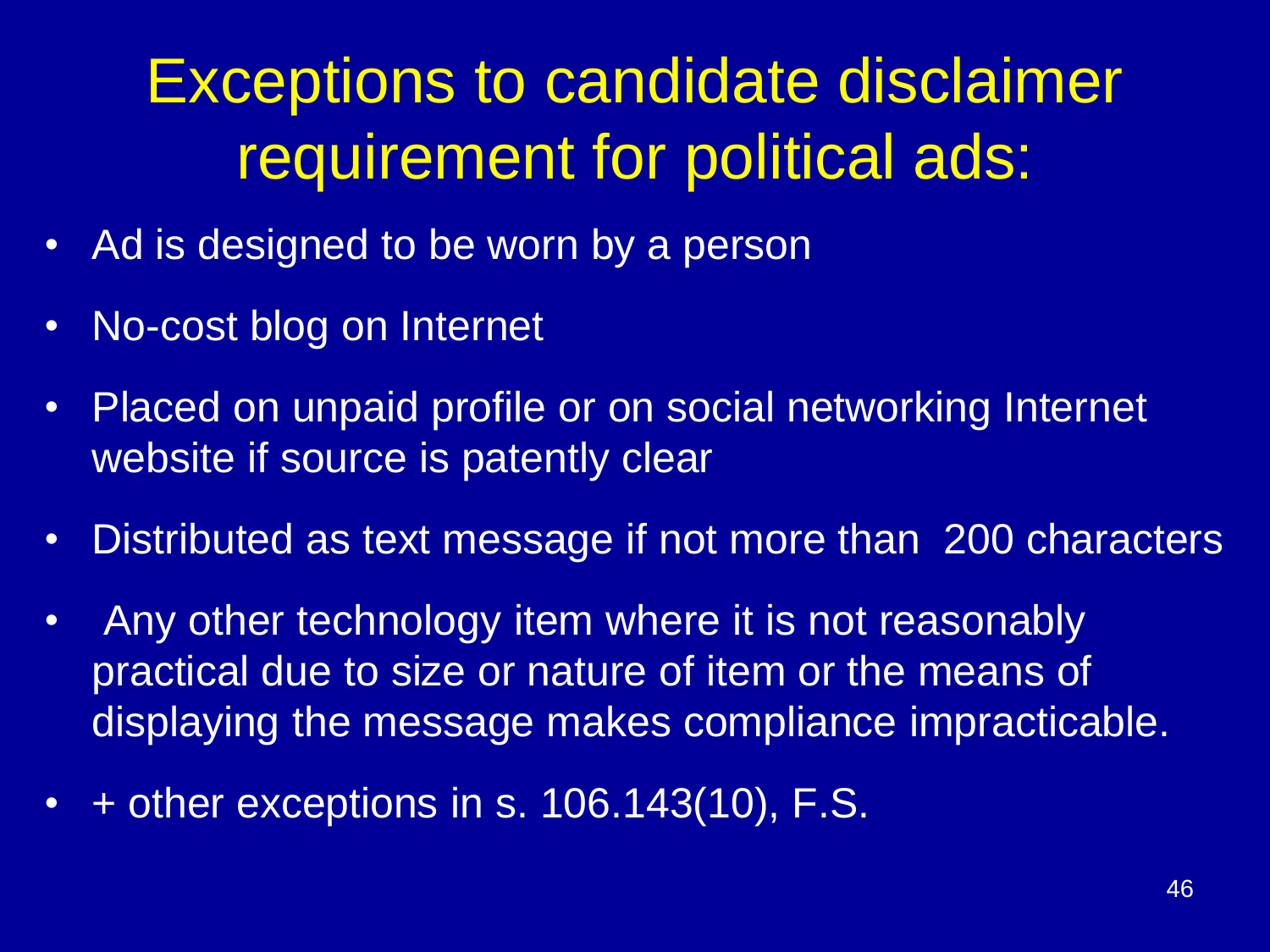# **Other Requirements**

- If the candidate is not an incumbent for the office sought, the candidate:
	- Cannot use the word "re-elect"
	- Must use the word "for" between their name and the office sought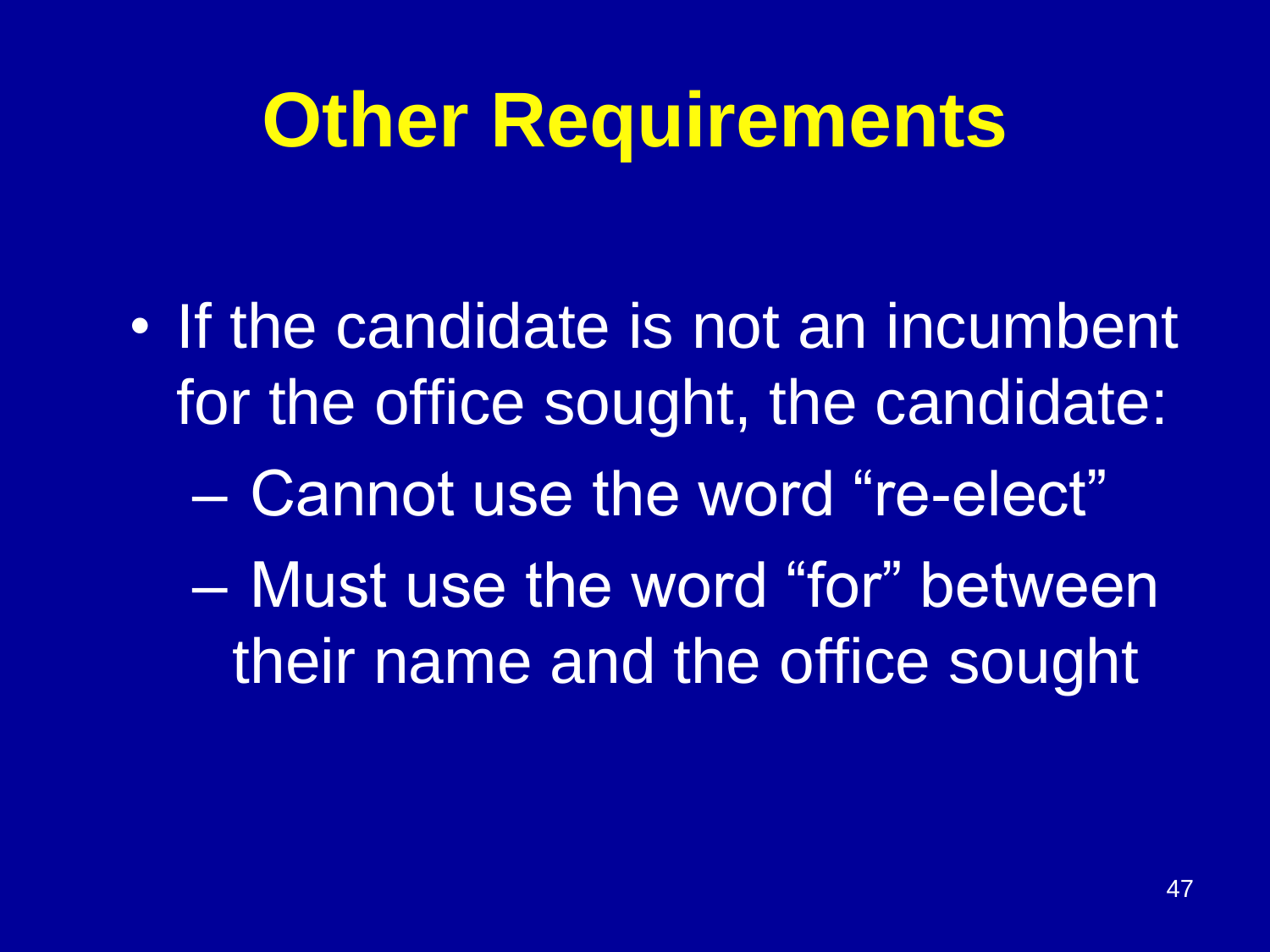### **Independent Expenditures (s. 106.071, FS)**

- $\bullet$  = an expenditure independent of any candidate or political committee
- "Express advocacy" for/against candidate or issue required
- If spend over \$5,000, must file reports
- Disclaimer must appear on independent expenditure political ads (misdemeanor)
- No limit on amount of the expenditure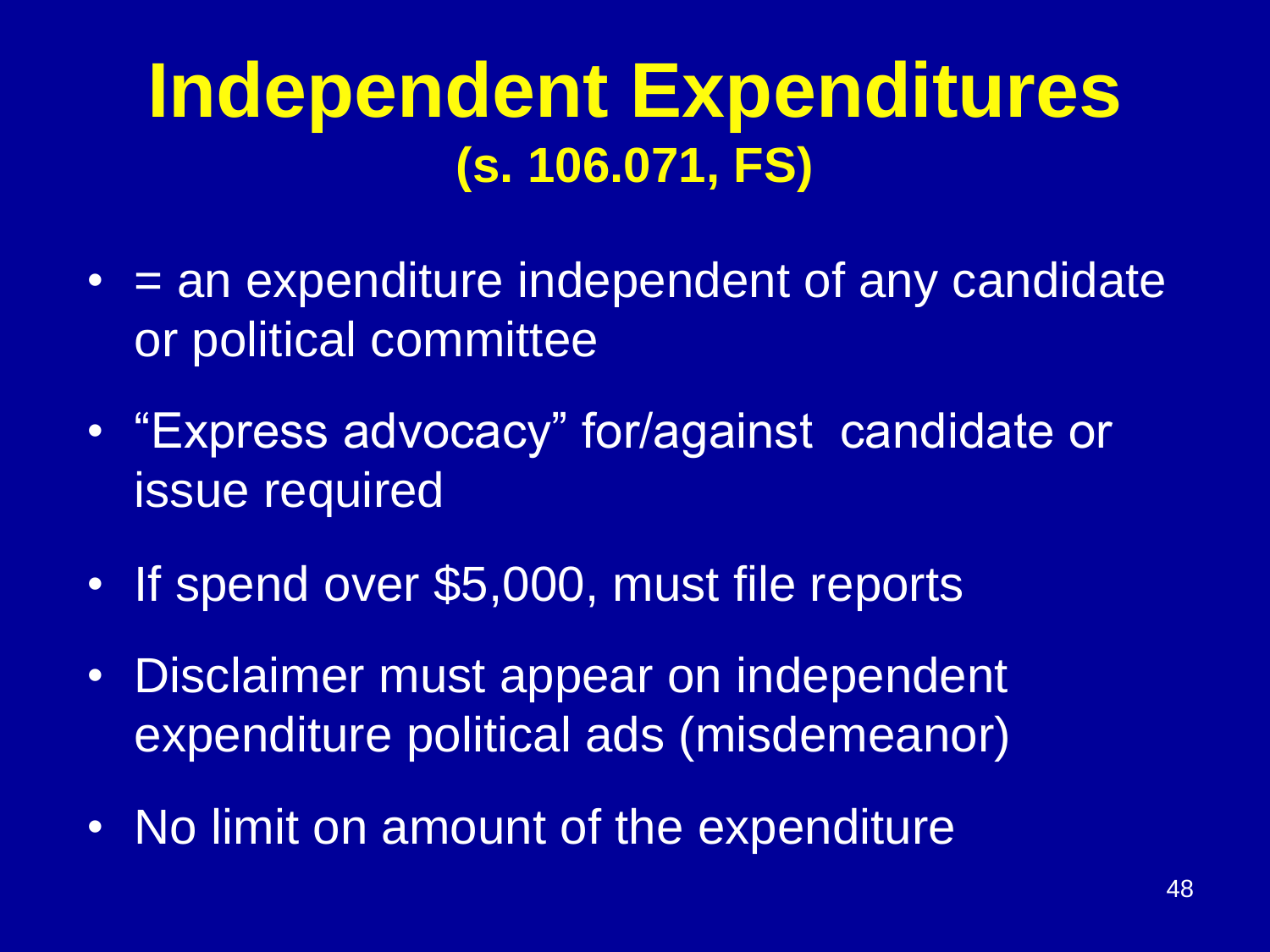### Local Gov't Expenditures (s. 106.113, FS)

- Local government or person acting on behalf of local government may not expend or authorize the expenditure of public funds for a "political advertisement" concerning any proposition that is subject to vote of electors.
- Does not prohibit an elected official from expressing an opinion on any issue at any time.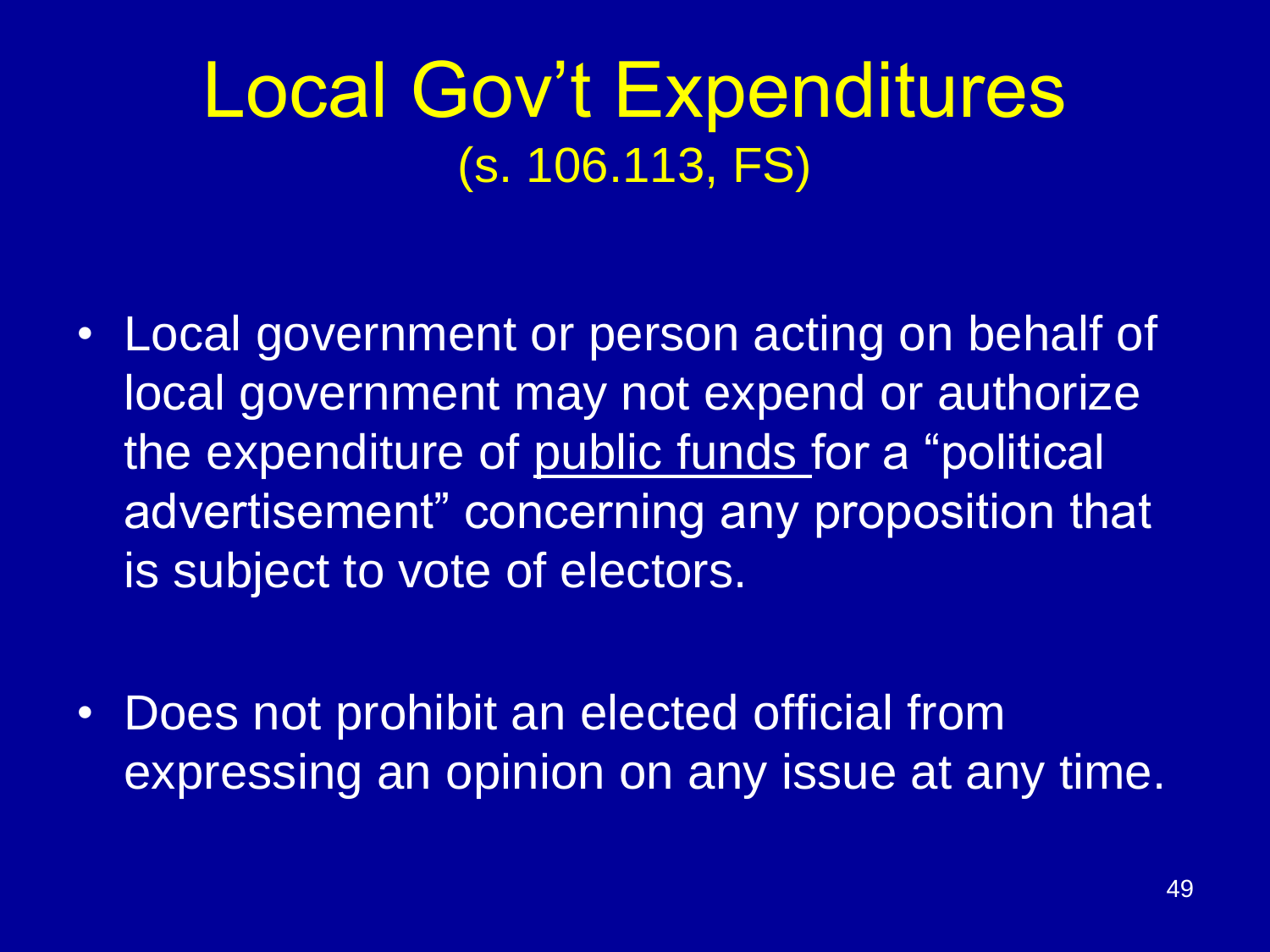# **Questions**

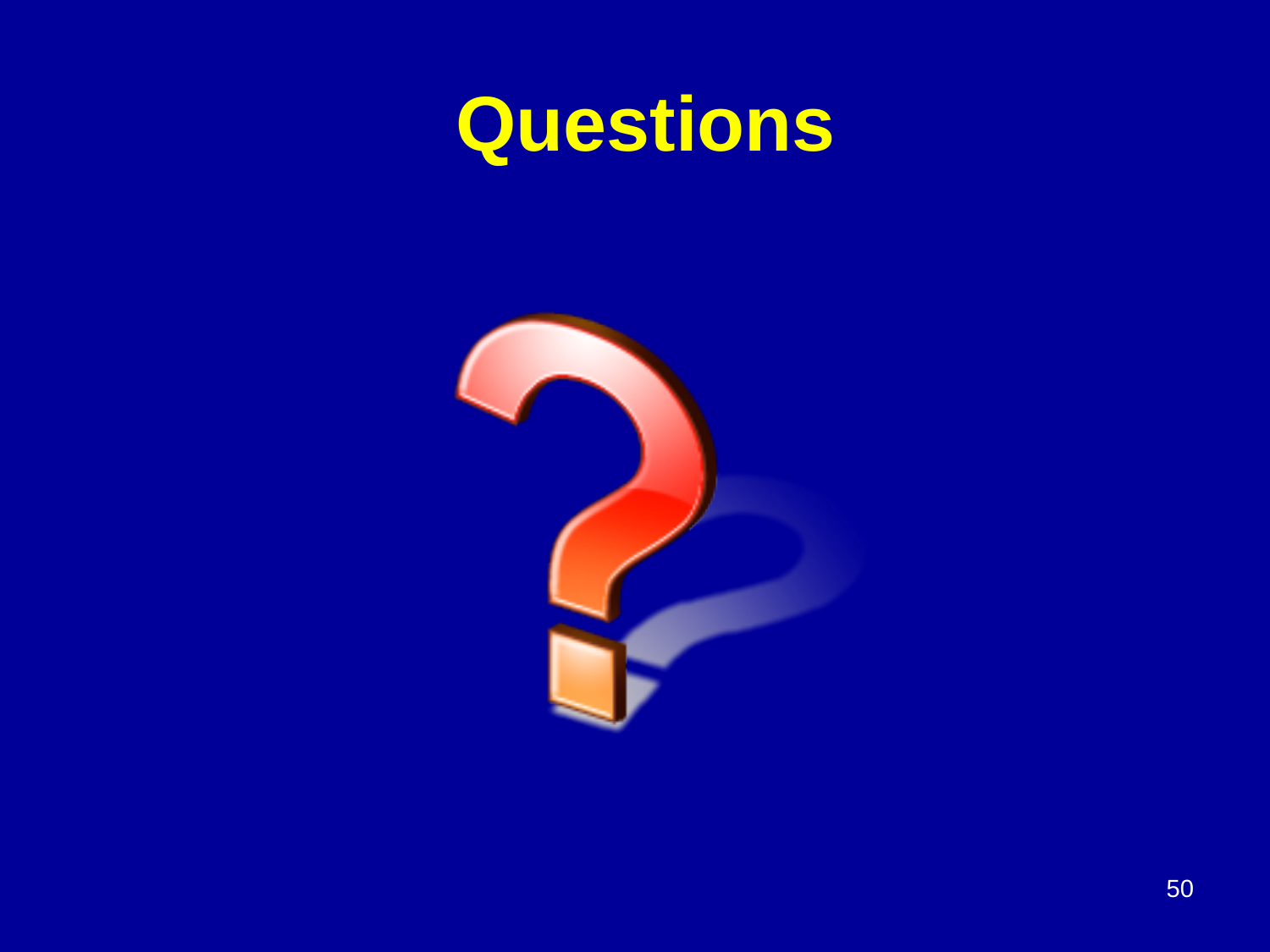# **What is the Required Fee?**

- **Partisan candidate**: 6% of salary
- **NPA & Non-partisan**: 4% of salary

– Based on salary as of preceding July 1st: 12 x monthly salary (excluding any special qualifications pay)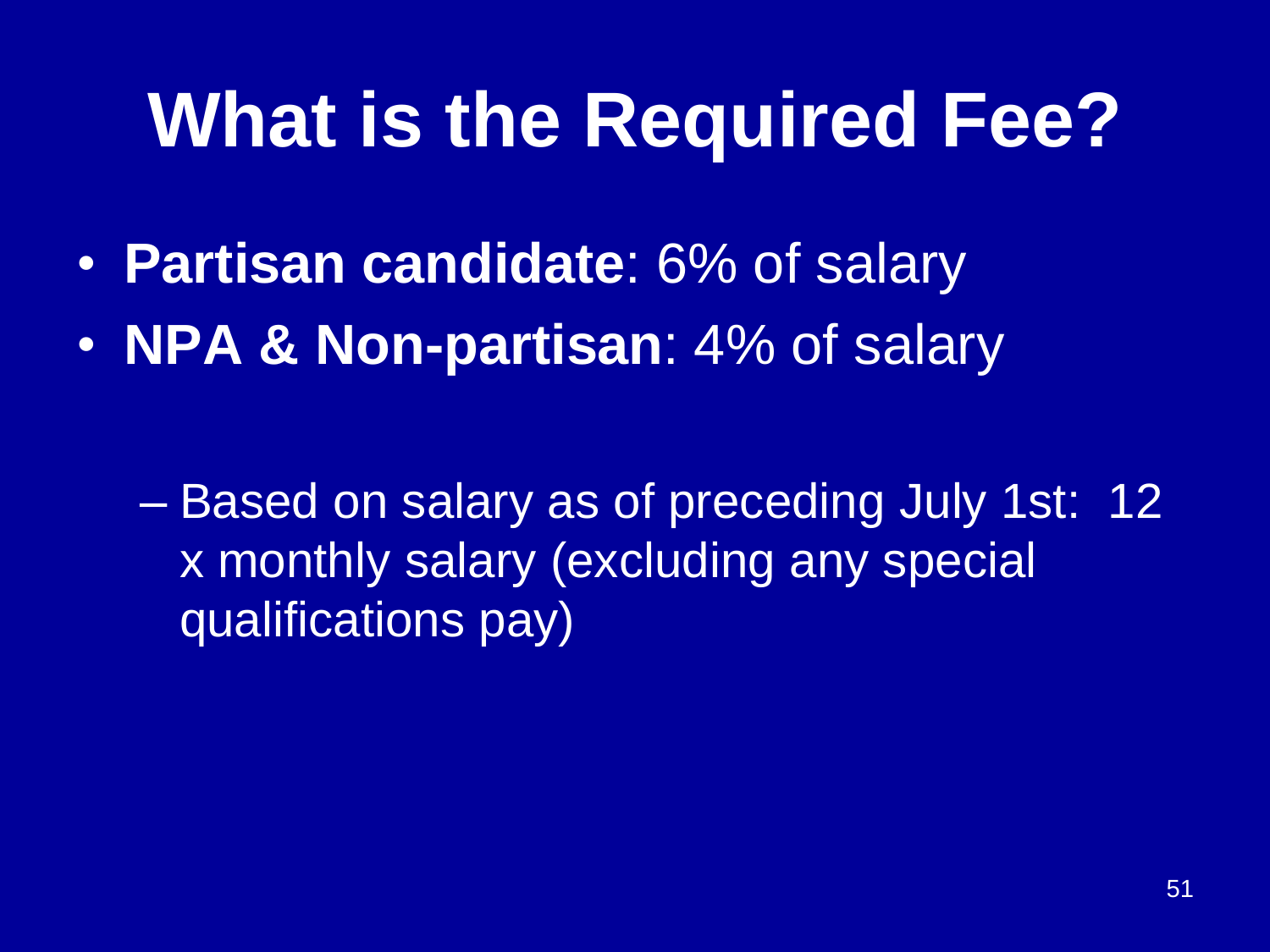#### **Collecting Signatures – How Many?**

- **1%** of the registered voters in the geographical area represented by the office for immediately preceding general election.
	- Exception: Special districts 25 signatures
- Candidates elected on county-wide or greater See **Division website under Qualifying Information**
- Candidates elected on less than county-wide basis:
	- SOE calculates based on registration
	- Exclude the number of voters on the inactive list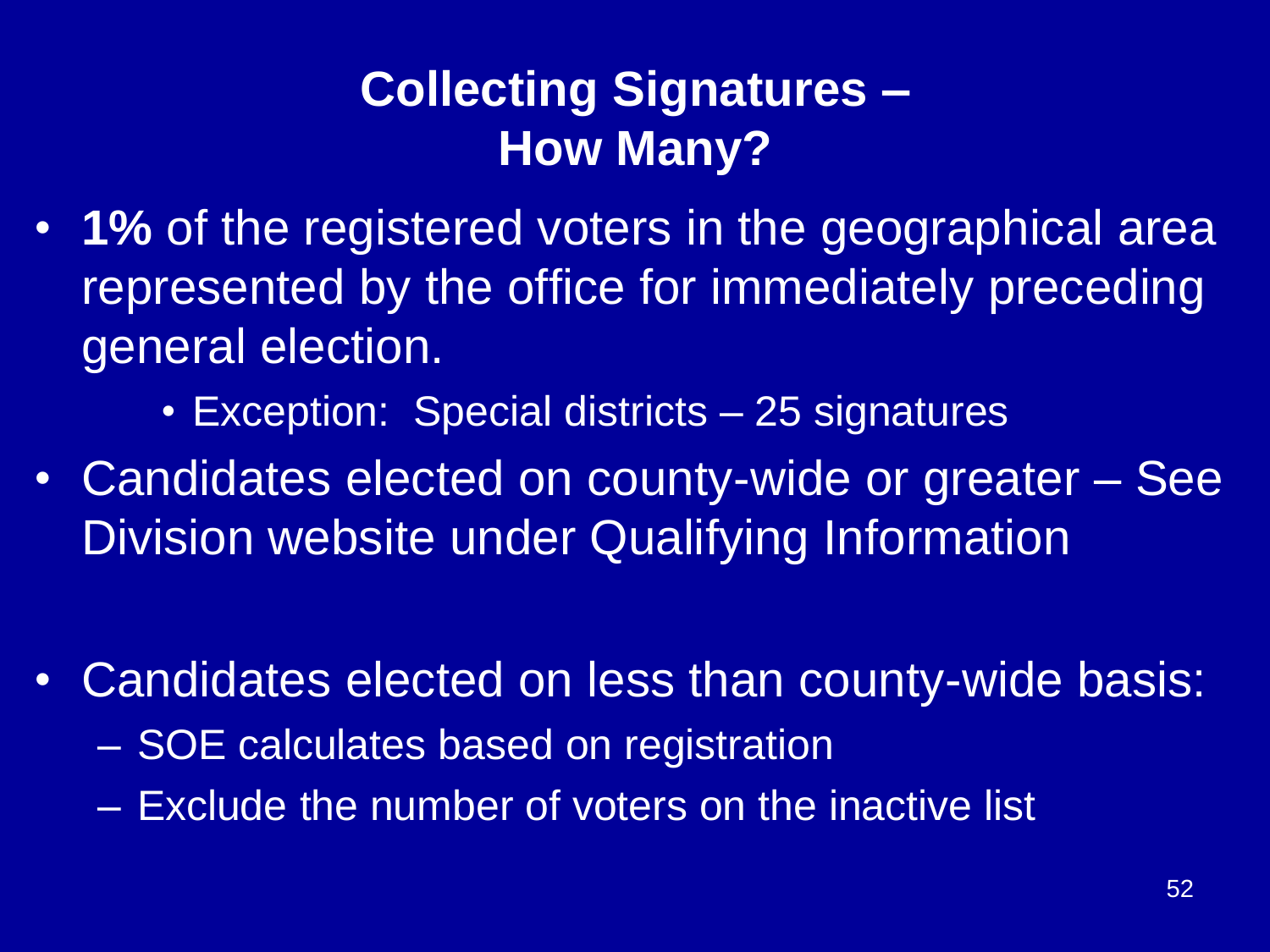Petitions: the Alternate Method of Qualifying F.S.99.095 F. S. 105.035 As candidates collect petitions they should turn in small groups of petitions. **Do not wait until you have them all.**  Deadline: Before noon on the 28<sup>th</sup> day preceding the first day of qualifying. Voter must SIGN & DATE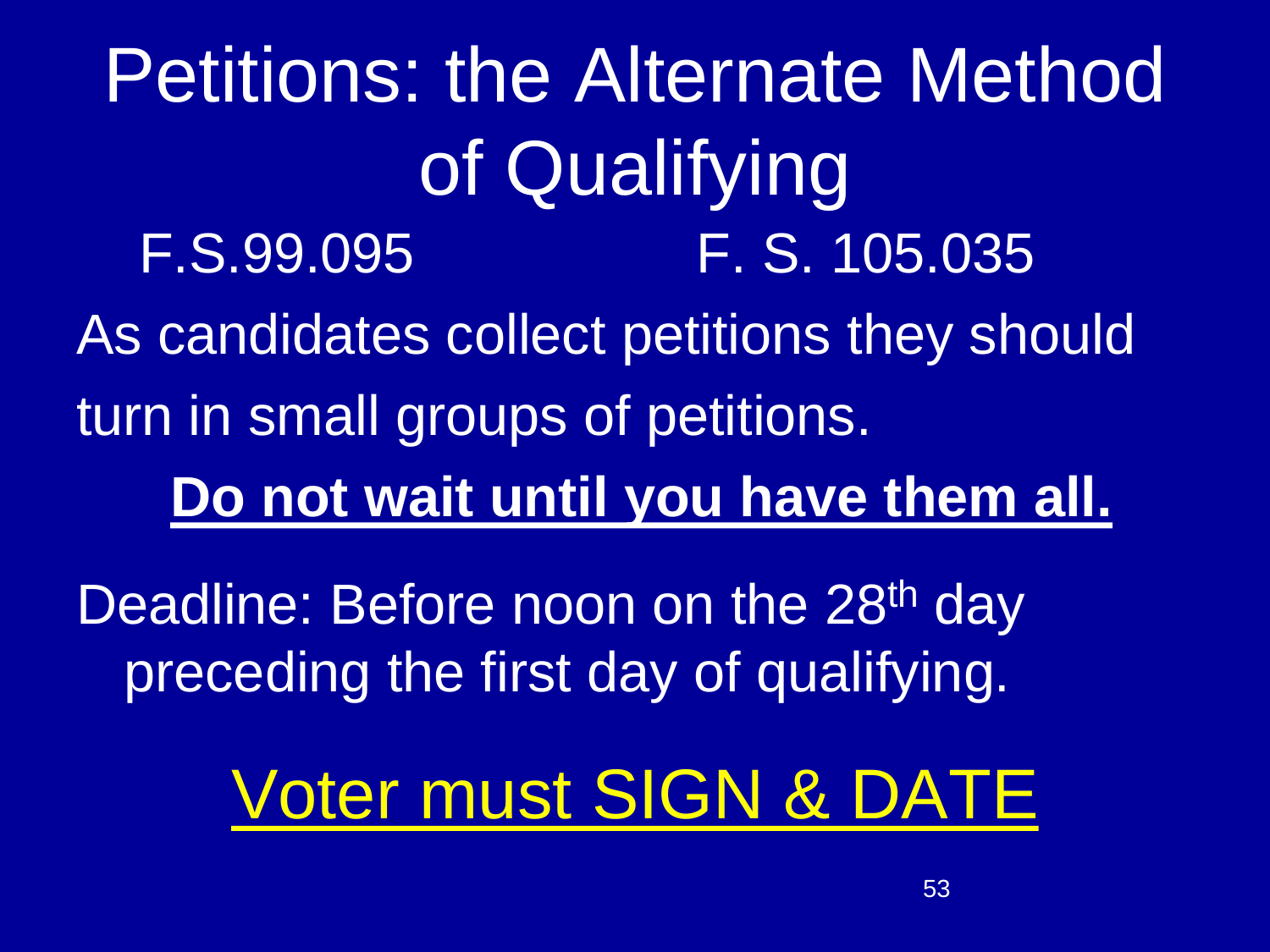# **Petition Helpful Hints**

You may pre-fill your information or all information including voter's name, and address, voter number or date of birth.

#### **Voters must sign and date**

If you are running as a Non-Partisan, or NPA, place XXXXXXXXX on the line for Party.

You may highlight the area the voter must complete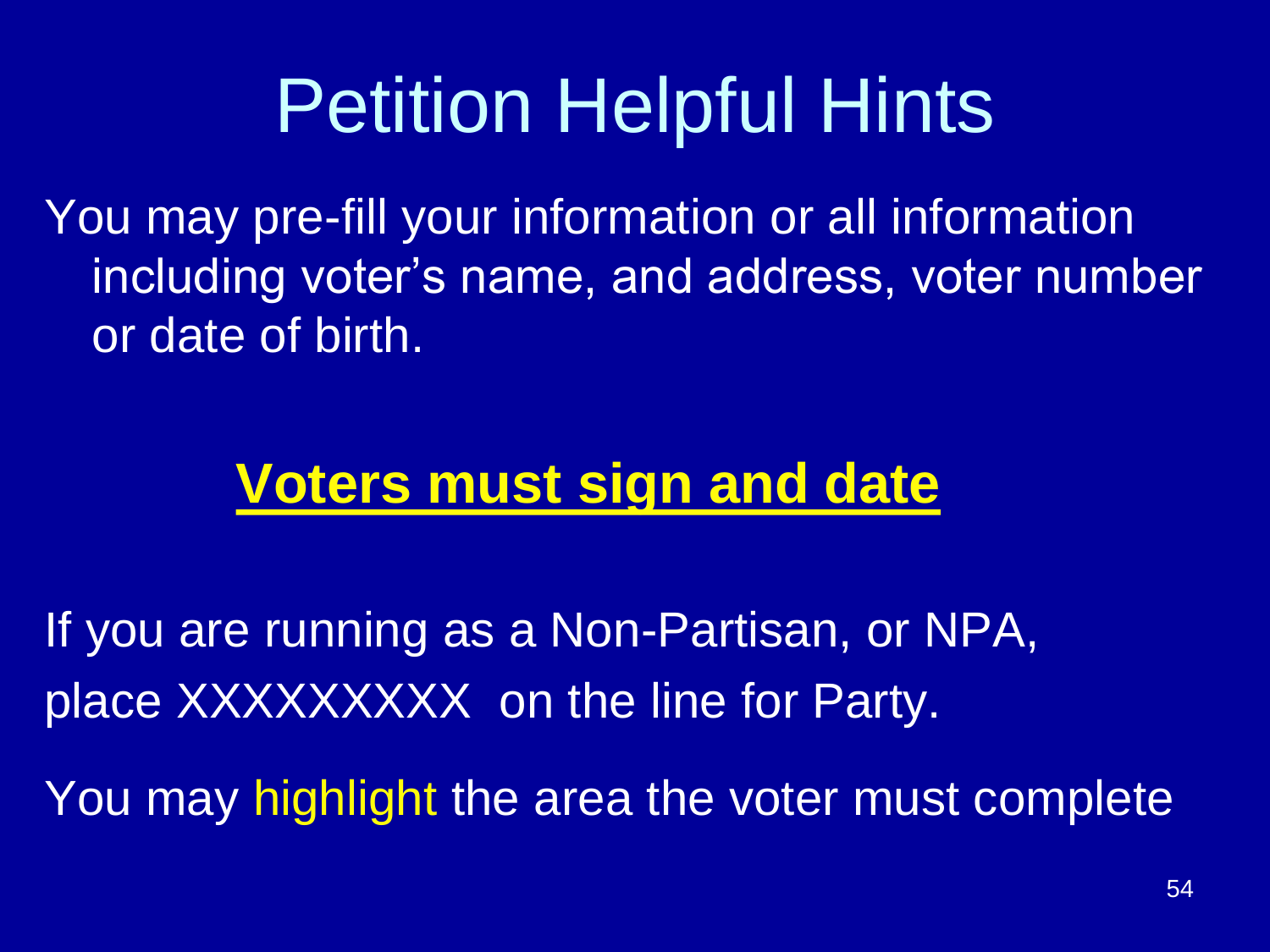### 106.06 Treasurer To Keep Records

- **EXTERGAL TRIMELY file all reports.**
- **Timely deposit, return or hold** unauthorized contributions.
- Keep detailed accounts current. Not more than two days after receiving a contribution or making an expenditure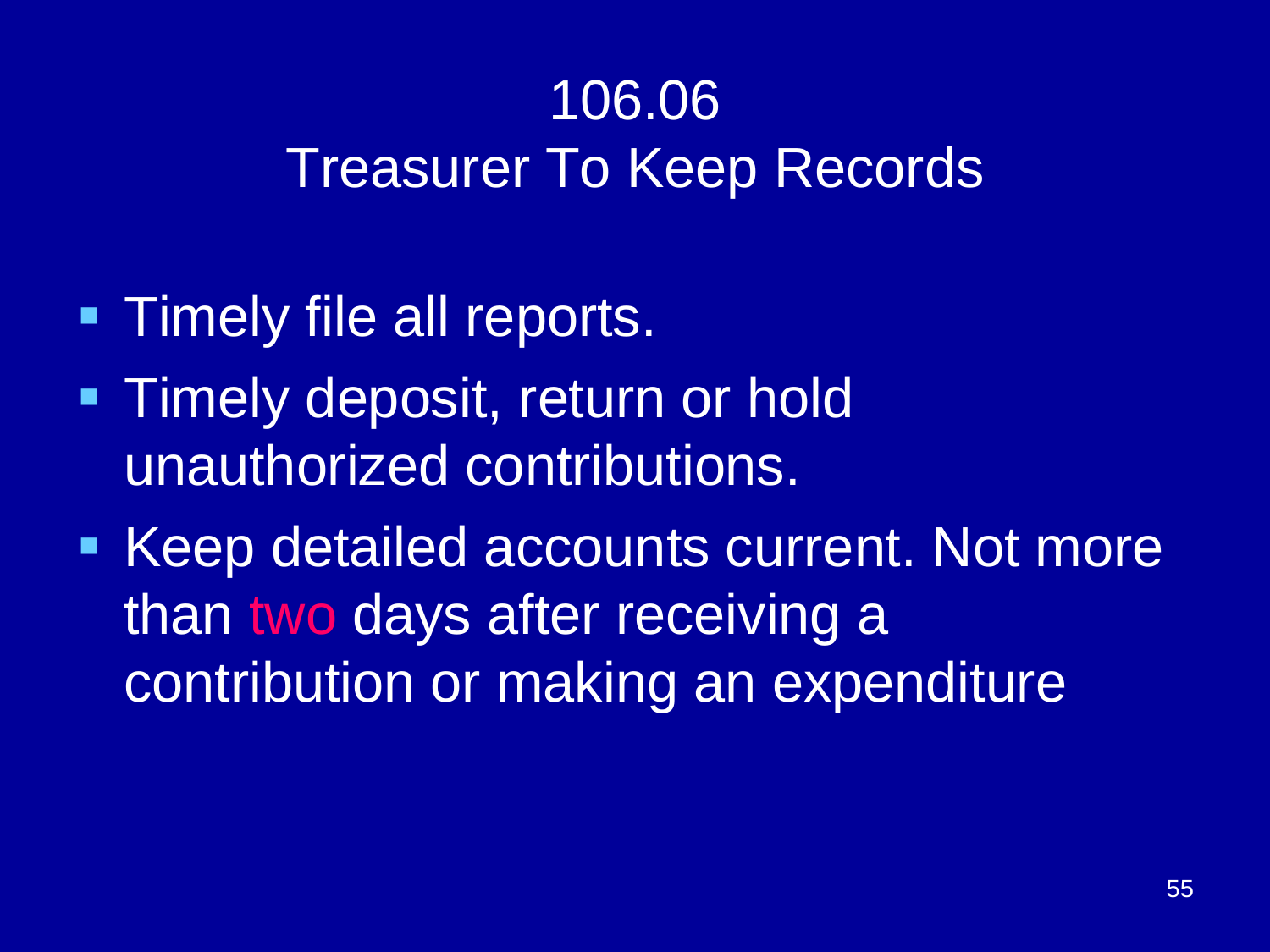

• Contributions from Pay Pal must have all the contributor's information.

• You report the entire contribution on the contribution form.

• You report the Pay Pal fee as an expenditure on the expenditure form.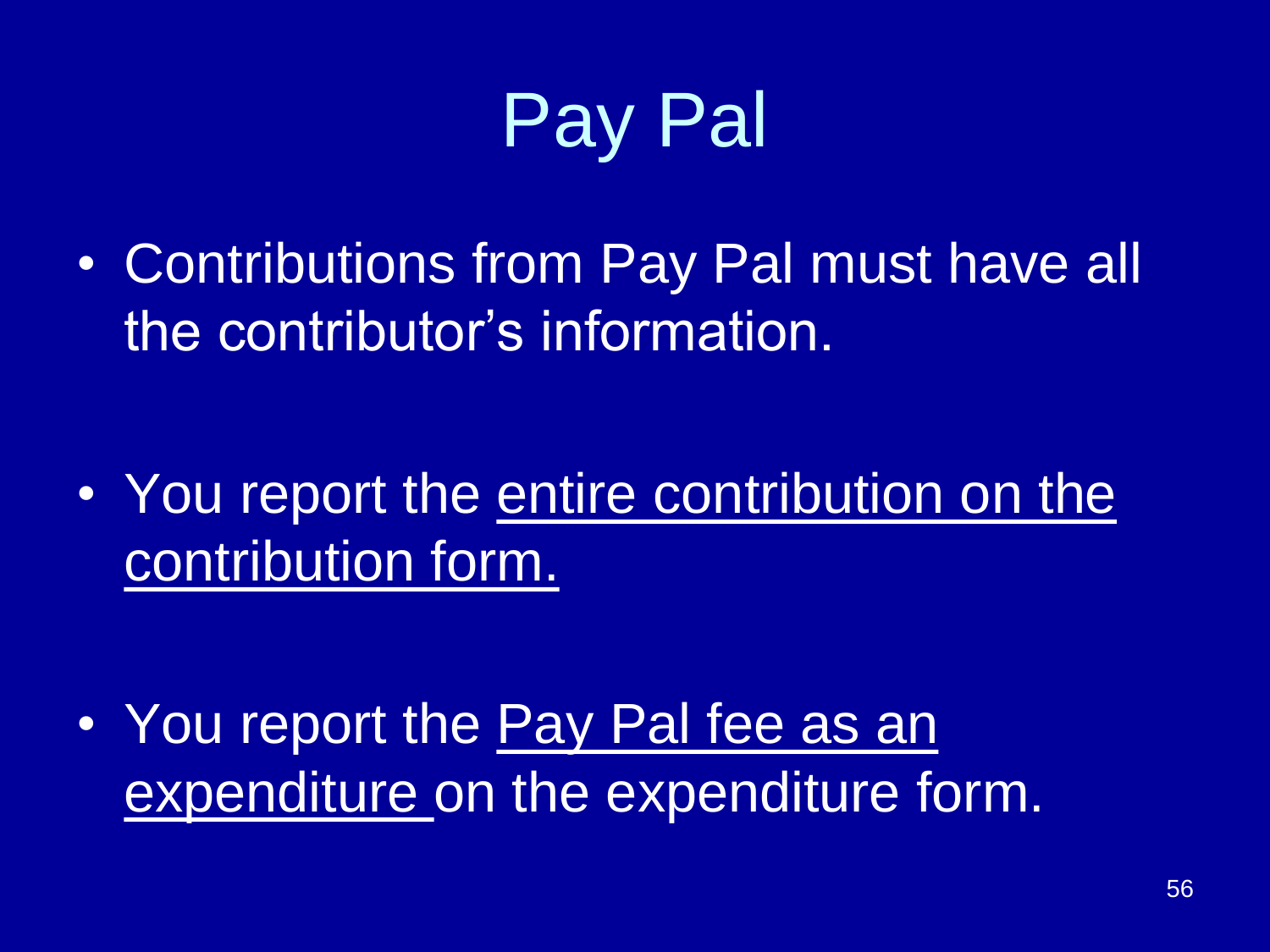• If a candidate travels to a campaign event, do they report the mileage traveled as an expenditure?

The answer is no.

However, the candidate may be reimbursed from the campaign for actual expenses incurred for transportation. (s. 106.1405, FS).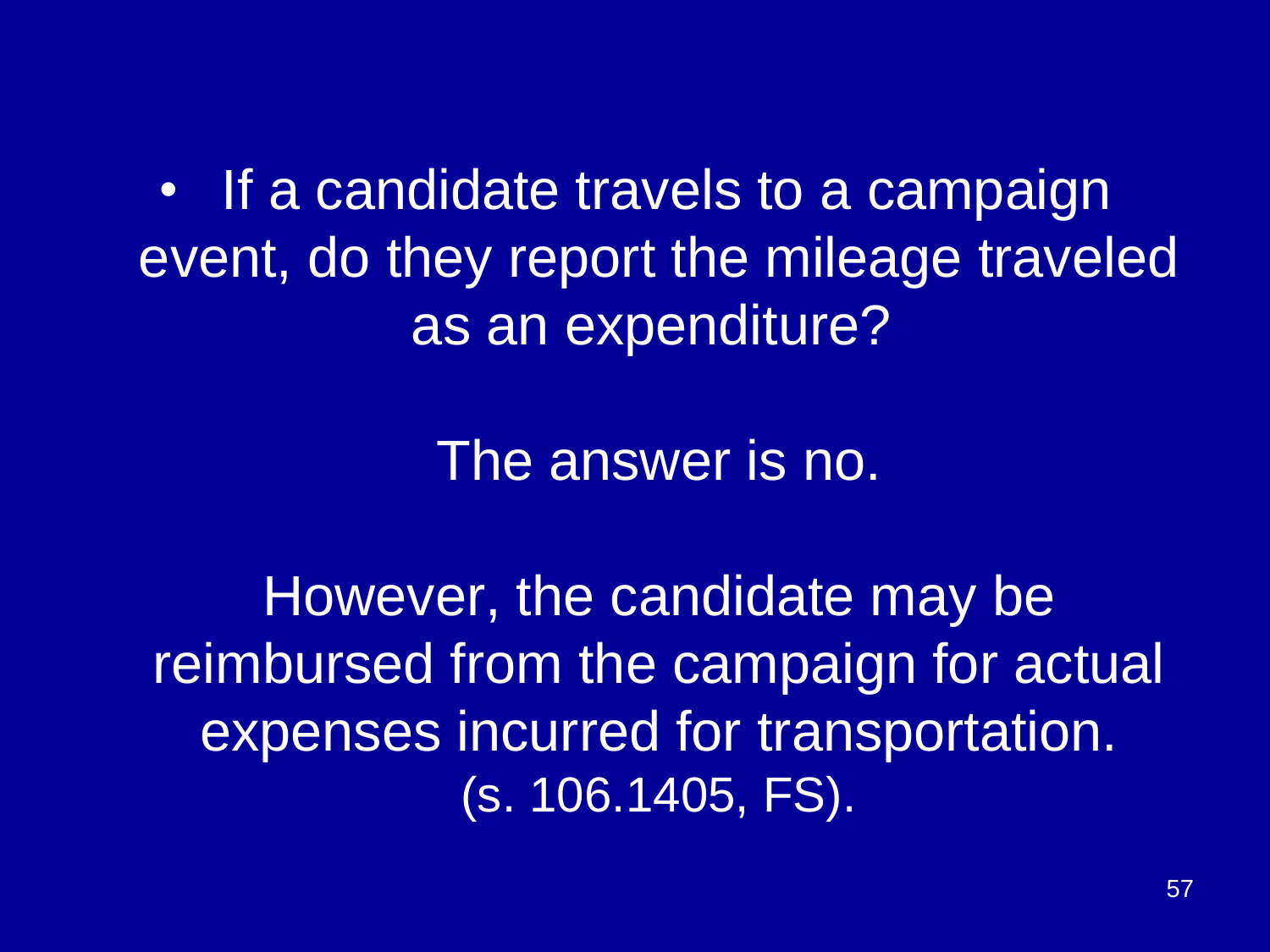# 106.15 Certain Acts Prohibited

- No person shall pay money or give anything of value for the privilege of speaking at a political meeting in furtherance of his/her candidacy, nor shall anyone speaking for such person, pay money or give anything of value for such privilege.
- May not use the services of any officer or employee of the state during working hours.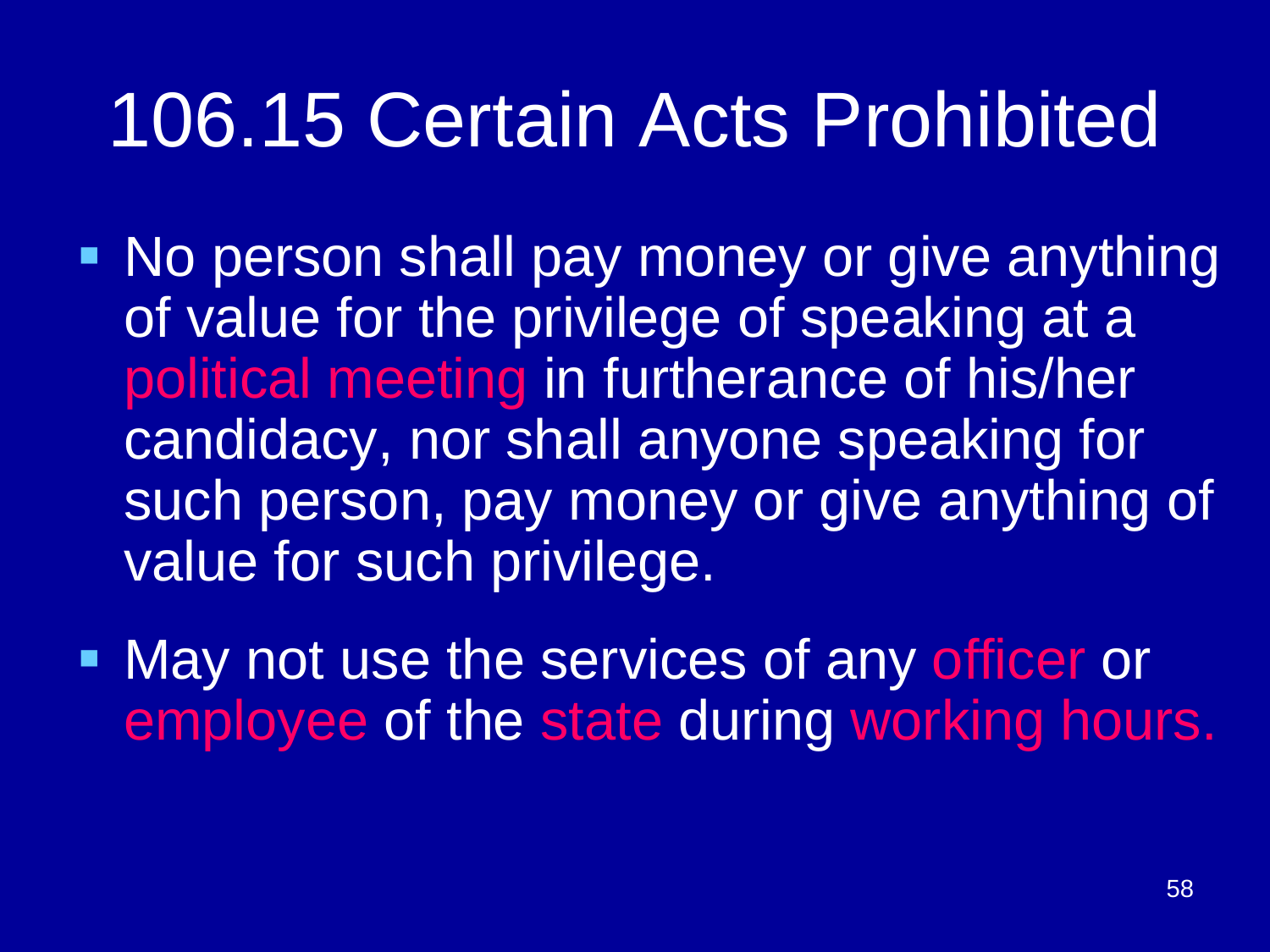# Election Day Polls Open 7:00 A.M. Polls Close 7:00 P.M.

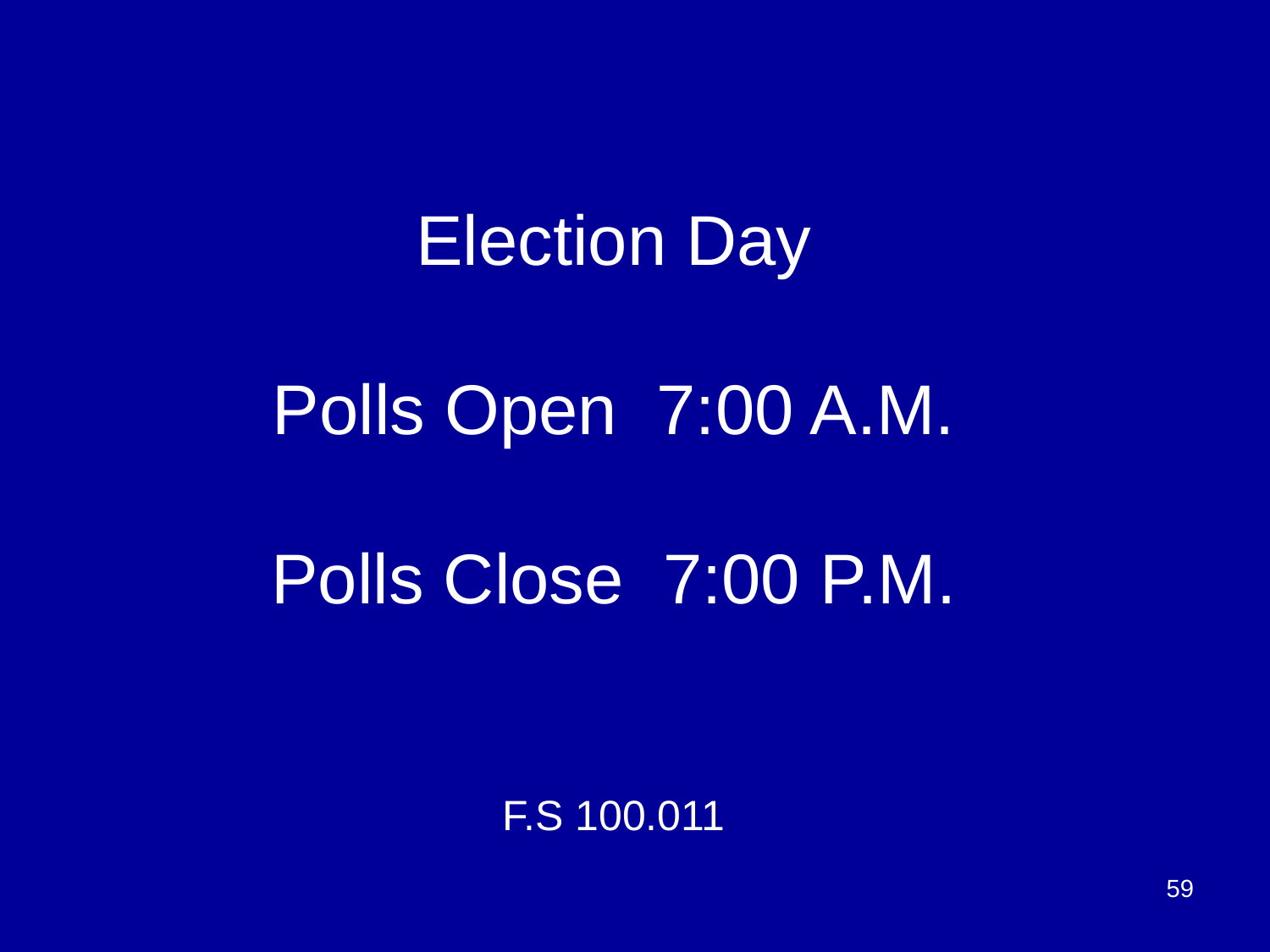**County** Early Voting Starts 15 days prior to the Election

8:30 a.m. to 5:00 p.m.

Ends the Saturday prior to the Election

(Cities may have other days and times.)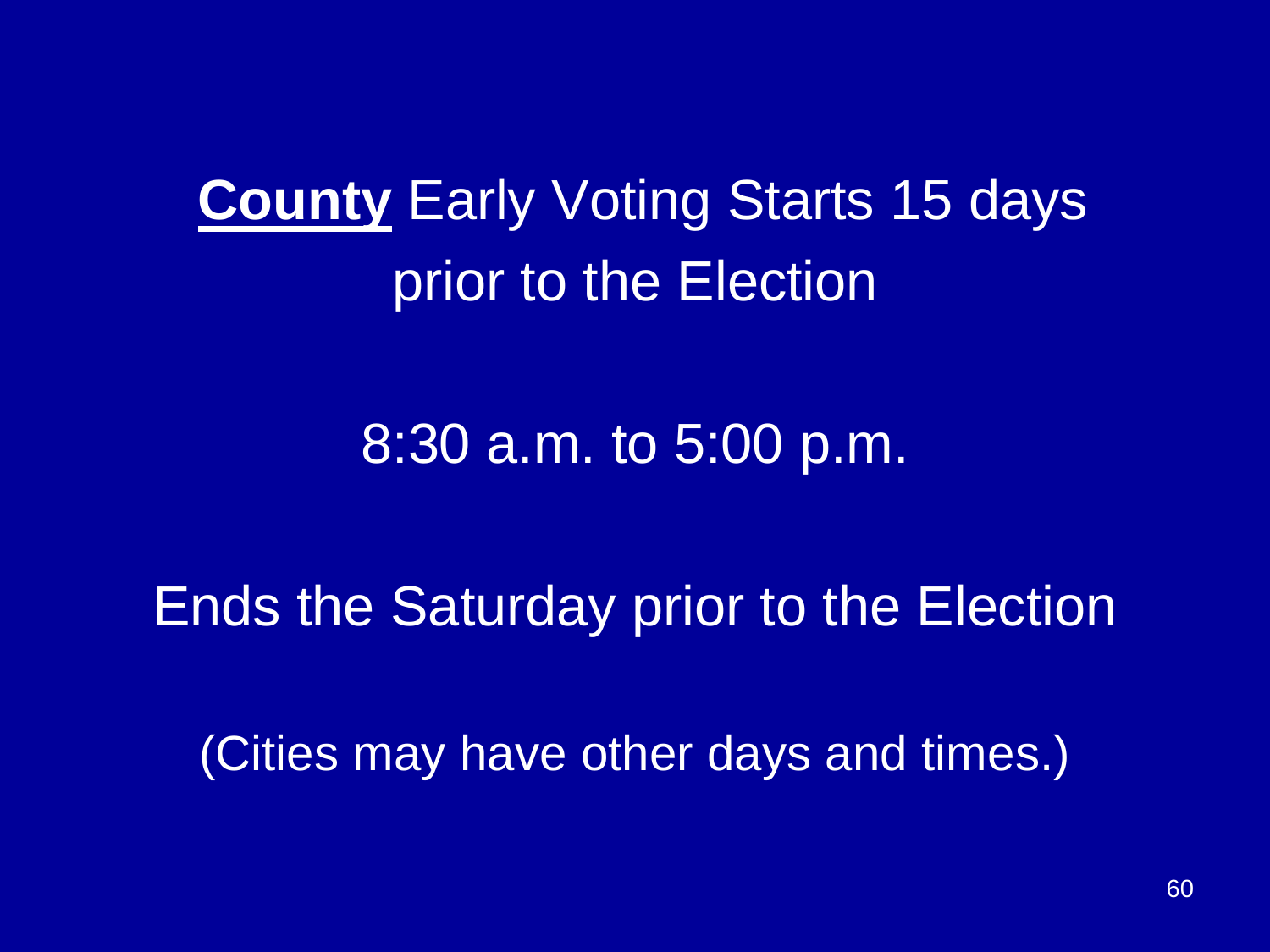#### Early Voting Sites for County Elections

- Supervisor of Elections Offices:
	- 530 Whitehead St #101, Key West
	- 10015 Overseas Hwy, Marathon New Location 2014
	- 102050 Overseas Hwy #137, Key Largo
- Other Locations:
	- Big Pine Key Community Park, 31009 Atlantis Dr., End of Sands Rd. New Location 2016
	- Islamorada Branch Library, U.S. Hwy. 1, MM. 81.7 Islamorada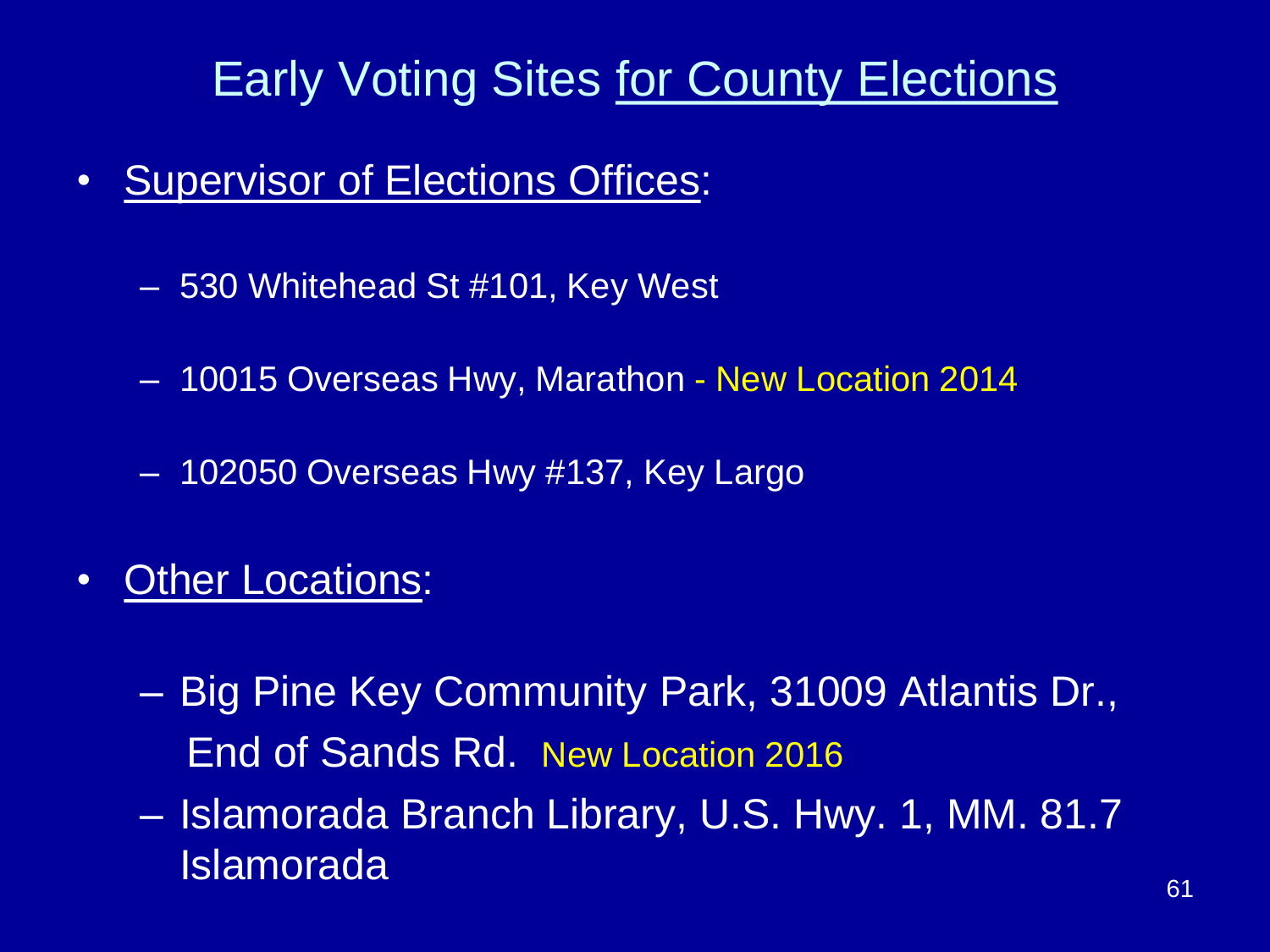#### 102.031

### Maintenance and Good Order at Polls and Early voting area

■ No person may enter any polling room or polling place where the polling place is also a polling room or early voting area during the hours of voting except: Poll watchers, inspectors, clerks, the SOE or SOE deputies, persons there to vote or persons caring for such voter. (Law-enforcement officers **Per the Clerk)**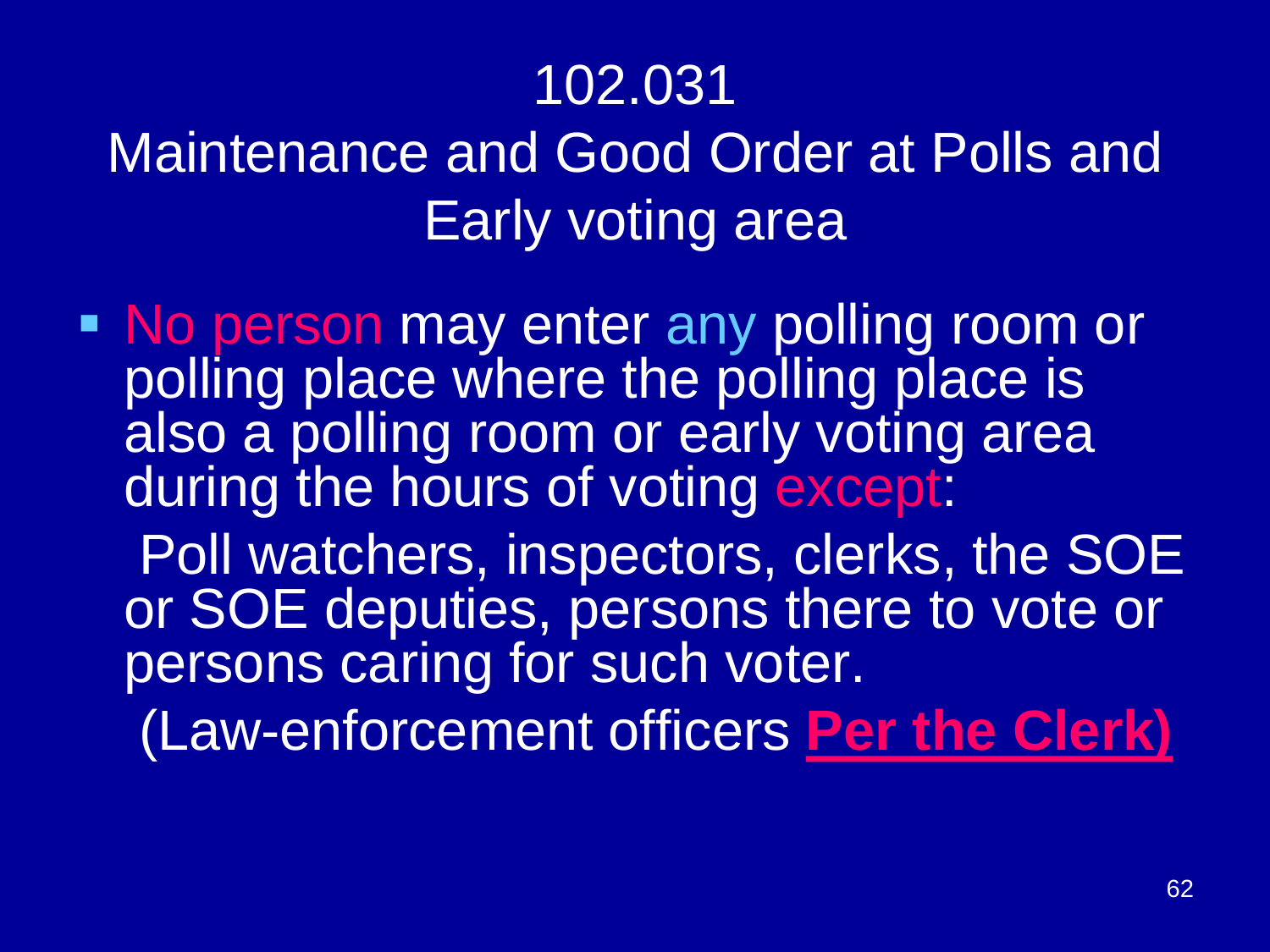∙ No person, (candidate), political committee, or other group or organization, may solicit voters within 150 feet of the entrance to any polling place, early voting site or an office of the Supervisor of Elections where absentee ballots are requested and printed.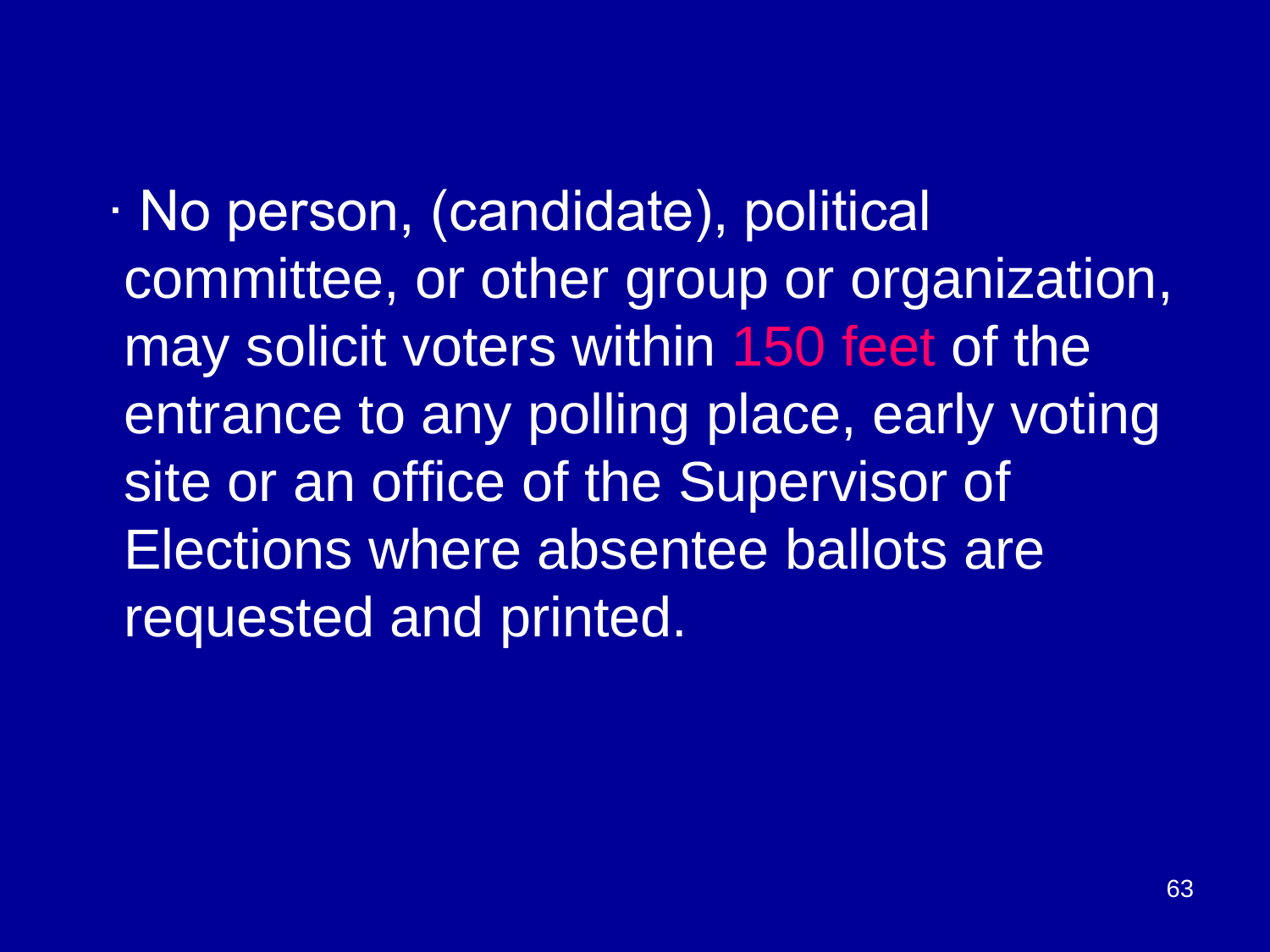• Florida statute 102.031 defines solicitation as: including, but not limited to, seeking any vote, fact, opinion, or contribution; distributing any political or campaign material; seeking signatures on any petition; or selling any item.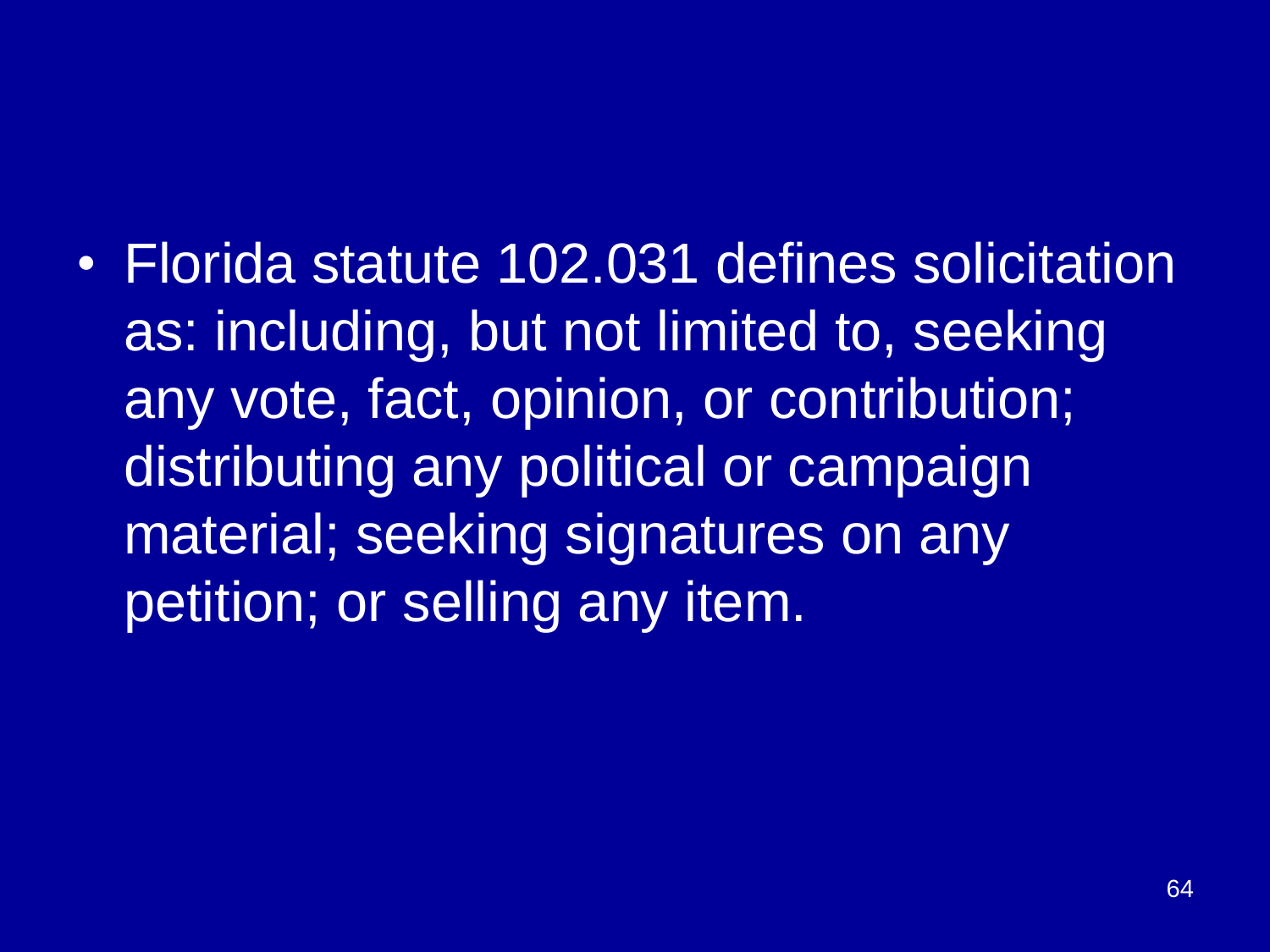### Don't forget our web site **www.KeysElections.org**



it morbi tristique senectus et netus et malesuada fames ac turpis egestas. Vestibulur<br>tortor quam, feugiat vitae, ultricies eget, tempor sit amet, ante.